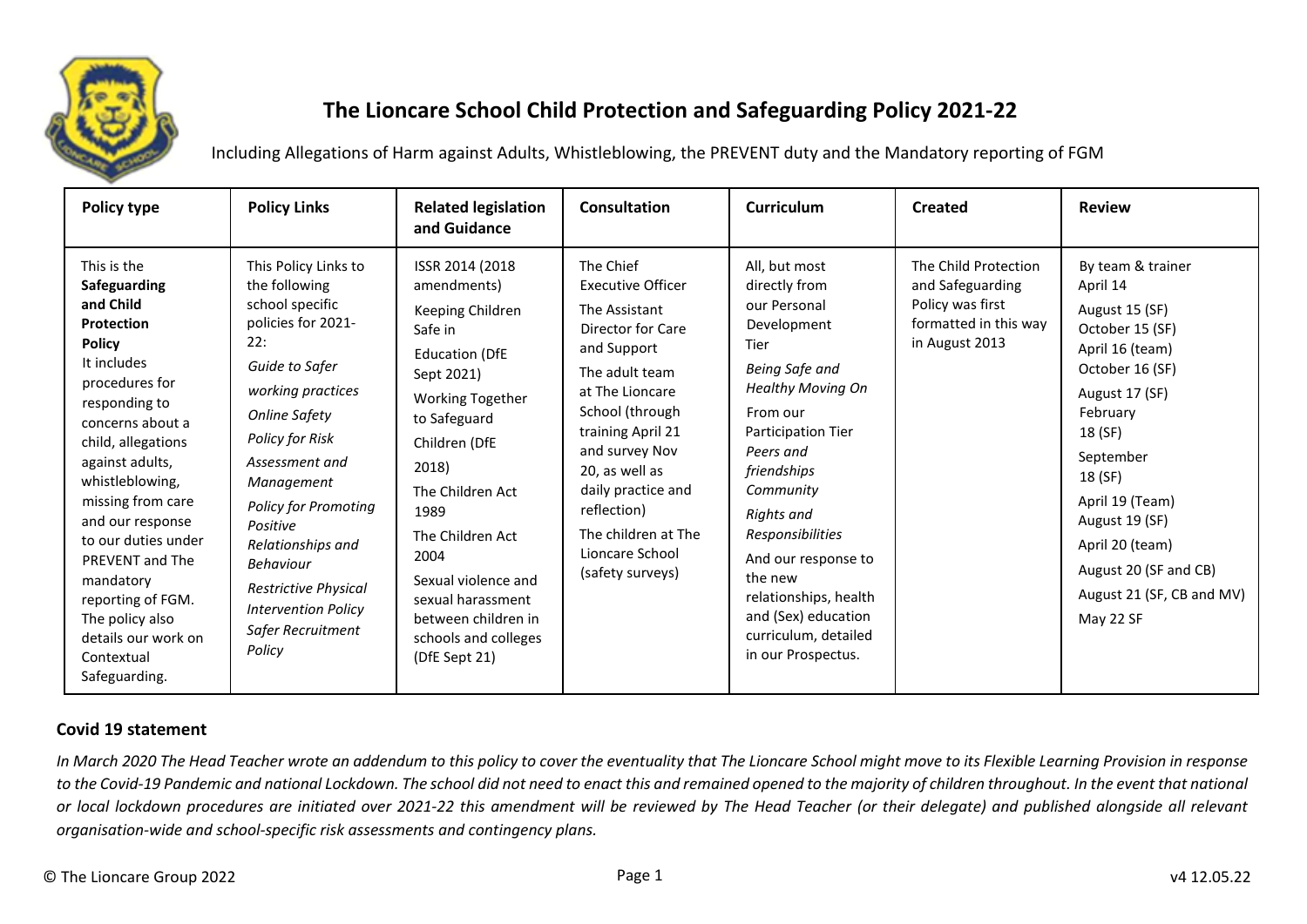# **Contents**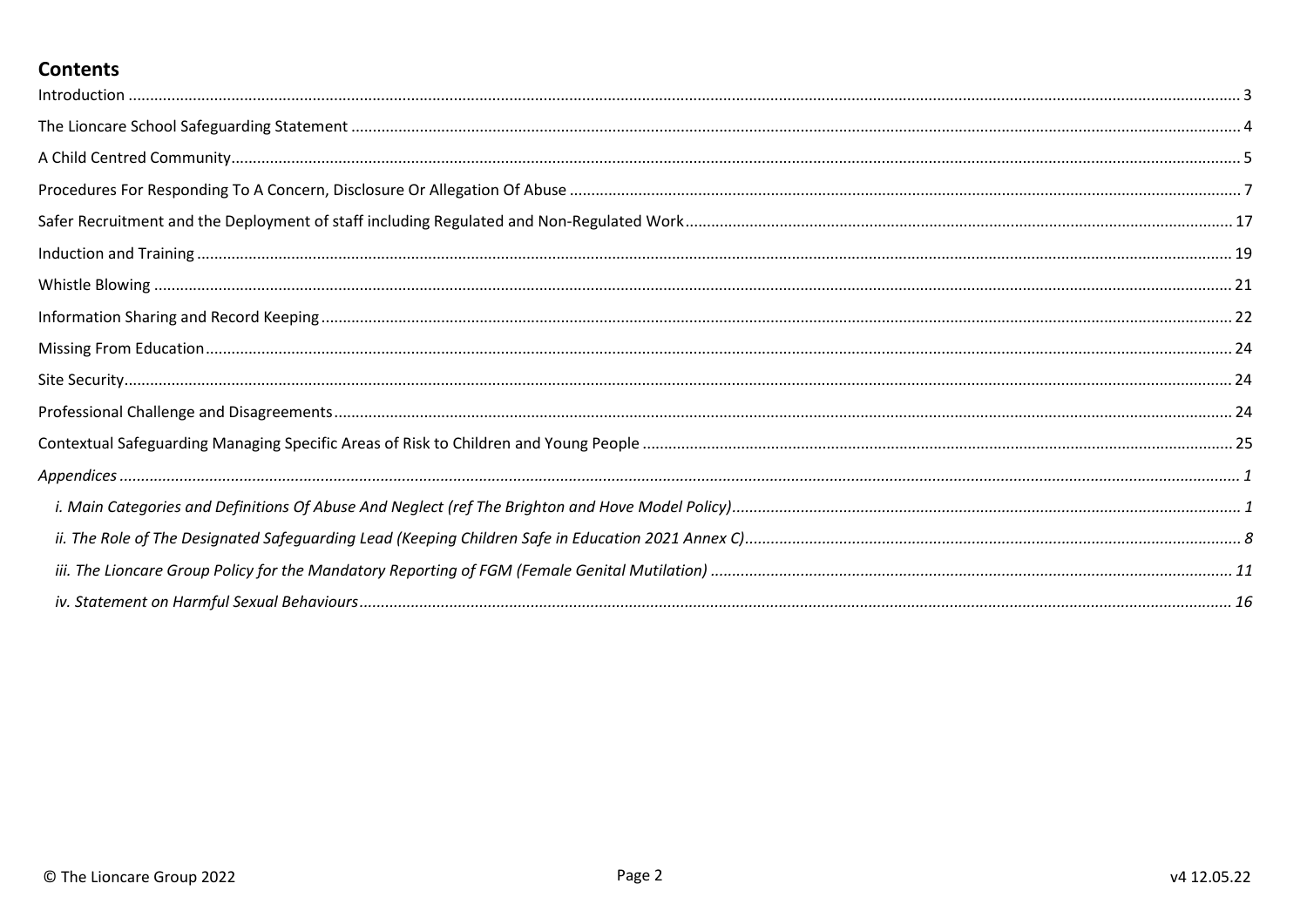# <span id="page-2-0"></span>**Introduction**

**This Policy Applies to: -** 

- ̶ All those directly employed by The Lioncare School and who are in positions and roles that require them to interact with or work alongside or in proximity to the children in our care and receiving an education from us.
- $\sim$  All those indirectly employed by The Lioncare School by being commissioned and paid to undertake work alongside or in proximity to the children in our care and receiving an education from us (i.e., engaged in regulated activities, **see page 17)**
- ̶ Others working in partnership with The Lioncare School in regulated or unregulated activities, whether paid or not, who work alongside or in proximity to the children in our care and receiving an education from us.

#### **Responsibilities:**

- All employees, whether they have a "front-line" role directly engaged with the care and education of children (teachers, learning support assistants, adults in school) or "ancillary" (e.g., maintenance worker, house/school keeper/cleaner, administrator) are personally responsible for managing their own conduct in relation to all aspects of safeguarding and child protection.
- All employees are also responsible for supporting their colleagues to follow this policy at all times.
- Adults employed by the school are required to be familiar with this policy and those linked to it, with our Guide to Safer Working Practices and with the guidance contained Keeping Children Safe in Education 2021 https://www.gov.uk/government/publications/keeping-children-safe-in-education--2
- In addition all adults should be aware that we work along within the Pan-Sussex Safeguarding and Child Protection Procedures; http://sussexchildprotection.procedures.org.uk/,https://www.brightonandhovelscb.org.uk/wp-content/uploads/BH-Safeguarding-Children-Partnership-Arrangements-Final.pdfSussex Safeguarding and Child Protection Procedures http://sussexchildprotection.procedures.org.uk/
- It is the responsibility of the Head Teacher to ensure that adults get time to read, discuss, reflect on and contribute to this policy, related policies and associated guidance at Induction, in a September updating Team Meeting, over at least one dedicated safeguarding training day each April and as a regular item in individual supervisions.
- Members of the School Management Team (currently The Head Teacher, Senior Teacher, Senior Learning Support Assistant, Senior Pastoral Lead and The Assistant Director for Education and Learning ) are responsible for ensuring all those employed in both regulated and non-regulated activity are made aware of this policy and guidance, and for monitoring their safe and proper conduct while working alongside or in proximity to the children in our care, and receiving an education from us, and for taking all necessary actions to prevent children being at risk of harm in all circumstances, including the failure of an adult to follow this policy and guidance.
- The Head Teacher attends The Lioncare Group's Safeguarding Monitoring Group. This is a 'group supervision' forum for the scrutiny of all incidents, notifications and allegations and the minutes of these meeting are shared with the Senior Leadership Team of The Lioncare Group; data generated from the group is shared with the Executive Team. The meeting is co-chaired by the Assistant Director for Care and Support, Jane Rayner and The Assistant Director for Education and Learning, Sara Fletcher
- The Lioncare School retains a Safeguarding Consultant who audits the safeguarding practice and culture of the school regularly, reporting to the executive team. The consultant for 2021-22 is Rebecca Mannall, who can be contacted on becciemannall@gmail.com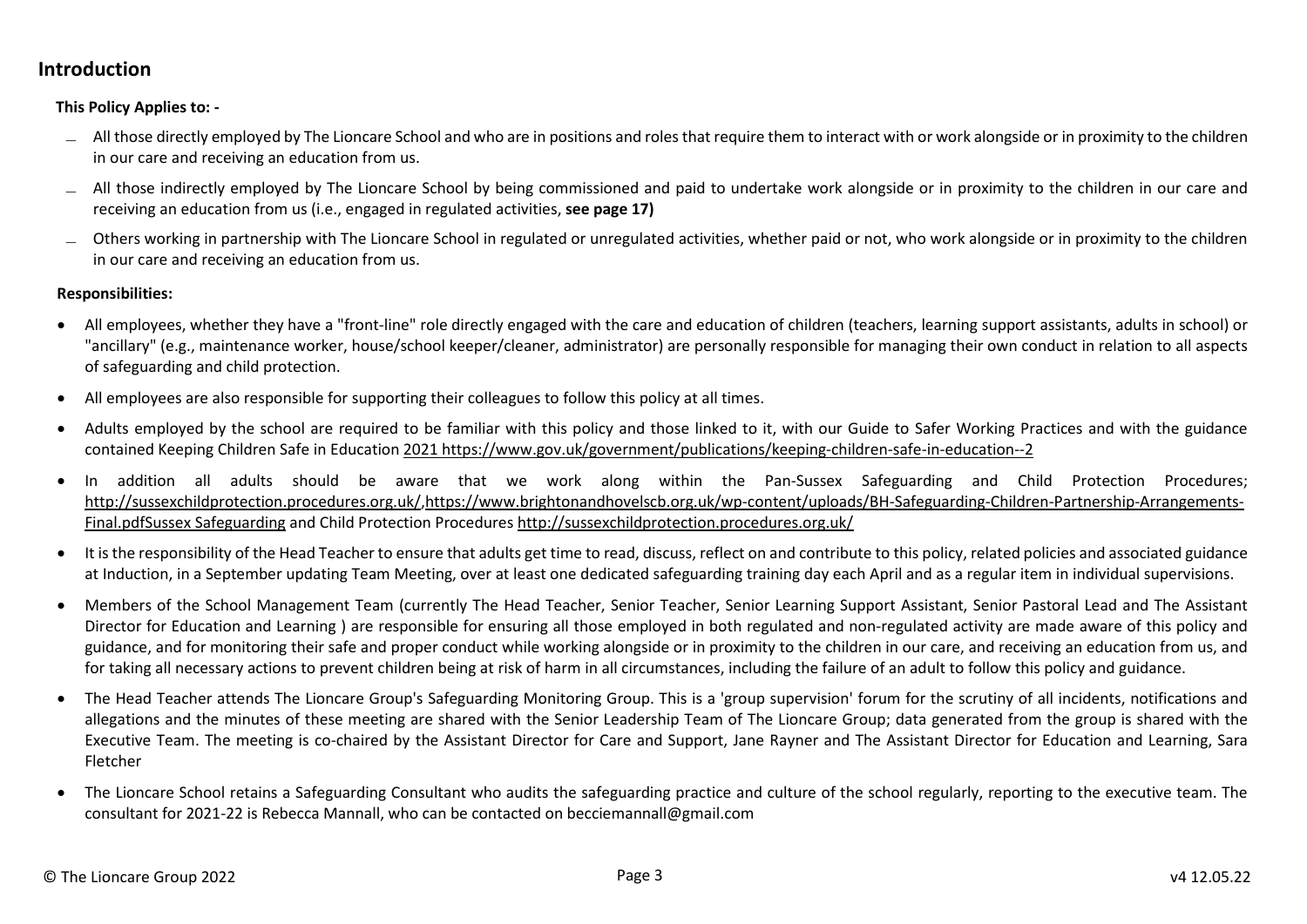**The Designated Safeguarding Lead (DSL) for The Lioncare School is Dale Brown, Head Teacher and the Deputy Designated Safeguarding (DDSL) is Lucy Steer. Senior Pastoral**  lead Lead The Full DSL role is outlined in the appendices below. The DSL/DDSL should be informed of all and any concerns arising from the school day. Daily planning systems ensure that all staff know who is available at all points during the day and on the very rare occasion neither the DSL nor DDSL are onsite what oversight arrangements are in place from suitably trained members of the Lioncare Group's Executive Team. If concerns arise when the school is closed the DSL should be informed via email. In circumstances of immediate danger all adults should follow the steps outlined below and call the police if necessary to prevent harm occurring.

Dale Brown [dale.brown@lioncare.co.uk](mailto:dale.brown@lioncare.co.uk) 01273 734164

<span id="page-3-0"></span>Lucy Steer [lucy.steer@lioncare.co.uk](mailto:lucy.steer@lioncare.co.uk) 01273 734164

# **The Lioncare School Safeguarding Statement**

At the Lioncare School, we are tenacious in taking all possible precautions to protect the children in our care from experiencing abusive situations. We fully recognise and promote every child's right to grow up free from abuse, exploitation, deprivation and fear and strive daily to provide a caring, safe, stimulating and empowering environment to protect this right and ensure all children have the best possible outcomes. This is the primary task of the school and the reason it was opened.

However difficult it is for us as adults and professionals to accept, many of the children attending the Lioncare School have previously been exposed to systematic abuse, sexual exploitation, deprivation and fear from a very young age and consequently they have grown up believing this to be acceptable and 'normal behaviour'; until we are able to help them learn and experience this not to be so, the potential remains for these children to seek out and engage in inappropriate and abusive activities, interactions, and relationships, and by doing so be unable to keep themselves, and sometimes others, safe. Further we remain vigilant to the potential for a child to suffer physical, sexual or emotional abuse perpetrated by an adult with responsibility for educating or caring for the child, by other adults including parents and visitors, or by other children either attending school or interacting with the children in our care. This could occur whilst the child is within the school, away from the school on an activity, at home or when they are in the temporary care of other adults (e.g., on contact visits to family / relatives). The Lioncare School has developed clear policies and written procedures for the prevention and detection of abuse in all forms and, further, to place the active promotion of children's wellbeing at the core of all aspects of school life. In addition, the curriculum of the school centres the personal skills necessary for all children and young people to understand their right to be safe.

#### **Aims**

The intention of this policy is to support all adults to carry out their work in such a way that;

- ̶ Protects the welfare and safety of the child, this is paramount
- ̶ Protects the welfare and safety of other individuals, including other children, who may be at risk of harm arising from an incident. ̶ They take immediate action in response to any matter relating to Child Protection and Safeguarding.
- ̶ Have a measured and objective approach to all communication with children, adults and agencies.
- ̶ Produced professional records based on factual accuracy and clarity.
- ̶ Information share without delay.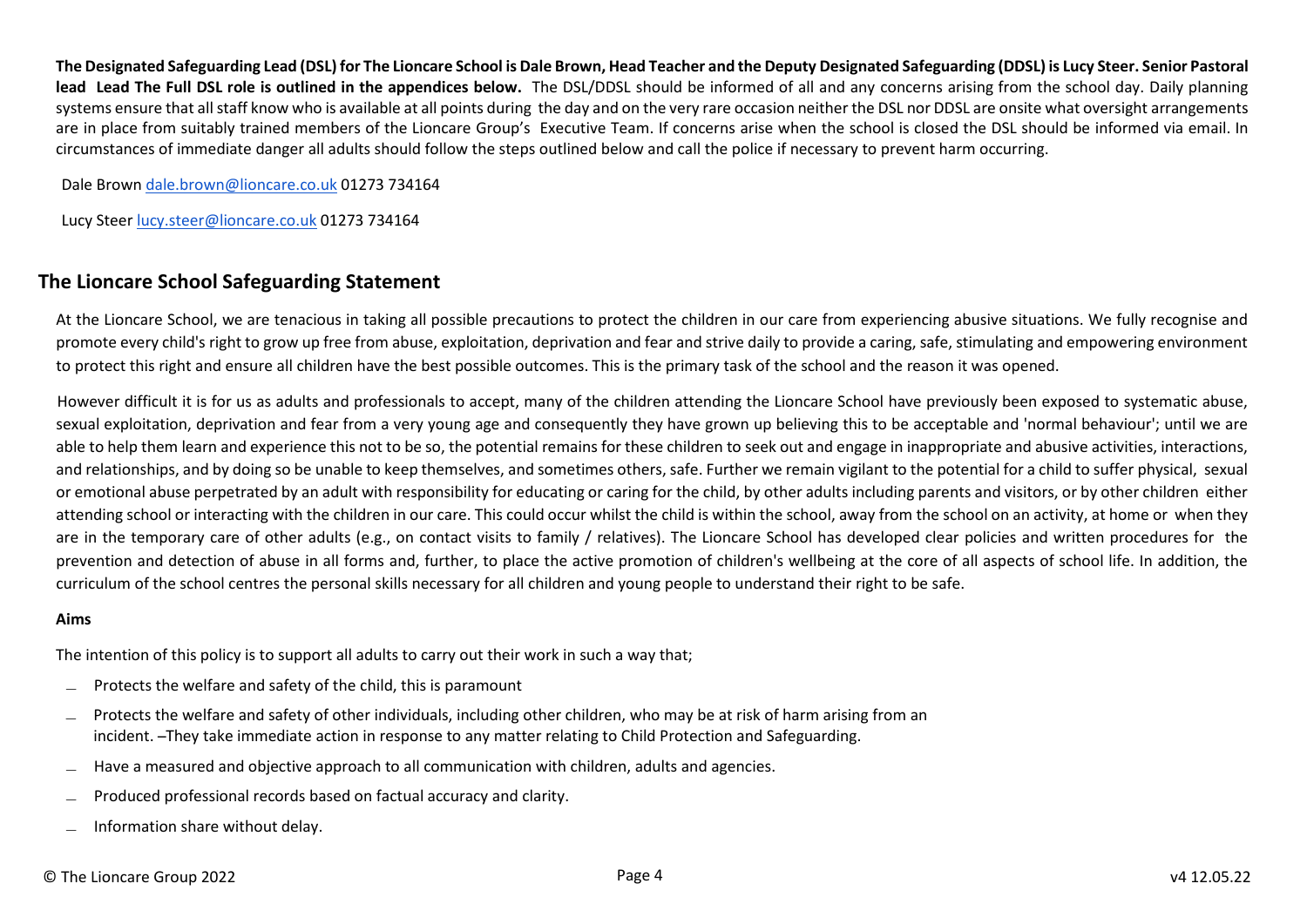- ̶ Follow advice and guidance from the Local Safeguarding Partnership, specifically from the Police, the Local Authority Designated Officer (L.A.D.0) and The Multi-Agency Safeguarding Hub (or equivalent) regarding investigation of incidents, noting that any internal investigation will only be carried out once local Safeguarding agencies, including the police have given consent.
- ̶ That, as a school and as a community, we are proactive in the prevention of harm through our curriculum and through our knowledge and awareness of the contexts in which our children learn and live.

**This policy should be read in conjunction with the safeguarding procedures flow chart which is available on the google drive and on display in the school administration office.** 

# <span id="page-4-0"></span>**A Child Centred Community**

Central to the therapeutic education model practiced at the Lioncare School is the belief that an individual child can only have damage from their earliest years addressed in a setting that allows for relatedness to others. Our practice is based on Psychosocial Theory, influenced by Group Relations thinking, informed by the work of Klein, Winnicott, Bion, Bowlby, and Hinshelwood amongst others. In this way, the model used at The Lioncare School resembles the Therapeutic Community Approach<sup>1</sup>. The idea at the heart of the model is one of equality between people and of the capacity in each of us to help and heal each other and to contribute to each other's development. It emphasises the quality of communication between adults and children (and between the adults), and on the connections between the help provided to individuals and the overall task with the whole group. Therefore, the key areas we are constantly attempting to nurture in the children at The Lioncare School (and the adults working with them) is the ability to be honest, open and reliable with each other, and willing to find ways to communicate difficulties and problems more effectively and to begin to take responsibility for their own actions, decisions and lives. It is our firm belief that our Therapeutic Curriculum based on the following five principles<sup>2</sup> is a protective mechanism for keeping our children and young people safe both in school and over their journey to interdependence.

**Attachment:** Children and young people attending The Lioncare School need to feel a healthy sense of belonging. They are encouraged to become full members of a group that values them and gives them something to value. This is a fundamental first step in the feeling of self-worth necessary for learning to begin and it also means that they will not accept being treated badly by others and will speak up for themselves, trusting others to hear them. They will begin to accept that a reliable adult can hear about unpleasant experiences without blaming or rejecting the child. The low self-worth will contribute to risk taking behaviours online and a vulnerability to those who use the internet to exploit others. All adults should be aware that traumatized children are more vulnerable than their chronological peers.

**Containment:** Safety is paramount for our children and young people. All children and young people have a need to experience an appropriate degree of consistency, predictability, and regularity in their daily lives, and it is this that promotes a child or young person's sense of being 'safe' and is a prerequisite for children and young people developing the ability to retain new facts and skills (i.e., 'learning'). Our children and young people have often had limited experience of this. When the child recognises what feeling safe is like they can begin to identify those things that were and are not safe and begin to want to protect themselves in healthy ways. This includes children and young people understanding that adults will uphold all boundaries around on-line usage.

**Communication:** Children at The Lioncare School need to see that openness is important in moving forward and that the adults can work honestly and respectfully with

<sup>&</sup>lt;sup>1</sup> 'Acknowledgment is duly given to the work of Adrian Ward, Senior Lecturer in the department of social work at the Tavistock and Portman NHS Foundation Trust.

<sup>&</sup>lt;sup>2</sup> Haigh, R. (2013) "The quintessence of a therapeutic environment", Therapeutic Communities: The International Journal of Therapeutic Communities, Vol. 34 Iss: 1, pp.6 – 15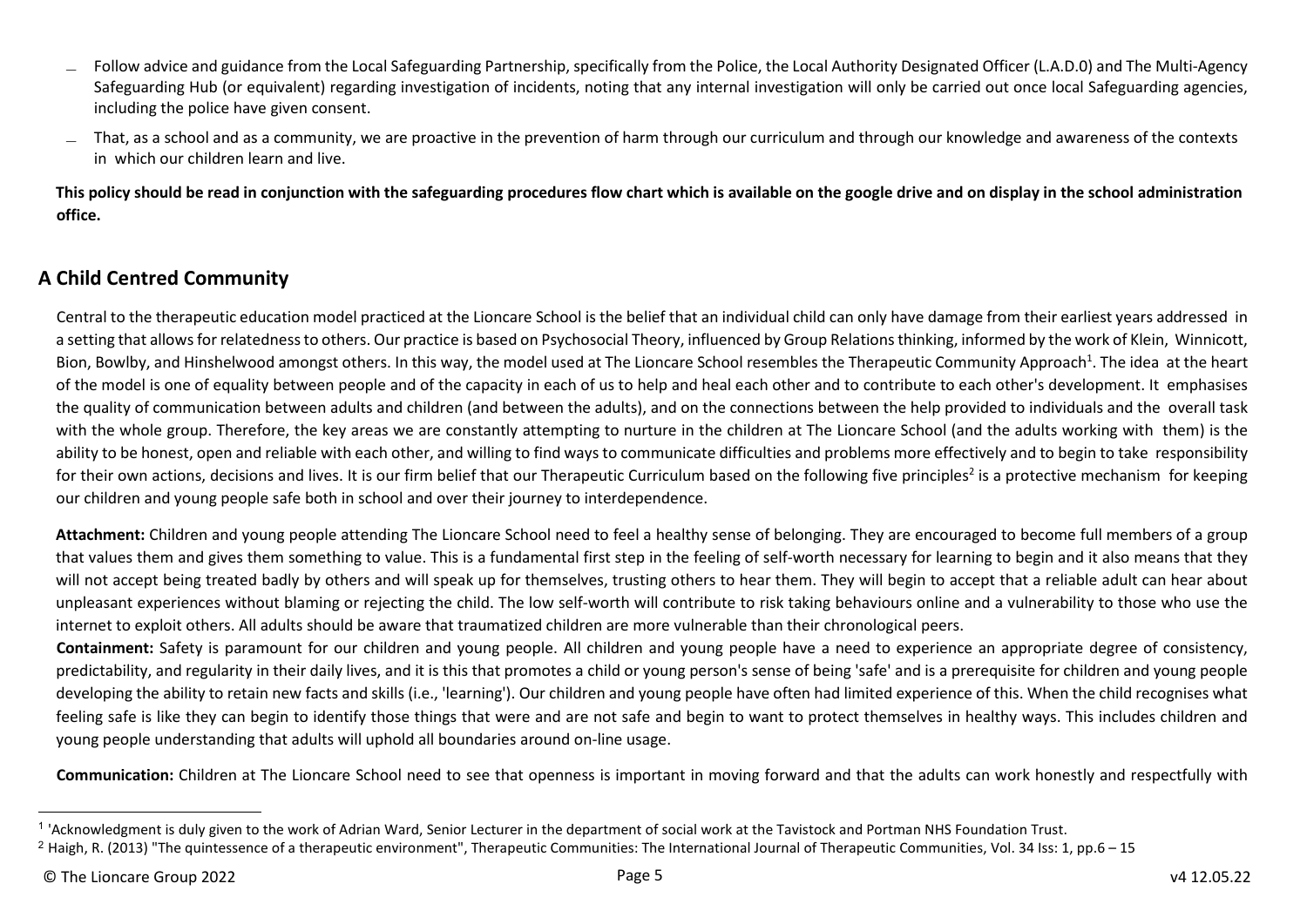everything they need to communicate. In school this means teaching socially appropriate communication is more successful when adults show they can understand and manage less positive communication. Our children have often had early experiences that have deprived them of knowledge of the wider world and of different communities and therefore online worlds can be enriching and reparative in these areas but all adults must be aware that children and young people need to be taught the conventions of online communication in order to stay safe.

**Involvement:** The children and young people attending The Lioncare School learn about "growing-up" by experiencing the interdependency of participation in individual and group learning. In school this means a number of different activities are planned each week to give new experiences at the right level for each child; these can be very small step achievements, but by finding value in them self-worth grows and the capacity to assert choice. Adults must stay attuned to when online activity is an enhancement to this or used by a young person to defend against involvement.

Agency: Agency can be defined as the acquiring of skills, actions, medium, or means by which to accomplish things. As children and young people move through the school, they grow closer to taking control of their lives and learning post-16 and need to experience both success and failure to do so. This also means that as children and young people progress through the school, they are actively encouraged to take up roles and positions of increasing responsibility and authority through making and evaluating decisions. This means greater online autonomy can be planned for as young people reach the capacity to manage this and adults are clear on how they will be able to evaluate the success of any such steps.

We believe this ethos, in partnership with the robust procedures detailed below, informs an environment where children learn to keep themselves safe, demand safety from others and in which adults are attuned to how to work safely and how to spot the earliest possible indicators that things are not safe. Children learn to recognise and manage risks. in different situations and then decide how to behave responsibly, judge what kind of contact is acceptable and unacceptable and recognise when pressure from others (including people they know) threatens their personal safety and wellbeing and develop effective ways of resisting pressure. These skills are meaningful online and in real life. From a position of security children can begin to show the key attributes through with they will thrive and make a positive contribution– resilience, tolerance, empathy, personal responsibility and a sense of efficacy and self-worth.

#### **The Lioncare School Curriculum Model**

While the above section outlines the fundamental principles that shape practice at the school, all adults further recognise that academic progress is vital for sound outcomes and future opportunities: learning plays more than one role in safeguarding. Daily classroom learning is focused on whole school projects that are planned for both breadth

of coverage and maximum skills development. There are also discrete lessons in functional skills and opportunities for discovery learning though play and activities. The curriculum is also supported through community meetings and key work.

The Lioncare School, in consultation with children, adults from the Therapeutic Children's Homes and Senior Managers of the Lioncare Group have formulated a skills-based curriculum that defines the core skills we feel will best advantage our children when they move on from us. **Curriculum 2020** has been designed to acknowledge the unique profiles of the children placed at the Lioncare School - characterised by disrupted early learning experiences, interrupted formal schooling, disengagement from formal settings, distrust of adult and professional input, continuous high levels of anxiety and emotional arousal due to trauma and the resultant cognitive, sensory and social impairment.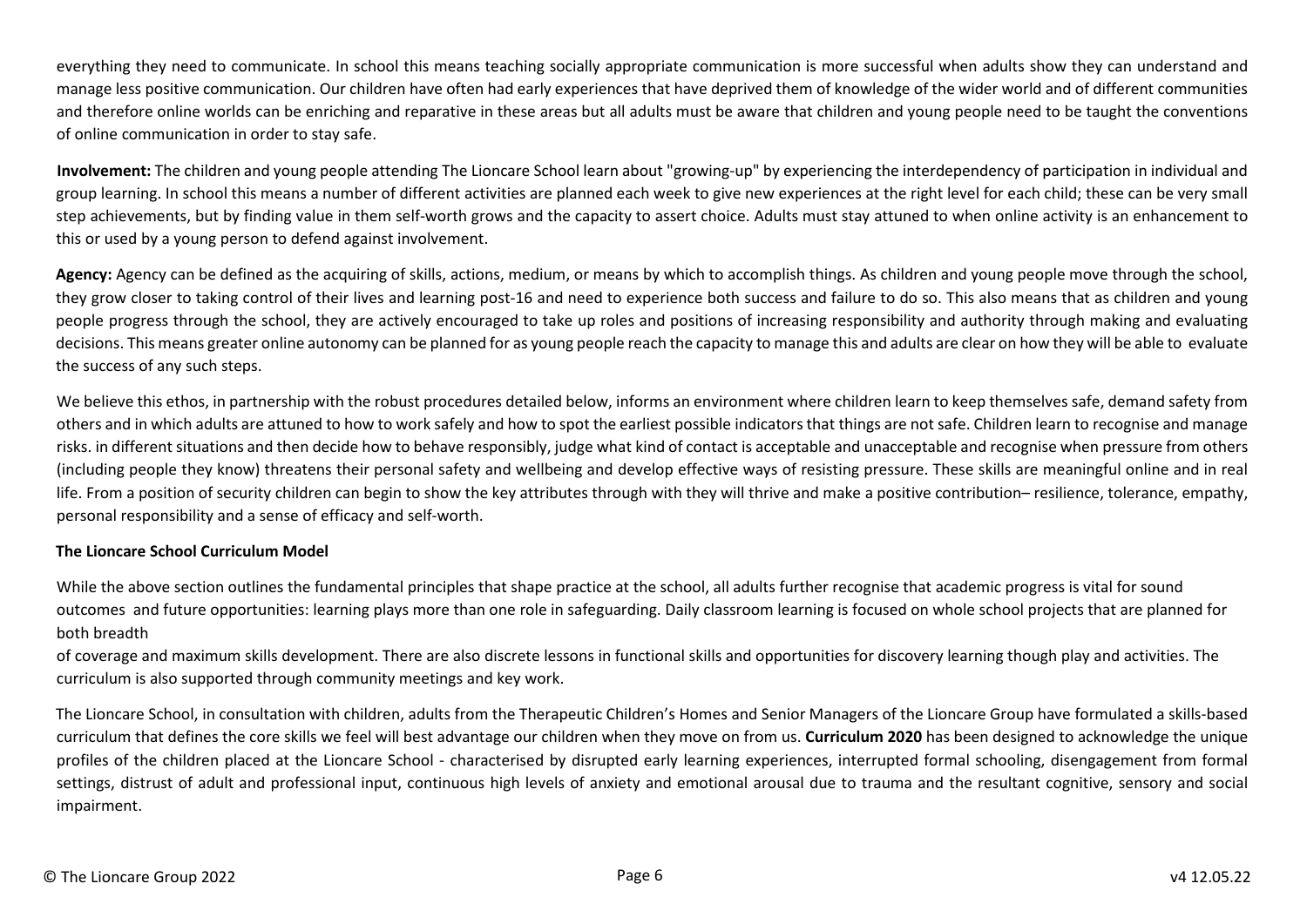**C2020** is based on the following principles:

- All children, whatever their start in life and however they challenge, defy and subvert expectations, deserve the joy of learning and opportunities for success.
- The capacity to learn from experience and, from this, work towards goals, strive for achievement and acknowledge success, is a pivotal positive factor in a healthy and productive adult life.
- Learning also contributes to a rich and fulfilling life through our intrinsic development self-belief, our joy in discovery and creativity, the enriched understanding of our world and, most of all, and the relationships that develop as part of the process.
- For our children the best route to such outcomes is to foster a skill set that engenders confidence, interest, enquiry, interdependence, reflection and resilience: knowledge will follow.
- The abilities and needs of each child are unique and must lead not follow the curriculum.
- Learning is learning and all adults who interact with our children contribute to their curriculum.

**C2020** demonstrably centres a relational approach to emotional well-being and sound mental health, the foundational steps for children being able to learn about safety, their right to be safe and their responsibility to keep others' safe and be active participants in a safe society.

<span id="page-6-0"></span>**Our full curriculum model is in our 2021-2022 Prospectus, available at https://www.lioncare.co.uk/therapeutic-education/lioncare-school/** 

# **Procedures For Responding To A Concern, Disclosure Or Allegation Of Abuse**

These procedures sit alongside The Lioncare Group Safeguarding Flow Chart V4 and Safeguarding Flow Chart V2. These flowcharts should be available in school and on our shared drive at all times: **https://drive.google.com/file/d/1OtP9R\_9-IUp6M1Z\_0xKzLbShDvcg3KXc/view?usp=sharing** 

## What to do if you suspect a child is at risk of harm in situations that do not, or do not solely, involve a concern about, or allegation about an adult who works with **children. This includes, but is not limited to family and social settings or peer on peer abuse.**

### *If you believe a child to be in immediate risk, call the police*

As soon as you note anything of concern you should notify the DSL/DDSL in person or via email, (checking it has been received) or by telephone. If you cannot do so immediately (for example doing so would create additional risk by leaving children unsupervised) and there is no immediate risk of harm to the child you must use the next opportunity to inform the DSL and/or appropriately inform colleagues you need time to do so. The school day contains a specific time slot (3.15-3.30) for the registering of concerns and for each concern to be explored and acted upon by the team, however this is not the only time concerns can be raised and absence from this daily forum is not reason to withhold concerns.

In line with the procedures, the school will share its concerns with the relevant local authority either directly to the child's social worker (out of county placements) or to the Front Door for Families (). In non-urgent cases notifications to social workers will be via the sending of the incident form, in some cases a telephone call or direct email will be sent to the social worker *(or their manager, or the relevant duty team in the absence of the designated social worker)*. If the concern is serious a courtesy email will be sent to Brighton and Hove's Front Door for Families, notifying them that a child placed in the area is subject to safeguarding work undertaken by their home authority. This is not a referral and should not be logged as such. If concerns do not meet the threshold for referral the DDSL will ensure a concerns form is logged and completed and these will be reviewed regularly to establish whether further action is appropriate. This review will always be led by the need of the child rather than a set procedure. In situations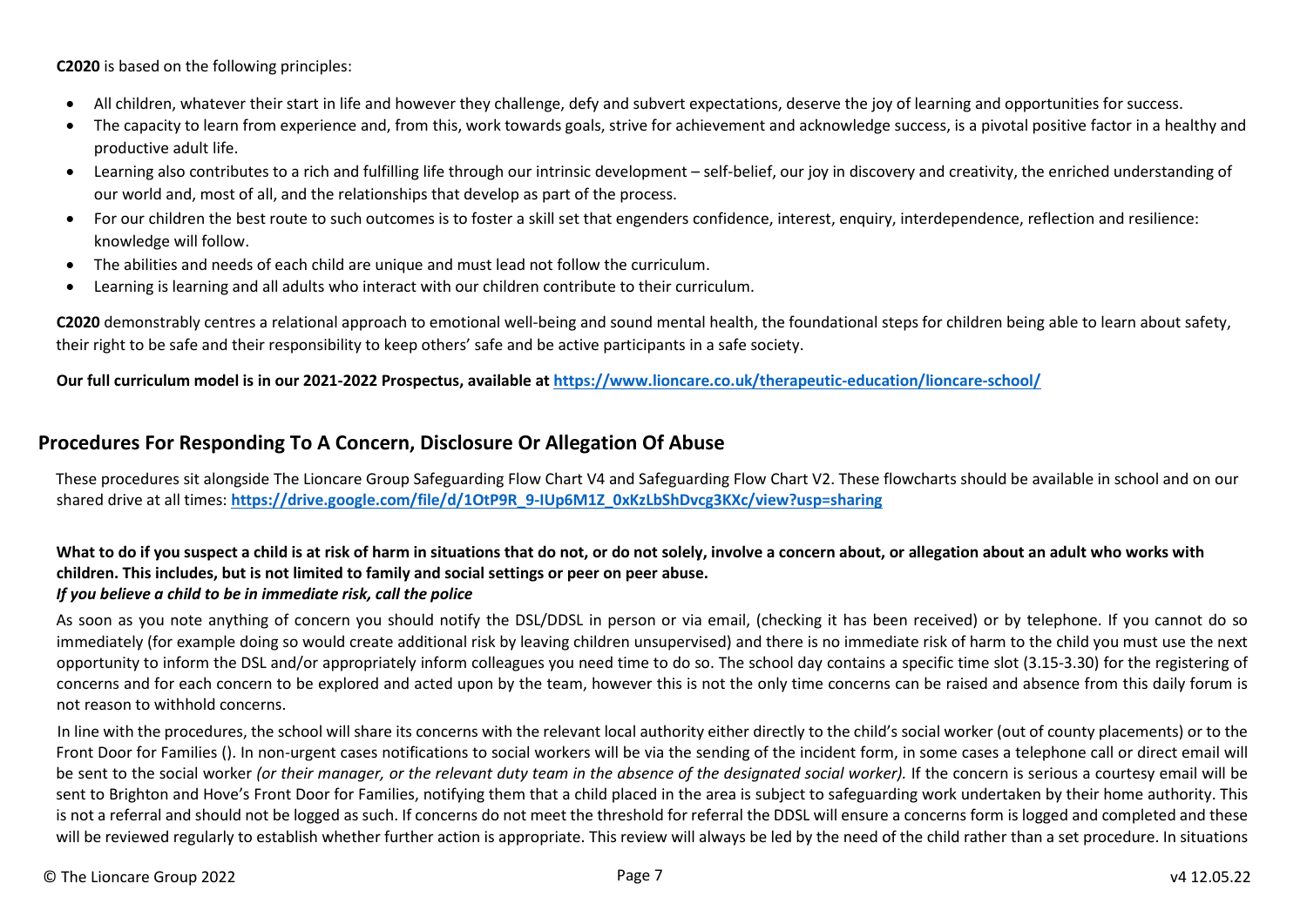where there is no urgent need for intervention it is the stated policy of the Lioncare Group to ensure communication is initiated within 24 hours of the DSL/DDSL receiving the information. It is otherwise standard practice that incident (including accident forms) forms are sent to those with Parental Responsibility twice a week, however a daily handover is also written and shared for those children within our residential provision (and for others by agreement) and this will include details of concerns, unless to share these risks further harm.

### **Contacts**

Brighton and Hove Front Door for Families: https://www.brighton-hove.gov.uk/content/children-and-education/front-door-families

West Sussex: https://www.westsussex.gov.uk/social-care-and-health/social-care-and-health-information-for-professionals/children/west-sussex:safeguarding-children board/

East Sussex (Single Point of Advice Service) SPOA: https://www.eastsussex.gov.uk/childrenandfamilies/worried-about-a-child

All children have an entry within the Behaviour Watch system that lists those with parental authority and the local authority reporting arrangements for the placing authority. Each referral is taken to the organisation's Safeguarding Monitoring Group (SMG) monthly meeting for scrutiny. This scrutiny looks at both compliance with internal procedures and responses given by external agencies. If necessary, the SMG will escalate concerns that the members feel are not being responded to in a timely or appropriate way.

#### **Note**

It is our policy that the DSL and/ or DDSL manage each concern raised around a child, evaluate thresholds and ensure clear and accurate reporting and information sharing; however **any adult** can make a referral and should do so, regardless of internal procedure, if they genuinely believe for any reason the DSL or DDSL are unable to discharge their duties, and they cannot contact either Jane Rayner (Assistant Director for Care and Support) or Matt Vince, Chief Executive Officer and Responsible individual for the Lioncare Group.

#### **The Children's Services - Brighton and Hove Safeguarding Children's Partnership (BHSCP) Threshold Document**

The Children's Services **(BHSCP)** Threshold Document has been developed so that everyone working with children in Brighton and Hove has a common language for understanding the needs and risks surrounding children and their families. *For reports made to other local authorities the equivalent document should be consulted.* For example, if the school has concerns about a child and needs advice or support from the Front Door for Families, they may use the Threshold Document as a guide to understand the school's concerns and provide advice about what to do or to decide whether the child and family need social care involvement. The Threshold Document does not replace professional judgement, but it is intended to support decision-making and discussions between services and practitioners. Equally the D/DSL will use the document to understand or if appropriate challenge, decisions made by the Front door or other agencies

**It is essential that all adults are familiar with this document which is available at** https://www.bhscp.org.uk/documents/thresholds-document/

#### **What to do if a child makes a disclosure**

A disclosure means that a child informs you, in the communication style most suited to their needs and functioning that someone has hurt them, harmed them or has attempted to hurt or harm them. This can be in relation to something in their past life or it can be about their current life.

It can be that they give a straightforward and clear account but more often they may make a comment or partial statement and both situations require careful, supportive and calm responses from all adults.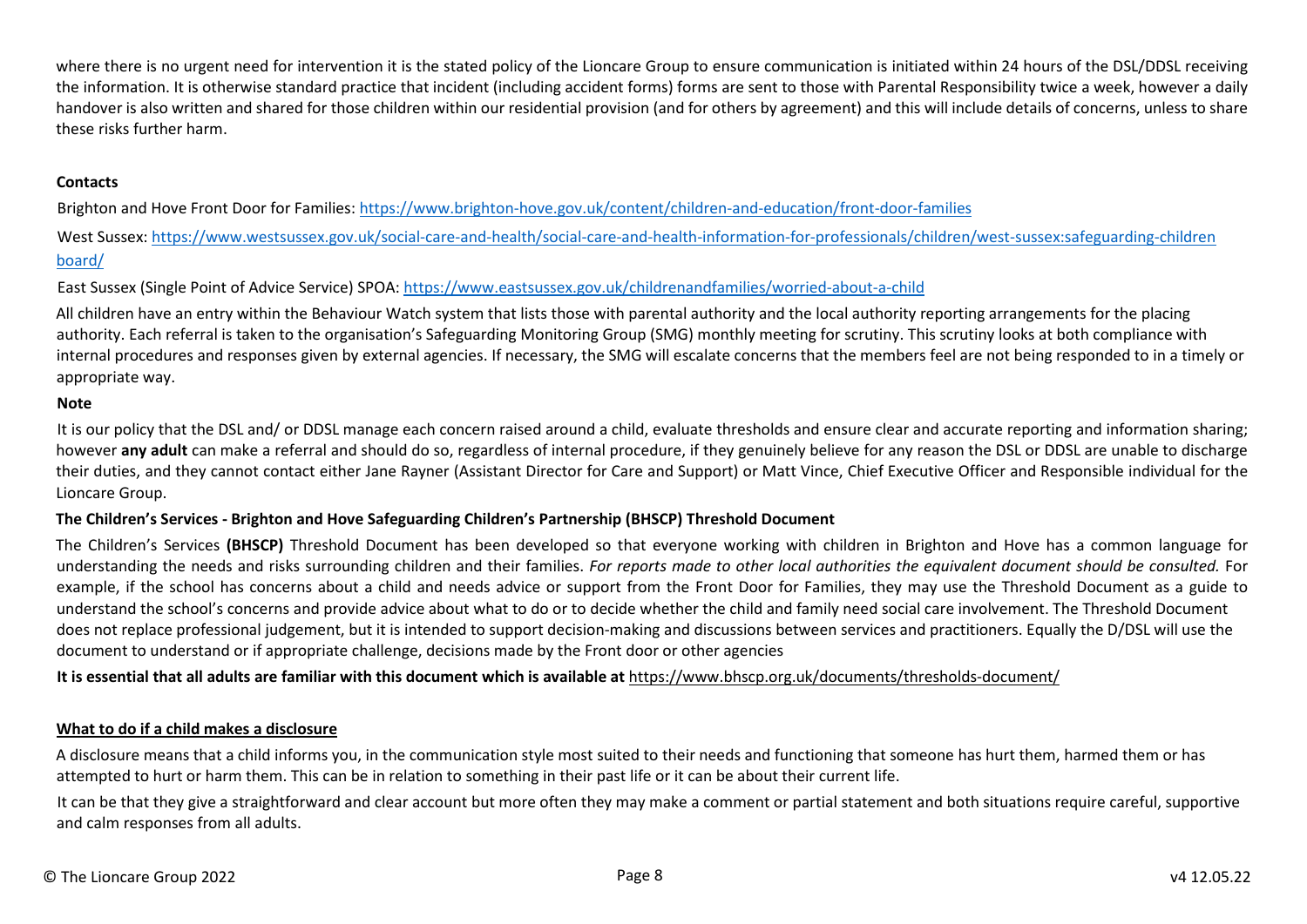- It is important not to shut the child down because of anxiety about what you might hear, letting them know you are available, attuned, professional and safe is paramount. If you need to create safety, for example by moving away from other children, take care to let the child know they are fully in your mind and you are not rejecting their communication.
- Listen to what is being said without displaying shock or disbelief.
- Only ask questions when necessary to clarify, and without suggesting what the answer might be.
- Accept what is being said.
- Allow the child to talk freely do not put words in the child's mouth.
- Reassure the child that what has happened is not his or her fault.
- Do not promise confidentiality you have a duty to share information
- Stress that it was the right thing to tell.
- Do not criticise the alleged perpetrator.
- Explain what has to be done next and who has to be told.
- Work with awareness of the environment and context around you
- Inform the Designated Safeguarding Lead without delay.
- Complete the incident form and pass it to the Designated Safeguarding Lead. It is best not to write notes in front of the child but if you have made handwritten notes to ensure key details are secured these must be placed in an envelope in the school safe with the name of the child, the date and your signature on the front.
- Take care of your own wellbeing-hearing, discussing and dealing with any safeguarding concern can be distressing; debrief and supervision opportunities are available for all adults.

### **What happens next?**

If Children's Social Work Services has accepted a referral as needing a social-care-led response (Level 4 of the Threshold Document), a senior social work practitioner and their manager will evaluate the concerns to identify the sources and levels of risk and to agree what protective action may be necessary. The evaluation of concerns and risks involve deciding whether:

- the child needs immediate protection and urgent action is necessary; or
- the child is suffering, or at risk of suffering, significant harm and enquiries need to be made under section 47 of the Children Act 1989; or
- the child is in need and should be assessed under section 17 of the Children Act 1989.

We will cooperate with Children's Social Work Services and the police in any emergency action they take using their legal powers for immediate protection of the child. This may involve removing the child from their home. This may also mean leaving a child in a place about which they have disclosed concerns but which may still be the safest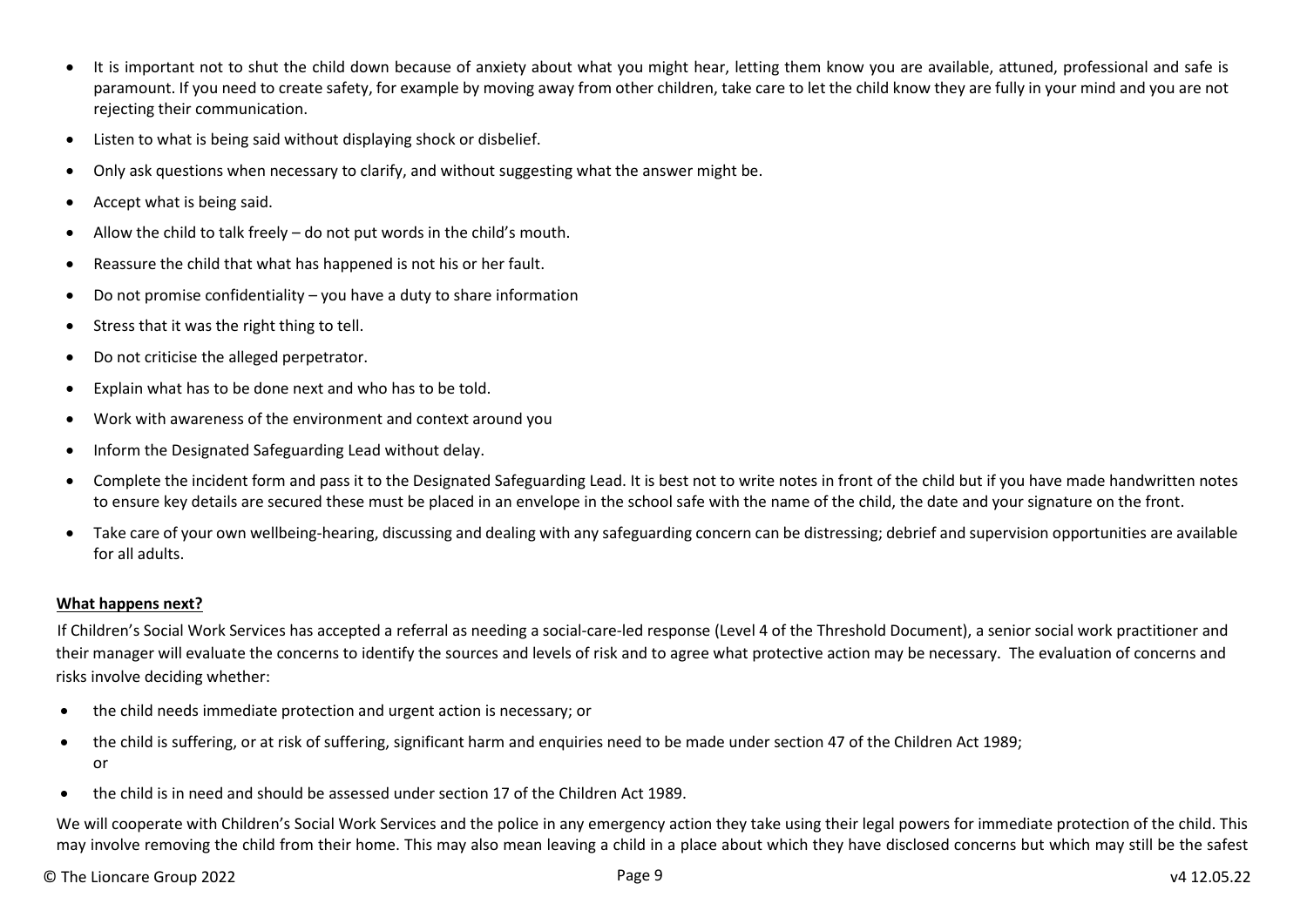available option in the short term, this can be hard for adults. The Lioncare School will participate in any multi-agency discussions (strategy discussions), if invited to do so, and share information about the child and their family to plan the response to concerns. A named person will case manage the situation and be the named lead for the duration of the process. We will share information about the child and their family for section 47 enquiries and family assessments undertaken by Children's Social Work Services. We will ensure that a relevant staff member participates in all initial and review child protection conferences, if we are invited to attend. The staff member will work together with other agencies to discuss the need for and agree to an outcome-focused child protection plan and will ensure that the child's wishes and views are considered in their own right in planning. If we are members of the core group to implement a child protection plan, we will ensure a relevant staff member participates in all core group meetings. We will ensure that we complete all actions allocated to us as part of the outcome-focused plan, whether a child protection plan or a family support plan, in a timely way.

We will continue to support children during the process and once their plans are ended to ensure that they are kept safe; we will also do this if the referral is not taken forward by social care agencies. Most usually the organisation's Safeguarding Monitoring Group, supported by the school's safeguarding consultant will help oversee ongoing support for the child, and where necessary, monitoring concerns.

#### **Managing concerns related to the actions of adults working with children, including allegations of harm against adults**

The Lioncare School will prevent people who pose risks to children from working in our school by ensuring that all individuals working in any capacity at our school have been subjected to safeguarding checks in line with Keeping Children Safe in Education: Statutory Guidance for Schools and Colleges, September 2021. For details of how we will do this please see our related Policy for Safer Recruitment. In addition, we will endeavour to deter anyone who intends harm to a child from working with us by promoting and open, reflective and vigilant culture at all times.

We have a procedure in place to handle allegations against members of staff and volunteers in line with Keeping Children Safe in Education: Statutory Guidance for Schools and Colleges, September 2021. This includes those staff who maybe working in school via employment agencies.

The process described below is a summary of the procedure described in the statutory and local documents described earlier in this policy. The case manager for the investigation should refer to them for details.

**The procedure applies to all adults working in the school or providing a service on behalf of the school to our pupils either within or outside school premises, i.e., all permanent, temporary, agency and ancillary staff, advisors and consultants, volunteers, contractors and external service or activity providers (collectively referred to as staff or staff members in this procedure).** 

The allegations management procedure will be used in all cases where it is alleged that a staff member, has:

- behaved in a way that has harmed a child, or may have harmed a child; or
- possibly committed a criminal offence against or related to a child; or
- behaved towards a child or children in a way that indicates that they would pose a risk of harm if they work regularly or closely with children.
- Allegations may arise in a number of ways, for example a report from a child, a complaint from a parent, or a concern raised by another adult within the school

An allegation may concern someone's behaviour or actions within their job or a voluntary activity, or within their family or private life. The Lioncare School understands that risk might be transferable and actions outside of work may indicate an adult is not suitable for work with children Adults are made aware, via The Guide to Safer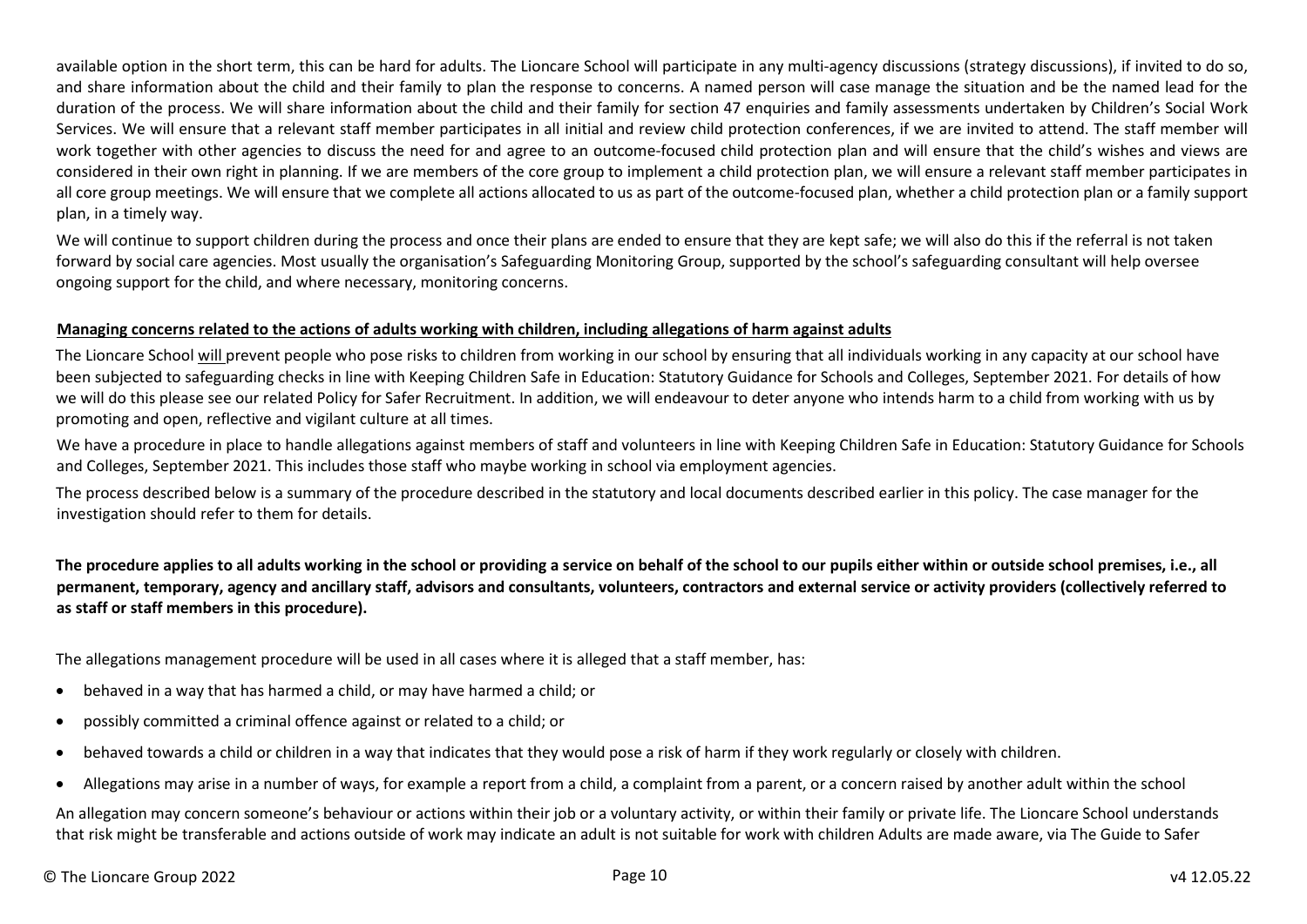Working Practice that out of work conduct can be in scope for a safeguarding Investigation.

#### **Any concerns will be considered in the context of the four types of abuse described in the appendix of this policy**

Concerns include inappropriate relationships between adults and children. For example: relationship between a child under 18 and an adult in a position of trust with them, even if the relationship may appear to be consensual; grooming, i.e. meeting a child under 16 with intent to commit a relevant offence (section 15 of the Sexual Offences Act 2003); or other behaviour that gives rise to concerns, such as possession of abusive images of children or inappropriate contact through texts or online, inappropriate messages, gifts or socialising with children, or any other action that may compromise the principals of safe practice outlined in our Guide to safer working Practices.

#### **Roles and Responsibilities:**

Anyone who has concerns about, or has received an allegation about, the behaviour of a staff member **MUST** report the concerns immediately to the Head Teacher. In the absence of the Head Teacher reports can be made to the Assistant Director for Education and Learning who is the DSL for The Lioncare School. If The Assistant Director is the subject of the allegation or concern in which case a report must be made to the Chief Executive Officer of The Lioncare Group at matt@lioncare.co.uk or by telephone. In the highly unusual circumstances If both the Head Teacher, either Assistant Director and the Chief Executive Officer of The Lioncare Group are absent or named in the concern or allegation, the allegation needs to be reported to the Local Authority Designated Officer (LADO**)**.

A named individual will be named as case manager for an investigation and this named adult will liaise with the LADO.

The **LADO** is involved in the overall management and oversight of individual cases. They will provide advice and guidance to the case manager, liaise with the police and other agencies and monitor the progress of cases to ensure that they are dealt with as quickly as possible, consistent with a thorough and fair process. Throughout this policy the LADO will normally mean the LADO for Brighton and Hove who, in Spring 2022 is James McMillan, or his nominated alternative However, if an allegation is made regarding an adult employed in another Local Authority the notification should go to the LADO for that area, in complex and serious cases the Brighton and Hove LADO should receive a courtesy email informing him of the situations.

#### **Contacts:**

The LADO for Brighton & Hove City Council is: **James McMillan**  Local Authority Designated Officer (LADO) Families, Children & Learning Safeguarding and Review – Moulsecoomb Brighton & Hove City Council Moulsecoomb Hub South Hodshrove Lane Brighton, BN2 4SE **M: 07795336355 E: ladoenquiries@brighton-hove.gov.uk**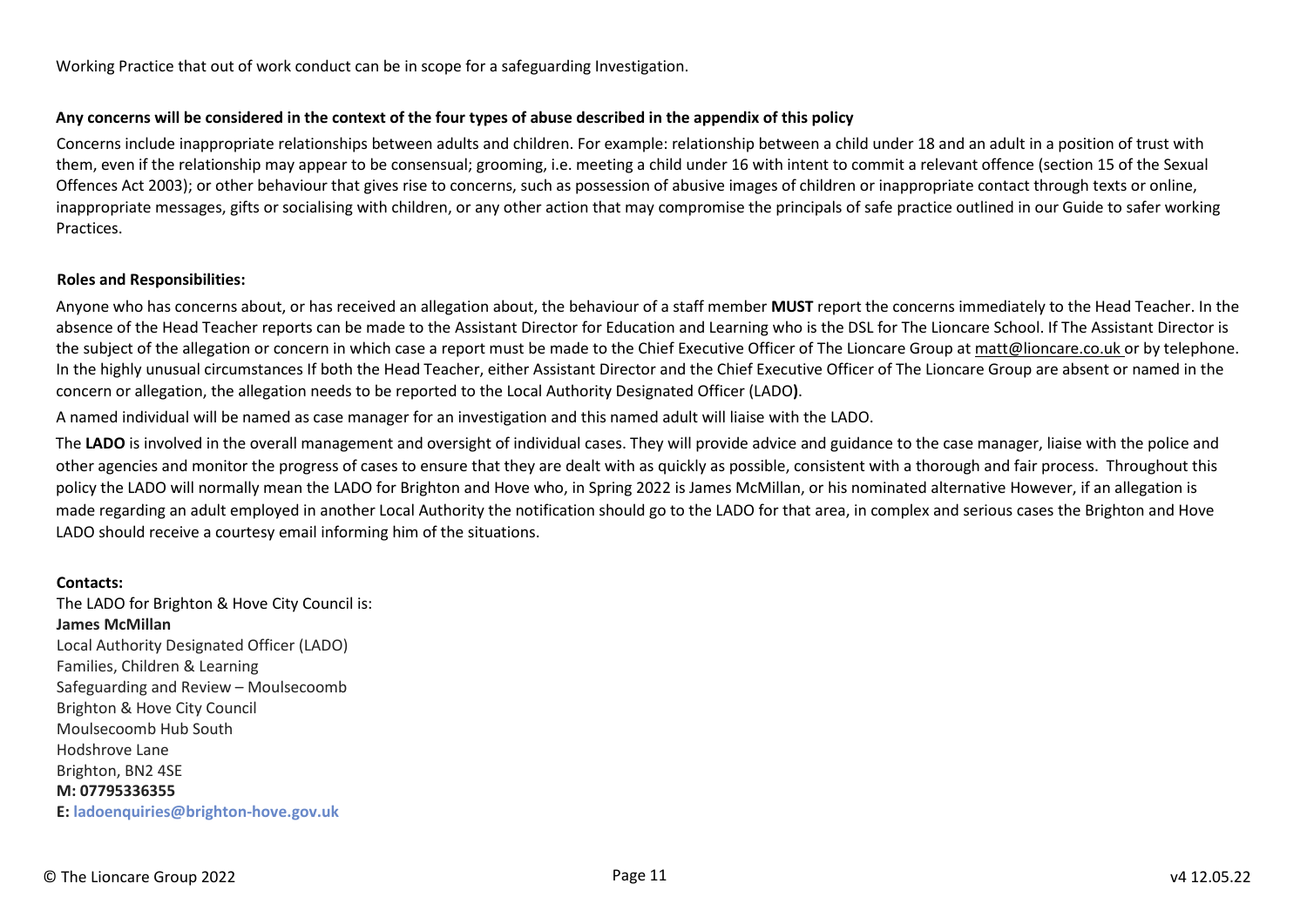East Sussex: Single Point of Advice (SPoA) Mon-Thurs 8.30 am-5 pm and Fri 8.30 am-4.30 pm. T: 01323 464222 E: 0-19.SPOA@eastsussex.gov.uk or 0-19.SPOA@eastsussex.gcsx.gov.uk

#### **Initial action by the person noticing concerns or receiving an allegation first:**

- Treat the matter seriously and keep an open mind.
- Do not make assumptions or offer alternative explanations.
- Do not investigate or ask leading questions, if seeking clarification.
- Do not promise confidentiality, but give assurance that the information will only be shared on a need-to-know basis.
- Act quickly and inform the DSL/DDSL or another appropriate member of the organisation's Executive Team
- Make a written record of the information. Where possible, record the exact words of the person making the allegation or the child's own words. This should be on an incident report form.
- Record the time, date and place and names of people present when the allegation was made or concerning behaviour was observed. Record the time, date and place of alleged incidents, persons present and what was said, if these were mentioned by the person making the allegation. ● Sign and date the written record.

#### **Guidance for Initial response by the case manager:**

- Do not investigate the matter immediately or interview the staff member or the child concerned.
- Take immediate steps to safeguard the welfare of all children, this may mean asking an adult to move to office or other work while initial reports are made
- Obtain written details of the concern or allegation, signed and dated by the person reporting it. Countersign and date the written details and record the decisions made and the reasons for those decisions. This will happen on the incident form
- Contact the LADO immediately to report the allegation and for a consultation. The allegation must be reported within one day at the most. It is usual to alert the LADO as soon as initial facts are established and provide details within one working day. Where there is a social worker involved in the life of the child they must be copied into all correspondence, as does the Registered Manager for all young people living within a Lioncare Children's Home
- Thought needs to be given to how families are included in correspondence, good reasons must be apparent to not include parents with parental responsibility.
- If the disclosure involved an incident within the school day consider getting factual accounts from all other adults working in or near the situation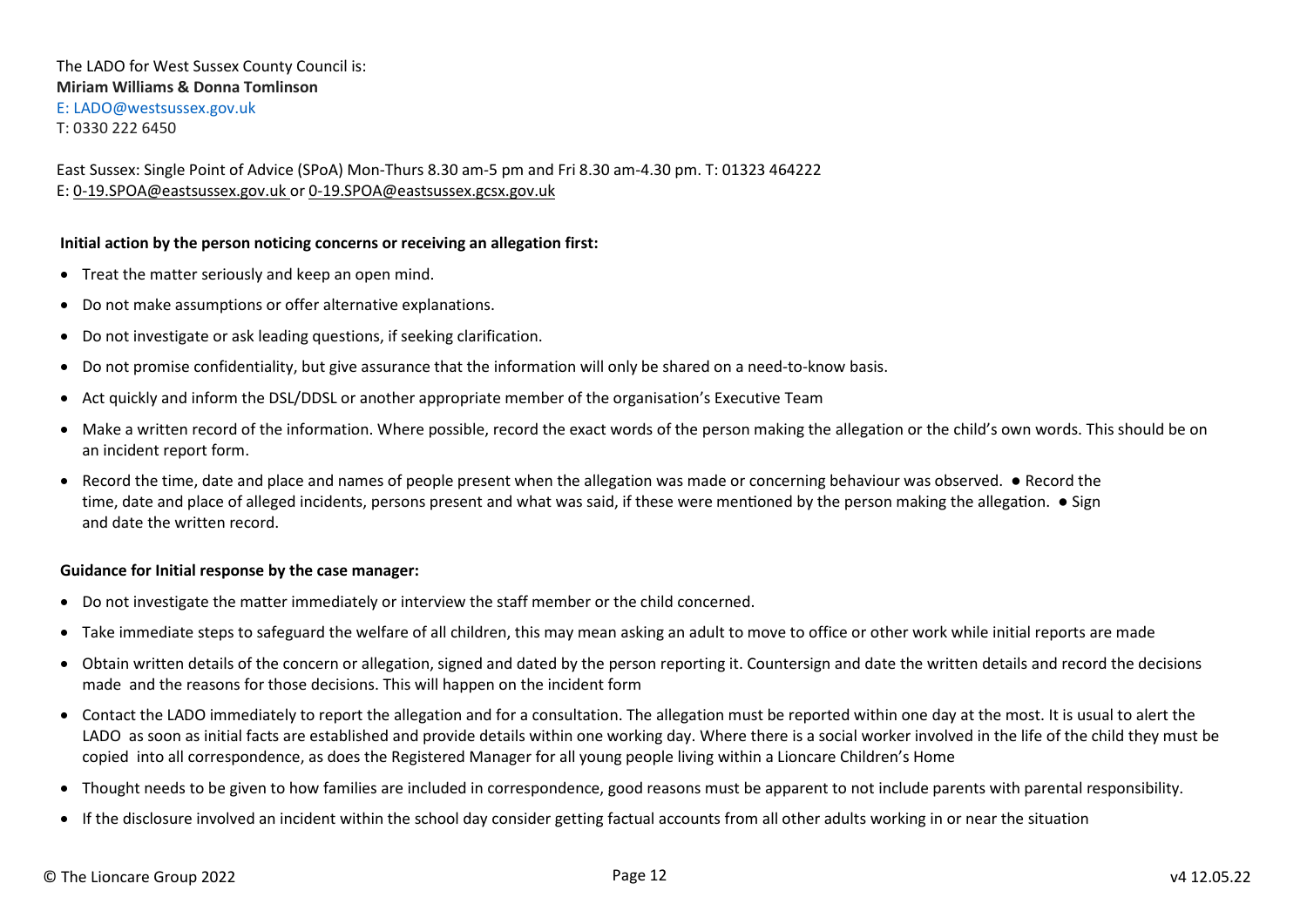- If the allegation requires immediate attention but is received out of hours, contact the Children's Services Emergency Duty Team or the police and inform the LADO as soon as possible.
- Refer allegations against a staff member who is no longer working in the school to the police in the first instance and then inform the LADO.

## **Initial consideration of the allegation by the case manager and the LADO:**

- The case manager and the LADO will consider the nature, content and context of the allegation and agree a course of action, including whether further information is needed.
- The case manager may need to obtain relevant additional information, such as previous history, whether the child or their family have made similar allegations in the past and the staff member's current contact with children.
- If the allegation is not demonstrably false and there is cause to suspect that a child is suffering or likely to suffer significant harm, the LADO will refer the case to Children's Social Work Services and ask them to convene a strategy discussion
- The LADO will consult the police if a criminal offence may have been committed. If the threshold for significant harm is not reached but a police investigation may be needed, the LADO will immediately inform the police.
- If an investigation by Children's Social Work Services or the police is not necessary, the case manager and the LADO will discuss the options open to the school depending on the nature of the allegation and the evidence available. This will range from taking no further action to dismissal or a decision not to use the staff member's services in the future. On any occasion that investigation that may result in disciplinary action or dismal is initiated this will be overseen by the Executive team of the Lioncare Group.
- If the initial evaluation leads to no further action against the staff member concerned, the decision and justification should be recorded by both the case manager and the LADO. Agreement should be reached on what information should be put in writing to the individual and what action should follow, including informing the person who made the allegation originally

After consultation with the LADO, the case manager should inform the accused person about the allegation as soon as possible.

However, if a strategy discussion is needed, or the police or Children's Social Work Services need to be involved, the case manager should not inform the accused person until those agencies have been consulted and have agreed what information can be disclosed to the individual.

In principle, the case manager should inform the parents or carers of the children involved about the allegation. The LADO should be consulted first to ensure that this will not impede any investigation or disciplinary process. In some cases, the parents or carers may need to be informed right away, e.g., if a child is injured and needs medical attention.

The parents or carers and the child, if sufficiently mature, should be helped to understand the process and kept informed about the progress of the case and the outcome if no criminal prosecution will take place.

**Confidentiality:** Every effort should be made to maintain confidentiality and guard against publicity while an allegation is being investigated. Information should be restricted to only those who need to know in order to protect the children concerned, carry out the investigation and manage the disciplinary process. The Education Act 2011 introduced **reporting restrictions** preventing the publication of any material that may lead to the identification of a teacher who has been accused by, or on behalf of, a pupil from the same school. Reporting restrictions apply until the point that the accused person is charged with an offence, or until the Secretary of State publishes information about the investigation or decision from the disciplinary process. Reporting restrictions also cease if the accused person goes public themselves, thereby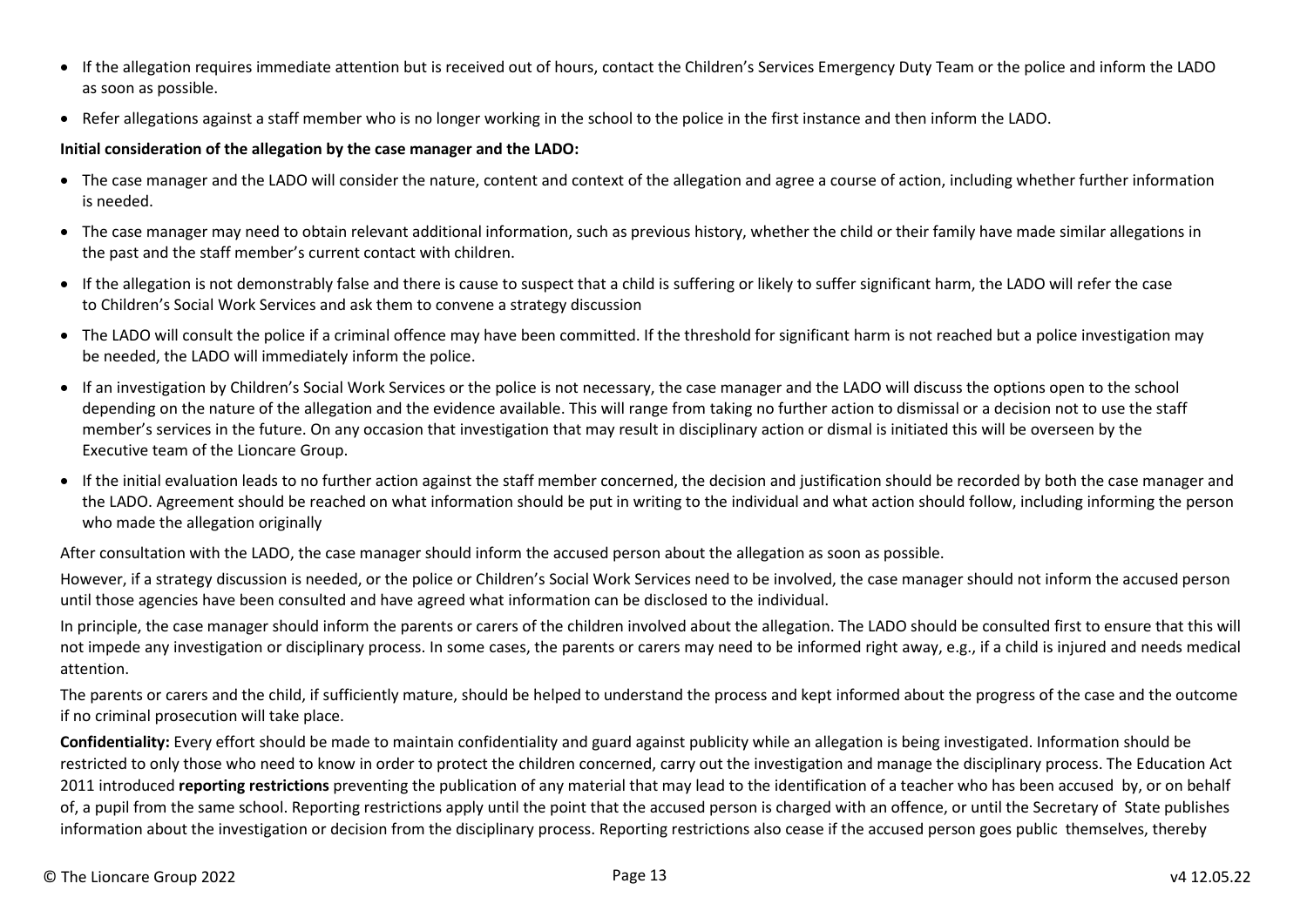waiving their right to anonymity. Breaching reporting restrictions is a criminal offence. Therefore, the case manager should inform the parents or carers concerned about the implications of publishing details of the allegation on social networking sites. They should be advised to seek legal advice, if they wish to apply to court for removal of reporting restrictions. case manager should discuss with the LADO how best to manage speculation, leaks and gossip within the school and the community at large, and press interest, if it arises.

#### **Supporting people:**

The school together with Children's Social Work Services and the police, if they are involved, will consider the impact on the child concerned and provide support as appropriate. The Head Teacher will ensure that the child and family are kept informed of the progress of the investigation, this maybe by delegating the task to the case manager. The staff member who is the subject of the allegation will be advised to contact their union, professional association or a colleague for support. The Lioncare Group will ensure that the staff member is provided with appropriate support, if necessary, through occupational health or welfare arrangements. The Lioncare Group will appoint a named representative to keep the staff member updated on the progress of the investigation; this will continue during any police or section 47 investigation or disciplinary investigation.

#### **Managing risk during the investigation:**

The perceived level of risk during the investigation needs to be considered and managed. In some situations, the level of risk may require the staff member not to be working with specific children or all children in the school until the investigation is completed. There are several options open to the employer, including:

- redeployment so as not to come into direct contact with one or more children; or
- refraining (agreeing that the person will not work with children during the investigation); or
- **•** suspension.

Refraining and suspension should not be considered as neutral acts and should not be automatic. Suspension should be considered only in cases where there is cause to believe children in the school are at risk of harm or the allegation is so serious that it might be grounds for dismissal. Only the Chief Executive Officer or his named delegate can suspend an adult. Decisions about risk are best made in a multi-agency forum such as the strategy discussion. The LADO will canvass the views of the agencies participating and inform the case manager. However, only the employer has the power to refrain or suspend. Possible risks to the children involved and any children in the accused staff member's home, work or community life will be evaluated and managed by the appropriate agency.

#### **Timescales:**

Cases will be resolved as quickly as possible, consistent with a thorough and fair investigation.

It is expected that the majority of cases should be resolved within one month and all but the most exceptional cases should be resolved within 12 months.

However, the timing will depend on the nature, seriousness and complexity of the case and the right outcome is far more important than meeting timescales.

Cases where it is immediately apparent that the allegation is unsubstantiated or malicious should be resolved within one week.

The school should discuss the timing of actions with the LADO for all allegations that do not require police involvement but for which there are child protection concerns. If the nature of the allegation does not require formal disciplinary action, the school should start appropriate action within three working days. If a disciplinary hearing is required and can be held without further investigation, the hearing should be held within 15 working days.

#### **Resignations and compromise agreements:**

The allegation will be investigated according to procedure, even if the accused staff member resigns or ceases to provide their services. Every effort will be made to reach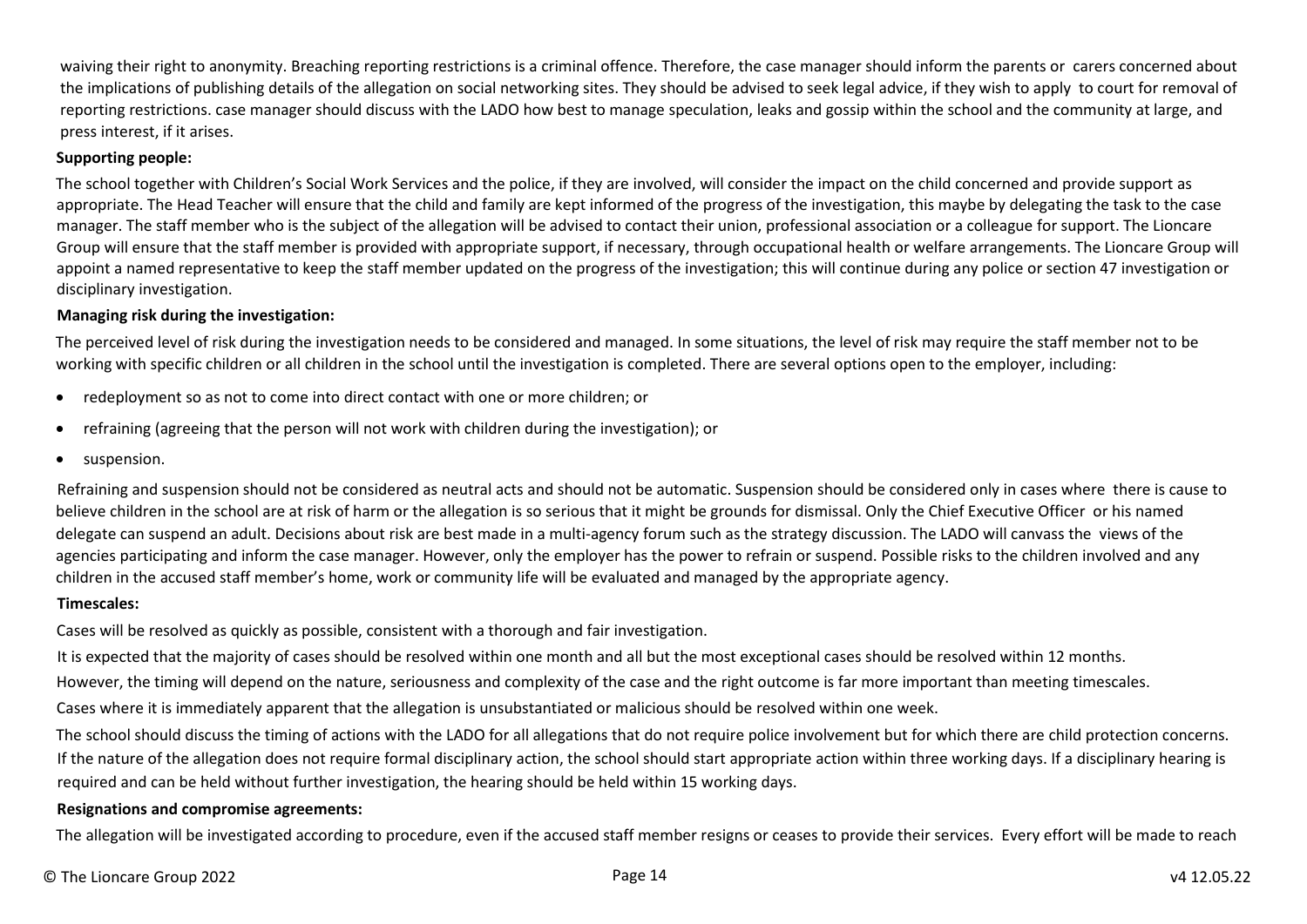a conclusion to the case should the staff member refuse to cooperate, having been given a full opportunity to answer the allegation and make representation.

Although it would not be possible to apply disciplinary sanctions if the period of notice expires before the conclusion of the investigation, the outcome of the disciplinary process will be recorded.

The school will not use 'compromise/settlement agreements', for example where the staff member agrees to resign provided that disciplinary action is not taken and that a future reference is agreed.

#### **Outcomes of investigations of allegations:**

- **Substantiated**  there is sufficient evidence to prove the allegation
- **Malicious-** there is sufficient evidence to disprove the allegation and there has been a deliberate act to deceive
- **False**  there is sufficient evidence to disprove the allegation
- **Unsubstantiated**  there is insufficient evidence to either prove or disprove the allegation. The term, therefore, does not imply guilt or innocence.

#### **Disciplinary or suitability process and investigations:**

The case manager, working with advice from the LADO will discuss whether disciplinary action is appropriate in all cases where:

- it is clear at the outset, or decided by a strategy discussion, that a police investigation or section 47 enquiry is not necessary; or ∙ the police or the Crown Prosecution Service informs that the criminal investigation and subsequent trial are complete, or that an investigation is to be closed without charge, or prosecution is discontinued.
- The discussion will consider any potential misconduct or gross misconduct by the staff member, and take into account:
- the information provided by the police and Children's Services:
- the result of any investigation or trial; and
- the different standards of proof in disciplinary and criminal proceedings.
- In the case of agency staff many of the same principals will apply. The school will be the lead body for any internet investigation but will inform a named person at the agency of the steps being taken and invite representation from the agency at formal meetings.

#### **Record keeping:**

The case manager will keep a clear and comprehensive summary of the case record and provide a copy to the accused staff member. A copy of the record should also be given to the LADO. The record will include details of how the allegation was investigated and resolved and the decisions reached. It will be completed in collaboration with the LADO. Details of allegations that are found to be malicious will be removed from personnel records. In the case of all other allegations, the summary will be placed in the staff member's personnel file and kept until the person reaches retirement age or for a period of 15 years from the date of the allegation, if that is longer. Please see the organisation record management Policies for further information.

**References:** If the allegation was proven to be malicious, false or unsubstantiated, it will not be included in any references for the staff member. A history of repeated concerns or allegations which have all been found to be malicious, false or unsubstantiated will also not be included in any references. **Informing the Disclosure and Barring Service (DBS):**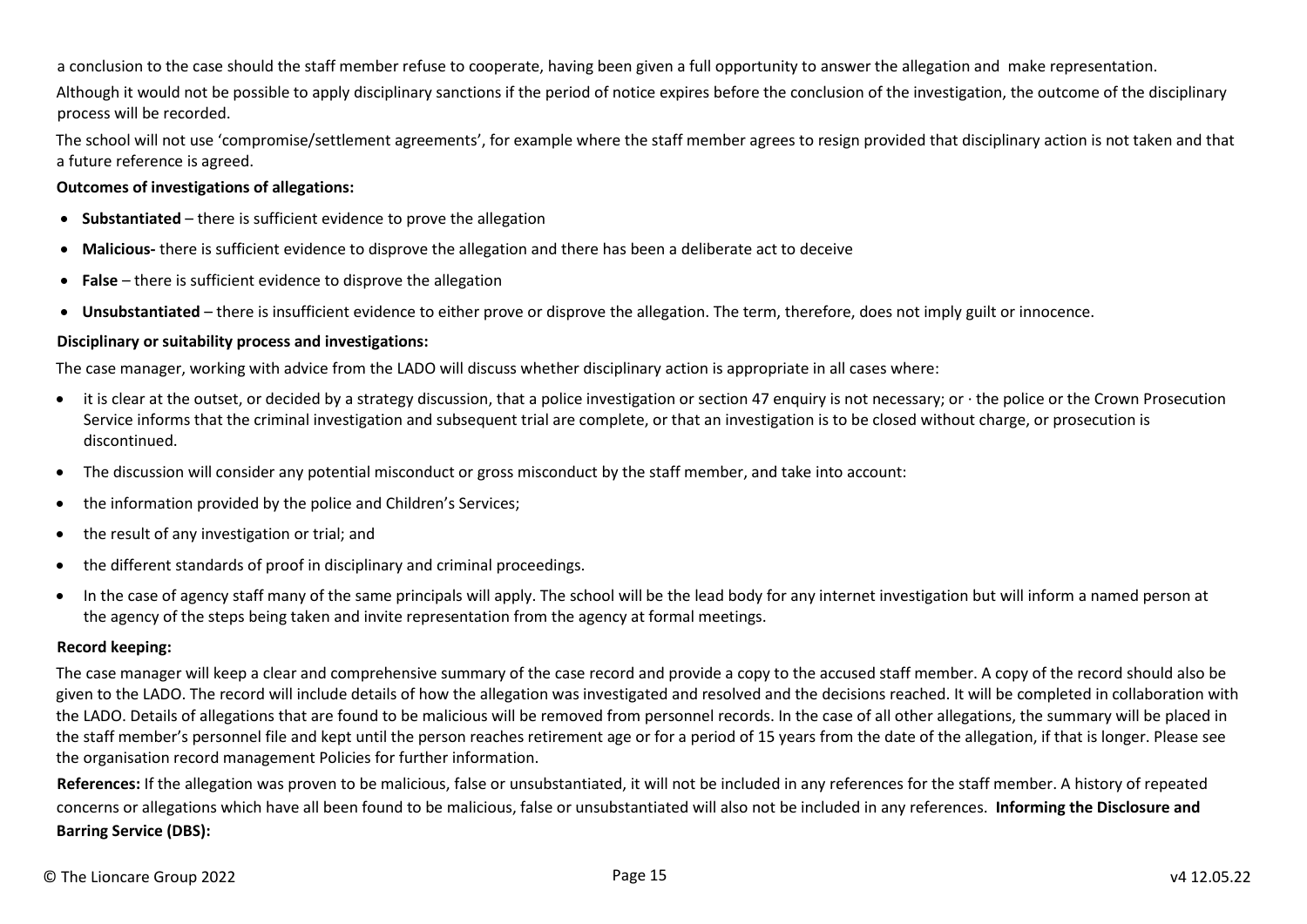The LADO will discuss with the case manager whether the school will refer the staff member to the DBS and, in the case of a teacher to THE DEPARTMENT FOR EDUCATION AND TEACHING REGULATORY AUTHORITY, if the allegation is substantiated and the person is dismissed or the school ceases to use the person's services, or the person resigns or ceases to provide their services.

It is a legal requirement for schools to refer to the DBS anyone:

- who has harmed, or is likely to harm, or poses a risk of harm to a child; or?
- if there is reason to believe that they have committed one of a number of listed offences (as set out in the Safeguarding Vulnerable Groups Act 2006 (Prescribed Criteria and Miscellaneous Provisions) Regulations 2009), and have been removed from working in paid or unpaid regulated activity or would have been removed had they not left.

### **Concerns regarding the conduct of the Executive Team**

Any concerns regarding the conduct of The Assistant Director for Education and Learning (Sara Fletcher) or the Assistant Director for Care and Support (Jane Rayner) should be notified to Matt Vince (Chief Executive Officer and Chair of the School Monitoring and Advisory Panel) Any concerns regarding the Finance Director (Maria Smith) should also be notified to Matt Vince

If the Executive Director of The Lioncare Group, Matt Vince, is the subject of the allegation or concern, the allegation or concern must be reported directly and without delay to Sara Fletcher, DSL for The Lioncare School or, in her absence Jane Rayner, Assistant Director for Care and Support. In this specific situation Caroline Belchem, Deputy Head Teacher does not stand as DDSL. However, the very rare occasion of the absence of both of the Assistant Directors is not a reason to not raise a concern. The DSL/AD will contact the board and a temporary 'Emergency Organisational Committee' will be formed to advice and support the board with implementing the correct and proper child protection and Safeguarding procedures and practice. The Assistant Director who initiates this procedure needs to use their professional judgement about informing the other AD so operational issues can be managed appropriately. The Assistant Director also needs to confirm that the LADO has been informed or the situation by the board.

#### **A contextual note**

The Lioncare School can work with children or young people for whom making allegations is a habitual, functional behaviour. There can be many reasons for this to have evolved to be so, and there is important work to be done with the child as to why this might be, how it is harmful, and how change can occur. While this work is ongoing the Lioncare School also needs to have steps in place to support individuals or teams that may be the target of such allegations. The school must always be vigilant that any pattern of repeated allegations is not permitted to mask awareness that at any point a child may make a disclosure of harm that is real and needs to be responded to following the procedures outlined above.

For these reasons the Lioncare School, when such a pattern is noted, opens dialogue with both LADO and the child's placing authority to balance out all its responsibilities, and seek agreement on the best way to work in this situation. Each child has their own context and outcome-led plan but examples may include a child who has been able to admit he makes allegations openly against adults he feels maybe "strict", a child where we are coming to understand how growing up with parents involved in extremist right politics has led him to make racially motivated comments that he doesn't fully understand or a child who is aware that comments with sexual content can disrupt or distress others. In these cases, a report is always made to the local authority but the work in the moment is led by the best interests of the child according to the agreed plan with partner agencies.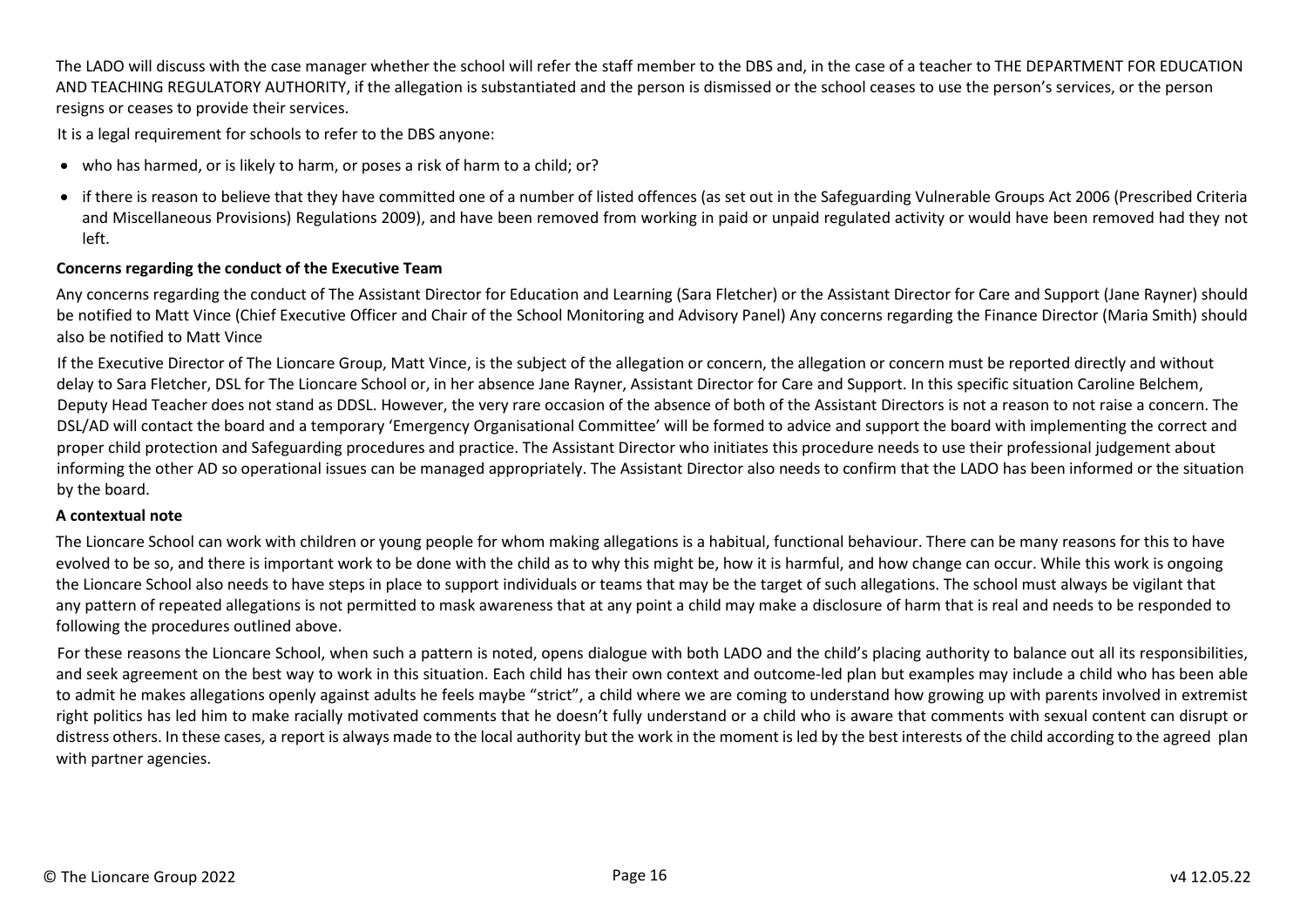# <span id="page-16-0"></span>**Safer Recruitment and the Deployment of staff including Regulated and Non-Regulated Work**

Our school has robust recruitment and vetting procedures to help prevent unsuitable people from working with children, which are in line with those stipulated within *Keeping Children Safe in Education: Statutory Guidance for Schools and Colleges, September 2021.* 

Our job advertisements and application packs make explicit reference to the school's commitment to safeguarding children, including compliance with disclosure and barring regulations and clear statements in the job description and person specification about the staff member's safeguarding responsibilities. All staff members, including volunteers (in the context of this school volunteers are most likely to be students from the two local universities), who have contact with children, young people and families will have appropriate pre-employment checks in line with *Keeping Children Safe in Education: Statutory Guidance for Schools and Colleges, September 2021* 

At least one member on every shortlisting and interview panel will have completed safer recruitment training.

The head teacher, HR manager and safeguarding consultant for ensuring that our **single central record of pre-employment checks** is accurate and up to date. The Lioncare School takes a rigorous approach to deterring, preventing and detecting people who may cause, or seek to cause harm to children from working with children and young people. Our full Safer Recruitment policy outlines the detailed steps that are taken throughout the recruitment process into the induction process for new employees.

#### **Visitors and other adults in school:**

We will ensure that contractors and providers are aware of our school's child protection policy and procedures. We will require that employees and volunteers provided by these organisations use our procedure to report concerns. We will seek assurance that employees and volunteers provided by these organisations and working with our children have been subjected to the appropriate level of safeguarding check in line with *Keeping Children Safe in Education: Statutory Guidance for Schools and Colleges, September 2021* If assurance is not obtained, permission to work with our children or use our school premises may be refused.

When we commission services from other organisations, we will ensure that compliance with our policy and procedures is a contractual requirement. The Lioncare School welcomes a range of visitors to the school; to ensure this is done safely the following procedure is undertaken:

- The visitor is welcome by a School Administrator who looks at identification materials and signs them into the building.
- Visitors signing in are shown a card that alerts them to safeguarding, online safety and fire safety arrangements.
- The visitor is supervised at all times by the administrator or the person hosting the visit. The administrator signs them out and sees them off-site. ∙ Visitors are not left alone with children unless they are recognized and identified as a known member of the team around the child such as a social worker, an advocate or guardian etc., or they are from OFSTED on an Inspection under relevant legislation.

It is the policy of The Lioncare School that where practical outside contractors do not work in the building during school hours. The Lioncare Group's own maintenance team makes safe any situations that require outside contractors until safe arrangements can be put in place. If outside contractors do have to be in the building during school hours, supervision arrangements are put in place and if necessary, a risk assessment put in place.

#### **Regulated and Non-Regulated Activity**

Most adults who work with children and young people are in regulated activity. This means their work involves teaching, training, instructing or caring for children unsupervised and on a regular basis. All paid work in a school is regulated activity. All such work is subject to our Safer Recruitment Policy. On occasion The Lioncare School will invite other adults into the school to, for example, instruct in a particular skill or activity on a one off or short-term basis. The risk assessment of this will assess the levels of checks to be undertaken and any such activity will be supervised by an adult employed by the school in a regulated activity. The same applies when young people attend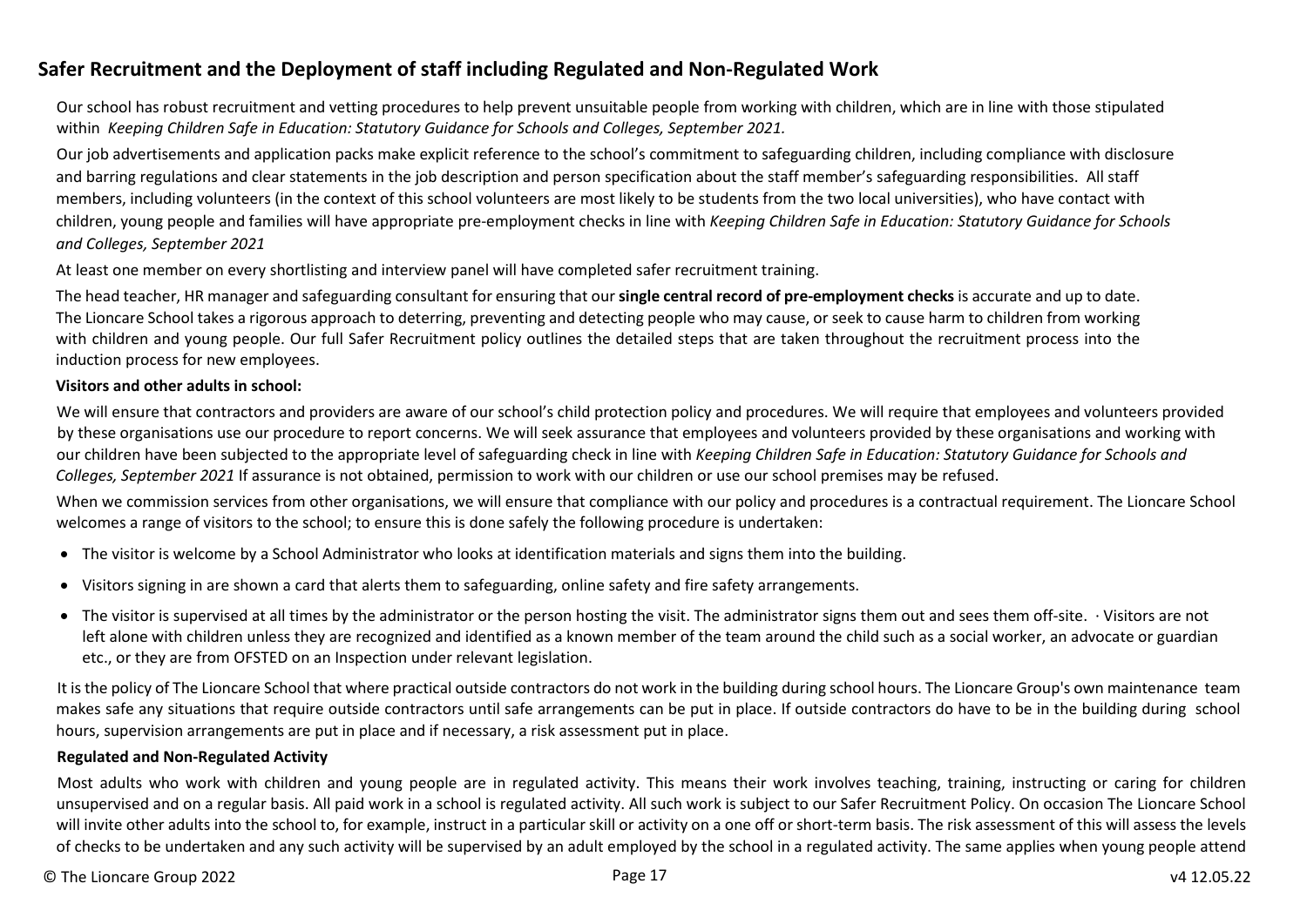off-site activities.

The Lioncare School employs a number of consultant colleagues in areas such as Speech and Language, Occupational Health and Educational Psychology. These colleagues are supervised around the children at all times and are considered as undertaking non-regulated activity due to the infrequency of sessions, however identity and disclosure and barring service checks are undertaken and held on an appendix to our single central record. The same arrangement is in place for students on placement from local higher or further education providers. As part of the partnership arrangements for such placements a risk assessment is written and shared with the placing institution, this includes arrangements for supervision, access to records and all safe working practices.

The Lioncare School does not actively seek volunteers to work in school and usually turns down requests from individuals to do so on broader safeguarding and welfare grounds, however any situation that was taken forward would be risk assessed and any volunteers subject to enhanced disclosure and barring checks and references would be taken up.

### **Agency Staff**

The Lioncare School does not use agency adults for short term cover. On occasions of unplanned absence existing resources are redeployed to ensure safe levels of supervision of children. On occasion and following discussion between the Head Teacher and other Senior Managers, The Lioncare School will use agency staff in support positions for periods of time no shorter than two weeks to cover longer term absence, in order to maintain safe levels of supervision or to carry out specific pieces of work. In such cases an interview is carried out and the agency required to provide proof that all relevant checks are carried out. The agency is also informed of our procedures for dealing with allegations of harm against adults (see above).

#### **Lioncare Adults in School**

Adults across the wider Lioncare organisation may be deployed to work in such a way to maintain the best interests of the children and young people at school. Therapeutic Carers providing additional support at times of anxiety for individual and small groups of young people. These adults are recruited under the same, central Safer Recruitment policy and records held on secure files.

### **Safe Deployment of Adults**

The Lioncare School has daily routines to ensure that sufficient trained adults are available to ensure the school day is both safe and equipped to meet the academic needs of children and young people.

The core staffing model of the school is one teacher and one LSA to each class group with extra in class support available from the Senior Learning Support Assistant, Senior Pastoral lead and Part Time LSAs as informed by the timetable of activities and the individual needs of each young person. The Head Teacher, and School Administrators also have the capacity to join class groups or whole school transition activities as necessary. On days when this may be compromised the most senior staff member present will, after morning handover, run the Daily Risk Assessment model and if this indicates cause for concern then controls will be put in place. Controls usually involve modifying planned activities or seeking support from the wider organization to increase adult numbers on site. In rare circumstances (e.g., extreme weather inhibiting most team members arriving on site) a partial or total closure of the school may be announced following discussion between the Head Teacher, Assistant Director and the Chief Executive Officer.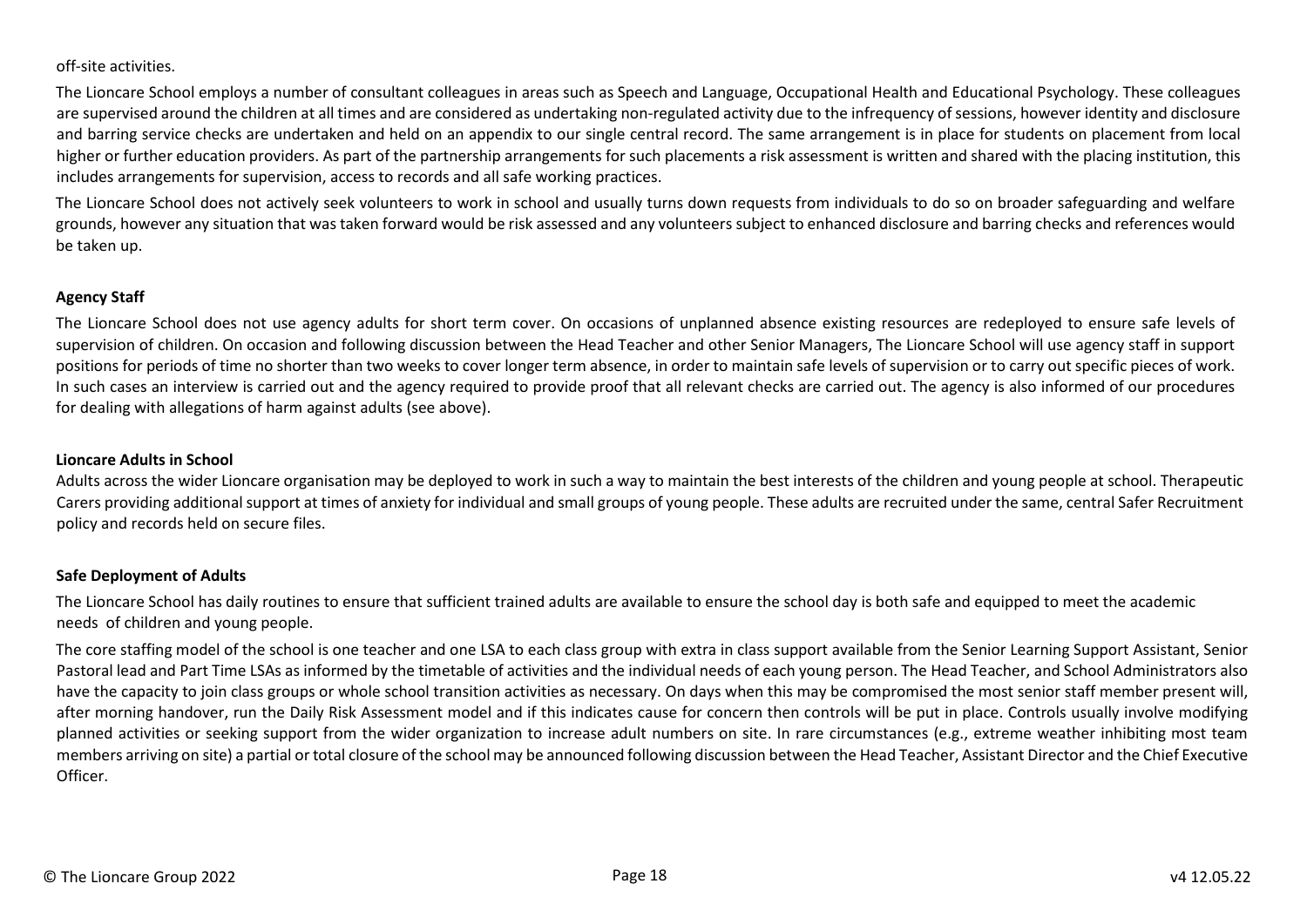# <span id="page-18-0"></span>**Induction and Training**

All new members of staff will be given an induction which includes child protection training proportionate to their roles and responsibilities. This will include: how to recognise signs of abuse, how to respond to any concerns, familiarisation with the safeguarding and child protection policy, the school's Guide to Safer Working Practice /code of conduct and the role of the Designated Safeguarding Lead and Deputy Designated Safeguarding Lead. We will ensure that staff understand the difference between a safeguarding concern and a child in immediate danger or at risk of significant harm.

The induction will include reading *Keeping Children Safe in Education: Statutory Guidance for Schools and Colleges, September 2021*. The Head Teacher will undergo child protection training, when appointed to post and then refreshed every two years, although as the Head Teacher is the DDSL the following applies:

The Designated Safeguarding Lead and any Deputy Designated Safeguarding Lead will undergo child protection training, when appointed to post and then refreshed every two years. We find the most effective training is to mix that available locally with that offered by national bodies such as NASS and the NSPCC as well as from our well-regarded consultant safeguarding trainer.

All school staff will undergo child protection refresher training annually and will be provided with regular information to ensure their skills and knowledge are current. The Designated Safeguarding Lead will provide regular briefings to the school on any changes to child protection legislation and procedures; relevant learning from local and national serious case reviews and local service provision. The school will maintain accurate records of satisfactory completion of all staff child protection and safeguarding training.

We have a strong commitment to providing the adult team at The Lioncare School with opportunities for developing their awareness and understanding of matters relating to Safeguarding and how this knowledge can be applied to improve the welfare of children and young people. We consider personal development and training opportunities for individual members of the team, combined with group discussion are essential elements in maintaining best practice. By providing individual and team training opportunities in key areas of safeguarding and child protection (including Online safety, Child Sexual Exploitation, Radicalisation and Domestic Abuse and other contextual areas), we aim to provide the children attending The Lioncare School with an environment in which they are protected and can grow up free from abuse and exploitation. We also strive to provide an environment that can facilitate breaking of the cycle of abuse, so often established within the family settings in which our children have been living, sufficiently to afford greater protection to the future generation of children.

Safeguarding development and training is offered in the following ways:

- Well supported induction of new members of the team, including agency and part-time workers with guided reading of core policies within the first week.
- Forums for discussing Safeguarding issues with independent consultants, experts and specialist trainers.
- Ongoing professional discussion during meetings and supervision and performance management procedures
- Online training in contextual safeguarding
- "In-house" training sessions and short external courses.
- Relevant literature held on the school's safeguarding folder.
- Recognised external professional courses and training in Safeguarding of children for all adults that includes but is not limited to: ̶ Child Protection through the Barnardo's 'CSE Training Programme': http://www.barnardos.org.uk/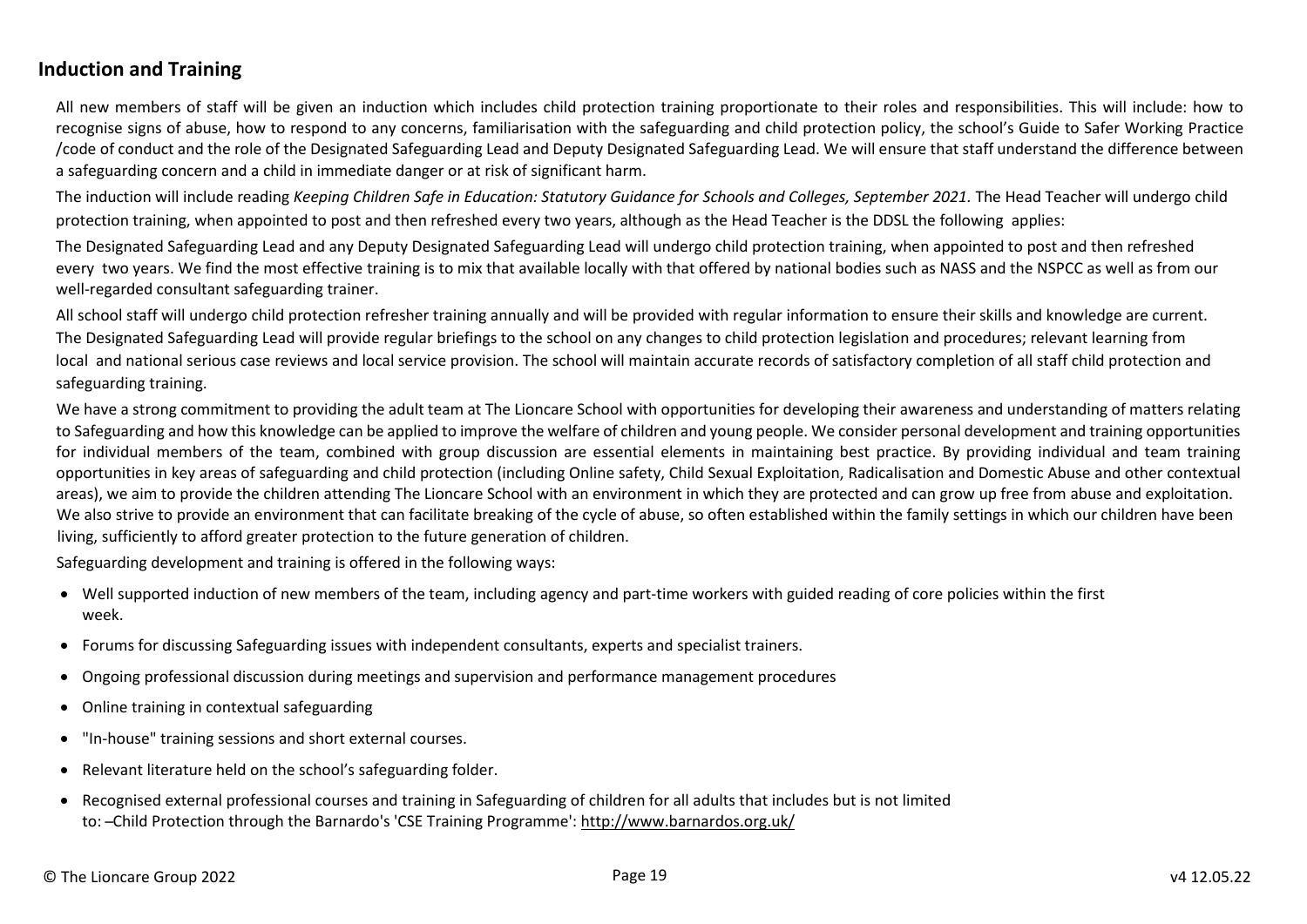- $\sim$  Safeguarding Children Levels 1 & 2 online training programme by 'Me Learning':
- ̶ http://www.melearning.co.uk/e-learning-courses/safeguarding-children-levels-1-and-2-course
- ̶ Contextual Courses via https://thetraininghub.co.uk/
- ̶ Courses provided via Brighton and Hove and West Sussex County Councils
- ̶ Courses from our consultant Safeguarding Trainer, Carolyn Eyre https://carolyneyre.com/
- ̶ Individual adults and small groups will undertake training via the above programmes as detailed in individual performance review plans and the overall school training plan. Safeguarding is a standing item at each individual supervision and Performance Review.

### **Designated Safeguarding Lead and Deputy Designated Safeguarding Lead Training**

- In order to ensure training is commensurate with the responsibilities of leading safeguarding and child protection work the following training arrangements are in place, every TWO years leads shall have full training via BOTH:
- national provision available from NASS (National Association of Special Schools) or NSPCC to ensure knowledge of complex case work including inter-county working and SEN specific issues
- 3 stage training from the local BHSCP to ensure knowledge of local procedures and thresholds are up to date; Every ONE-year, leads shall have refresher training via the following three pathways:
- The National Safeguarding and Child Protection Conferences
- NASS refresher training
- BHSCP events
- In house training from an external safeguarding professional
- In addition the DSL and any DDSL should remain signed up to the following Newsletters:
- OFSTED news
- NSPCC Safeguarding InFocus
- **•** DBS News
- News from NASS
- Safety Rocks

Either the DSL or the Deputy DSL should attend each scheduled meeting of the Brighton and Hove Schools Safeguarding Network

#### **Inset Days**

Each year at least one of the inset days following the Easter Holiday is dedicated to whole team training and updating in Safeguarding. The primary purpose is to give the full team time and space to ensure their knowledge of this policy and associated regulations and guidelines is fit for purpose, and to contribute to the development of this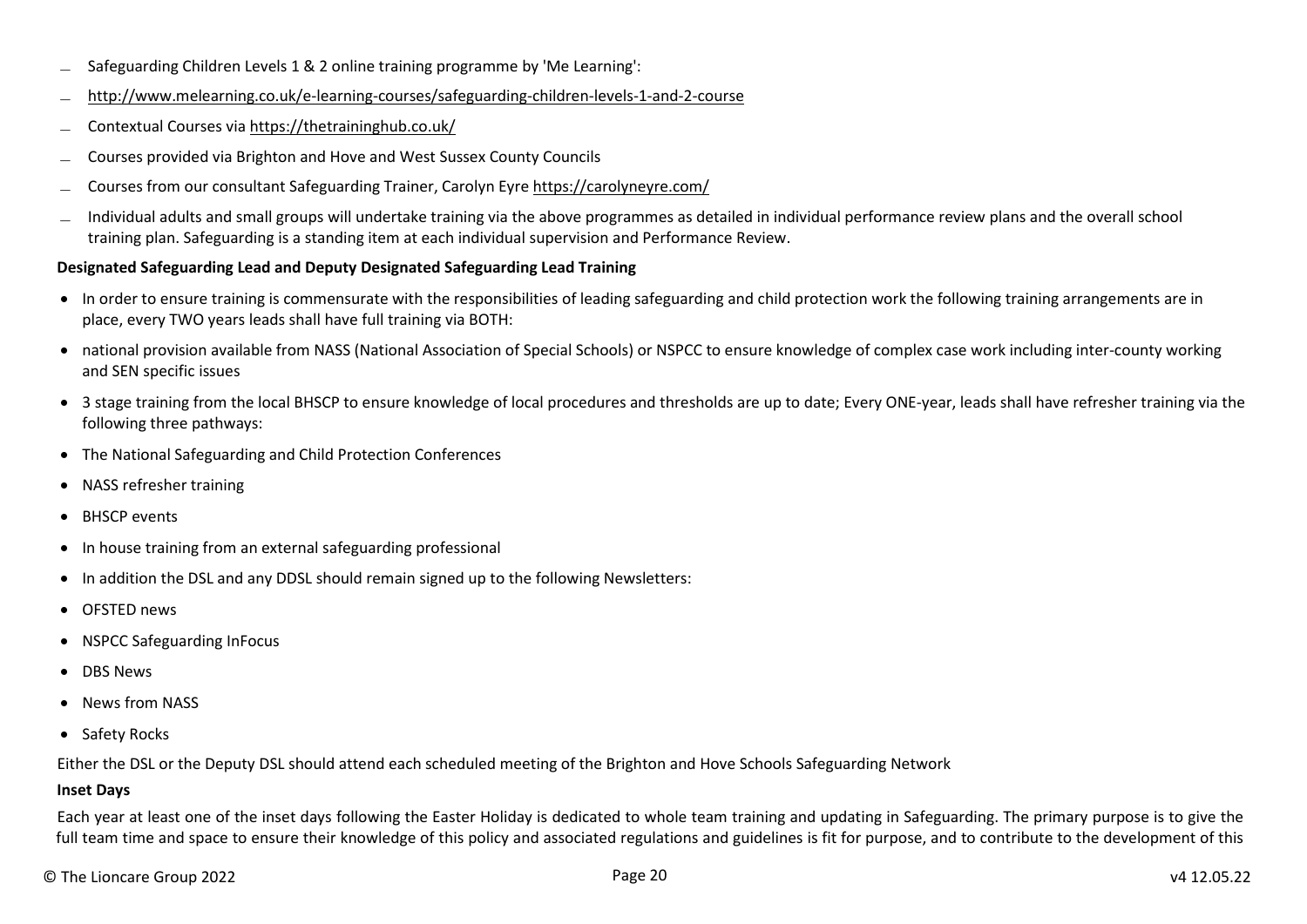policy and associated procedures. In addition, in house sessions, external trainers and peer to peer inputs are used to enhance knowledge in priority areas. In 2020 the themes were referral pathways and local threshold documents. Further, at least 1 day each January is given over to best practice in Restrictive Physical Intervention and the associated risks of harm. The restrictive physical intervention trainer also supports thinking in school around behaviour management, including individual positive support plans, restraint reduction and restorative justice.

#### **Assessments of Safeguarding Competency**

Once a year, as a minimum, the Head Teacher (DDSL) ensures that each adult undertakes an assessment of their competency though structured discussion of their own experiences and set practice points. The head teacher is responsible for overviewing all responses to assess the capacity and understanding of the team and plan for group and individual development.

A "Do you feel safe in school?" questionnaire is used with children and young people twice over each school year.

#### **Supervision and Monitoring**

All adults in the Lioncare organization have 1:1 supervision and issues of welfare, safeguarding and child protection are routinely covered within these. Senior staff in the school are supervised by the Head Teacher and the Head Teacher is supervised by the Assistant Director for Education and Learning. The Head Teacher attends The Safeguarding Monitoring Group which acts as a "group supervision" forum for the management team of the organisation, including The Lioncare School. This is a work group with the specific task of peer monitoring and giving support around safeguarding and child protection procedures, including notifications to external agencies. The group will have focus on individual children and young people and those for whom there are no live issues will also be discussed so that issues that do not meet the thresholds for notification, patterns of risk and of protective work can be noted. The group meets every month. The outcomes of the meeting are shared with the Senior Leadership Team of the organisation and data from the meetings is presented to the Executive Team. Alternate meetings are attending by the School's Safeguarding Consultant who scrutinises referrals for compliance with guidance and good practice. This consultant will also scrutinise occasions of recruitment for compliance with policy and legislation and support the production of the annual safeguarding audit, which is shared with the local safeguarding network for education. The consultant shares their reports with the Executive team.

# <span id="page-20-0"></span>**Whistle Blowing**

We recognise that children cannot be expected to raise concerns in an environment where adults feel unable to do so. We have a clear reporting procedure for children, parents and other people to report concerns or complaints, including abusive or poor practice, this is published on our website. We will actively seek the views of children, parents and carers and staff members on our child protection arrangements through surveys, questionnaires and other means.

Consistent with the emphasis The Lioncare School places on the safety and welfare of the children and young people attending the school, the integrity of the business, and the need to act with uncompromising ethics, we believe all adults working at The Lioncare School, or concerned with its management and organisation, or associated with the work of The Lioncare School, should be able to raise issues of concern if they feel that wrongdoing or bad practice is occurring. If an adult has a concern that the principles upon which this statement is based have been compromised for whatever reason, they should bring their concerns to the attention of their line manager in the first instance, or otherwise with the Head Teacher.

All adults employed by The Lioncare Group are made aware of their right and duty to "whistle-blow" and supported to feel confident to voice concerns about the attitude or actions of colleagues. If an adult believes that a reported allegation or concern is not being dealt with appropriately by The Lioncare Group, they should report the matter to the Local Authority Designated Officer / Designated Officer (contact details as above). Alternatively, the telephone number of the NSPCC whistleblowing advice line is available in adult workspaces throughout the school.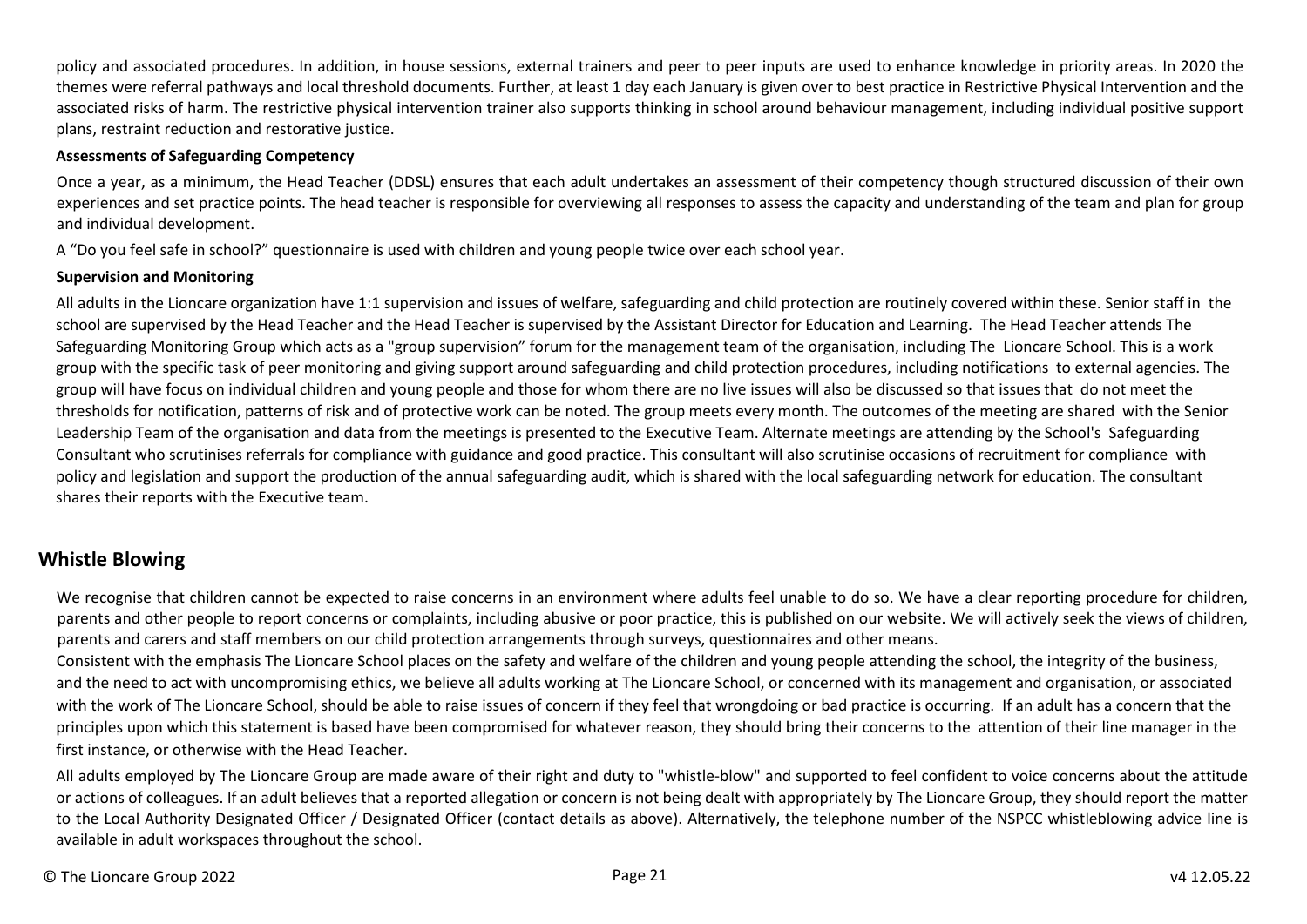#### This number is 0800 028 0285

Other agencies that a prescribed by the government as able to receive whistleblowing concerns about children are OFSTED (0300 1233155) and the Office of the Children's Commissioner 020 7404 6609

#### **Personal responsibility**

It is the duty of all adults employed by The Lioncare Group to report to the relevant agency any of the following incidents whether these actions have been committed, are currently being committed, are likely to be committed or are suspected of being committed:

- Criminal activity
- Failure to comply with legal obligation, including the PREVENT duty and the Mandatory reporting of Female Genital Mutilation. ∙ Miscarriage of justice
- Endangering health and safety of individuals
- Damage to environment
- Malpractice by colleagues
- Deliberate concealment of information concerning one of the preceding sets of circumstances

No prejudice or discrimination will be taken against a person who, in good faith, reports such incidents. Any person reporting such incidents will be made aware of whether this will remain confidential or whether there will be a need to disclose who has reported the incident to a third party.

# <span id="page-21-0"></span>**Information Sharing and Record Keeping**

It is essential that people working with children can confidently share information as part of their day-to-day work. This is necessary not only to safeguard and protect children from harm but also to work together to support families to improve outcomes for all. The school may have to share information about parents or carers, such as their medical history, disability or substance misuse issues, for investigations of child abuse carried out by Children's Social Work Services. We will proactively seek out information as well as sharing it. This means checking with other professionals whether they have information that helps us to be as well informed as possible when working to support children. The Data Protection Act 1998 and the General Data Protection Regulation are not a barrier to sharing information. It is there to ensure that personal information is managed in a sensible way and that a balance is struck between a person's privacy and public protection.

We should be sharing any concerns we have with parents at an early stage, unless this would put a child at greater risk or compromise an investigation. Parents need to know what our responsibilities are for safeguarding and protecting children and that this involves sharing information about them with other professionals. The Lioncare School will try to get agreement from parents / carers (or the child, if they have sufficient understanding) to share information, if possible. However, **we do not need agreements if we have serious concerns about a child's safety and well-being**. Agreement is not necessary in cases where Children's Social Work Services are making child protection enquiries under section 47 of the Children Act 1989. Information needs to be shared with Children's Social Work Services; staff members must make sure to record what information has been shared.

**Agreement is necessary** for: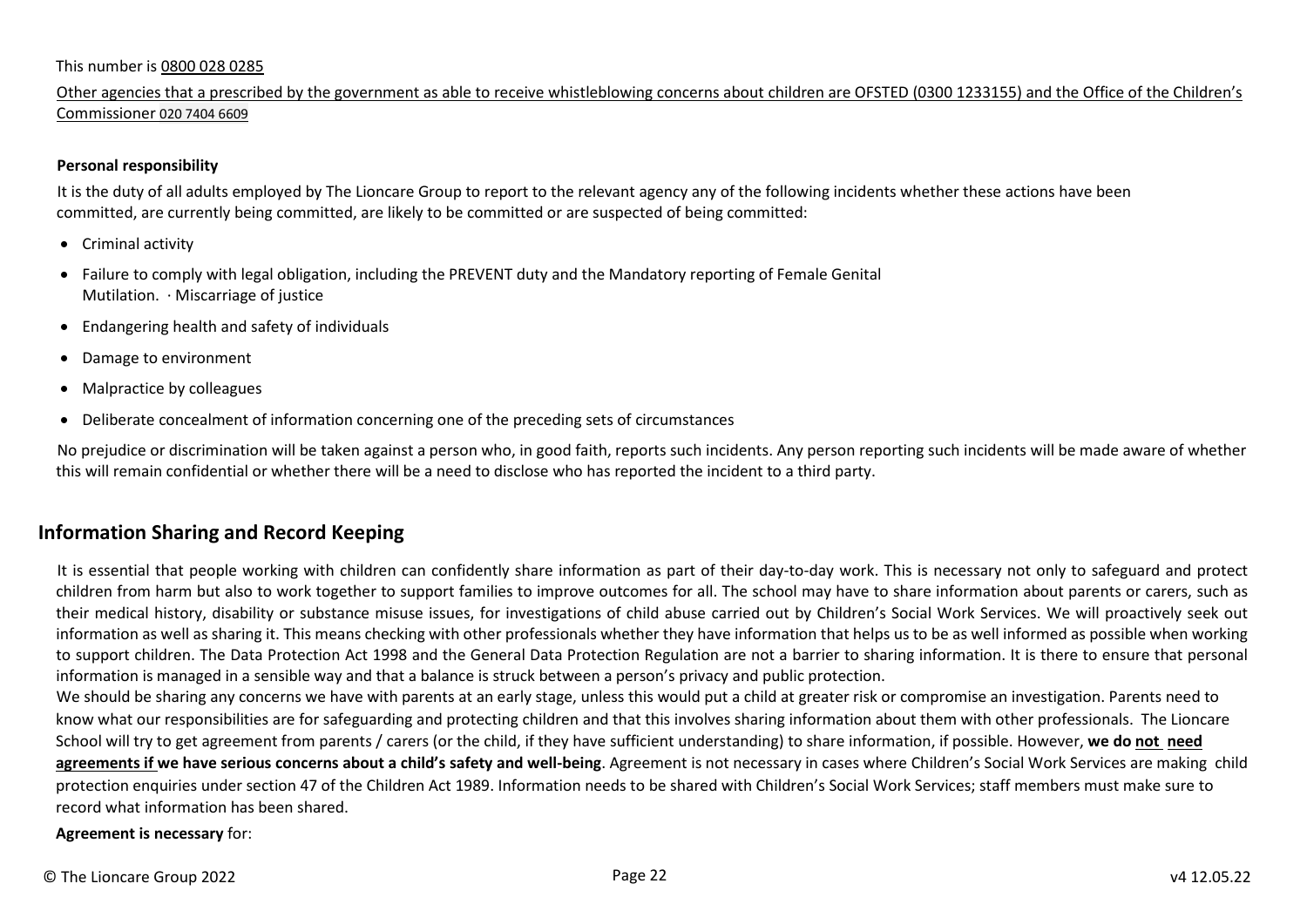- Children's Social Work Services investigations or assessments of concerns under section 17 of the Children Act 1989. Children's Social Care will assume that we have obtained consent from the parents to share information unless we make them aware that there is a specific issue about consent. This must be discussed with a social worker at the Front Door For Families.
- Early Help Assessments. Assessments are undertaken with the agreement of the child and their parents or carers. Any adult who is in doubt about whether to share information should consult the Designated Safeguarding Lead.

#### **The Lioncare School will maintain good records by**

Ensuring Records should be factual, accurate, relevant, up to date and auditable. Where opinions are included, this must be made clear. Where people are referred to, they should be identified clearly by role. Records should support monitoring, risk assessment and planning for children and enable informed and timely decisions about appropriate action to take.

Keeping detailed, accurate, secure written records of child protection and welfare concerns and referrals

Maintaining a chronology of significant incidents for each child with safeguarding concerns, via our Behaviour watch management Information system

Ensure such records are kept confidentially and securely and separate from the child's educational record

Where a child is transferring to be Electively Home Educated or the destination school is not known, the child protection or welfare concern records will be transferred to the Local Authority. The final school will retain Child Protection files for at least DoB+25 year

#### **Confidentiality**

We recognise that all matters relating to child protection are confidential. The Head teacher / Designated Safeguarding Lead will disclose any information about a pupil to other members of staff on a need-to-know basis, and in the best interests of the child. All adults must be aware that they cannot promise a child to keep secrets which might compromise the child's safety or well-being. All staff members have a professional responsibility to share information with other agencies in order to safeguard children. All our staff members who come into contact with children will be given appropriate training to understand the purpose of information sharing in order to safeguard and promote children's welfare.

#### **Procedure**

All information regarding any safeguarding or child protection incident is logged as an incident on the BehaviourWatch system. BehaviourWatch is a secure password protected system that tracks all edits. If other records are made, they must be handed to the DSL for safe storage and not duplicated in any form. Incident forms are shared with the child's parents/ carers and /or social worker and if necessary appended to online referral forms to the relevant MASH, LADO or other BHSCP team. If a child is placed

with us under Section 20 of The Children's Act 1989 then parental agreement for the referral will be discussed and parents kept informed of all

actions. Behaviour watch is set up by the Lioncare School to keep a chronology of events and a record of outcomes.

An entry is also made on the agenda for the next Safeguarding Monitoring meeting so the actions are reviewed by other managers. This data is in a secure area of the Google drive.

All records are stored in line with The Lioncare Groups Record Management Policy. The Children's Act 1989, The Human Right Acts 1998 and the Data Protection Act 1998 provide the legal context for considering issues of consent and confidentiality.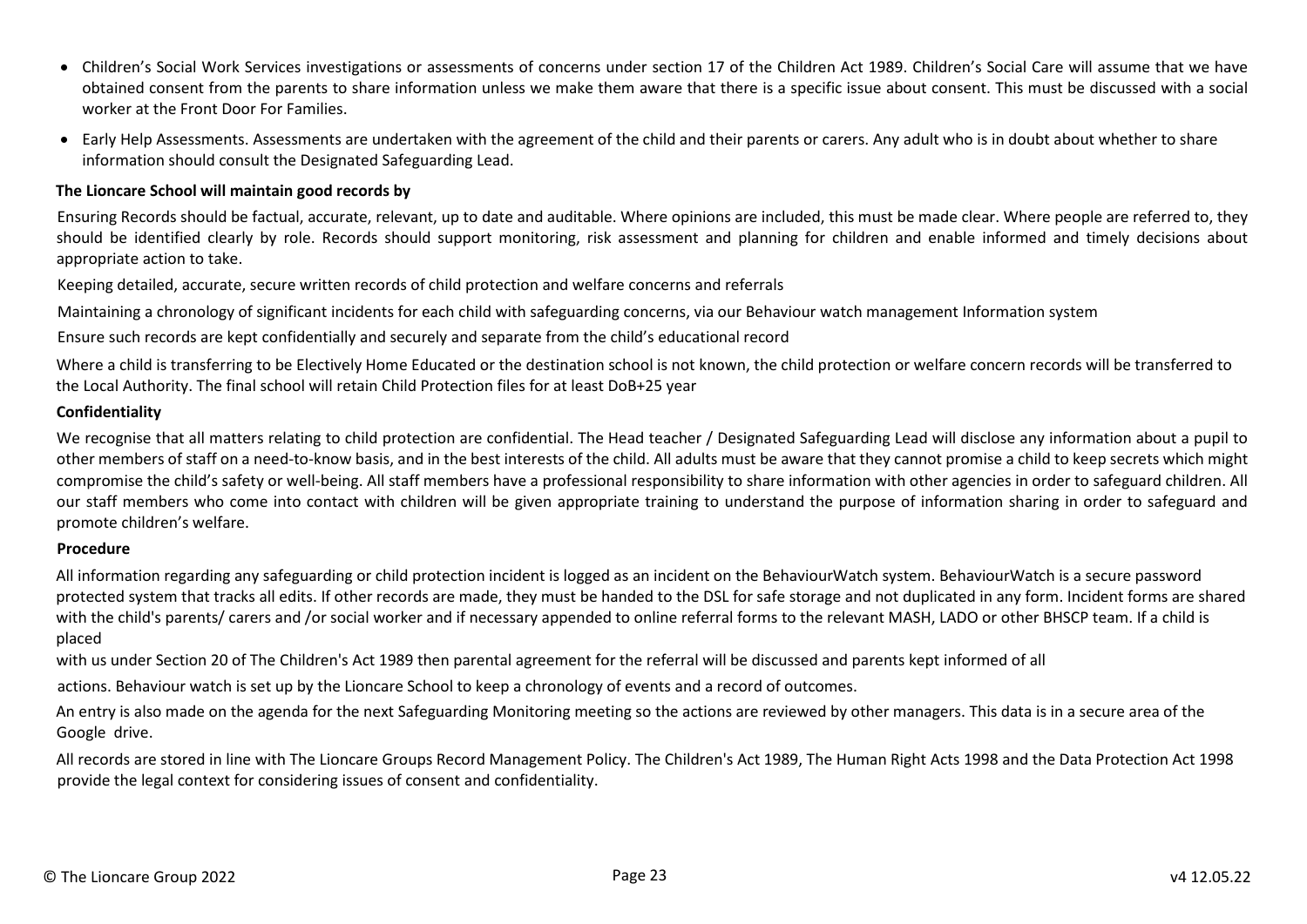# <span id="page-23-0"></span>**Missing From Education**

Children going missing, particularly repeatedly, can act as a vital warning sign of a range of safeguarding possibilities. This may include abuse and neglect, which may include sexual abuse or exploitation, and child criminal exploitation. It may indicate mental health problems, risk of substance abuse, risk of travelling to conflict zones, risk of female genital mutilation or risk of forced marriage. Early intervention is necessary to identify the existence of any underlying safeguarding risk and to help prevent the risks of a child going missing in future. Here, missing means being off role or absent for significant periods, not absent without permission with is covered in our policy for Promoting Positive Behaviour and Relationships. If a child on role has a worrying attendance pattern the school will invite the parent/Carer for a meeting to complete an ATTEND form and collaborate on an action plan to address the factors behind non-attendance. If this is unsuccessful the Lioncare School will liaise with the placing authority to plan for the support needed to improve attendance. This may mean the agreement of an alternative timetable, or specific home/school liaison work. The Lioncare School works with children who are subject to many transitions across their compulsory educations. Some of these transitions are guided by social care needs or driven by emergency safeguarding situations. However, The Lioncare School will endeavour to ensure that no child on role is "missing from education" or at risk of becoming so between providers by using the following checklist for good practice

https://assets.publishing.service.gov.uk/government/uploads/system/uploads/attachmentdata/file/550416/ChildrenMissingEducation- statutoryguidance.pdf We will notify Brighton and Hove SEN department when we are about to remove a pupil's name from the school admission register under any of the fifteen grounds listed in the regulations 1 (Annex A). (This duty does not apply when a pupil's name is removed from the admission register at standard transition points). When removing a pupil's name, the notification to the local authority must include: (a) the full name of the pupil, (b) the full name and address of any parent with whom the pupil normally resides, (c) at least one telephone number of the parent, (d) the pupil's future address and destination school, if applicable, and (e) the ground in regulation 8 under which the pupil's name is to be removed from the admission register (see Annex A) We will also notify the local authority within five days of adding a pupil's name to the admission register at a non-standard transition point. The notification must include all the details contained in the admission register for the new pupil. This duty does not apply when a pupil's name is entered in the admission register at a standard transition point. When adding a pupil's name, the notification to the local authority must include all the details contained in the admission register for the new pupil. When a child leaves our placement, we will make reasonable attempts to find the name of the next placement from the hosting local authority. If this is unsuccessful, we MAY consider requesting support from Brighton and Hove or reporting the situation to OFSTED.

# <span id="page-23-1"></span>**Site Security**

All adults have a responsibility to ensure our buildings and grounds are secure and for reporting concerns that may come to light. The school gate is locked during the school day and external doors kept shut. We check the identity of all visitors and volunteers coming into school. Visitors are expected to sign in and out in the office visitors' log and to display a visitor's badge while on the school site. Any individual who is not known or identifiable will be challenged for clarification and reassurance. The school will not accept the behaviour of any individual, parent or anyone else, that threatens school security or leads others, child or adult, to feel unsafe. Such behaviour will be treated as a serious concern and may result in a decision to refuse the person access to the school site or to call the police.

# <span id="page-23-2"></span>**Professional Challenge and Disagreements**

Working with children and families, and in particular child protection work, is stressful and complex. This work can involve strong feelings and considerable complexity and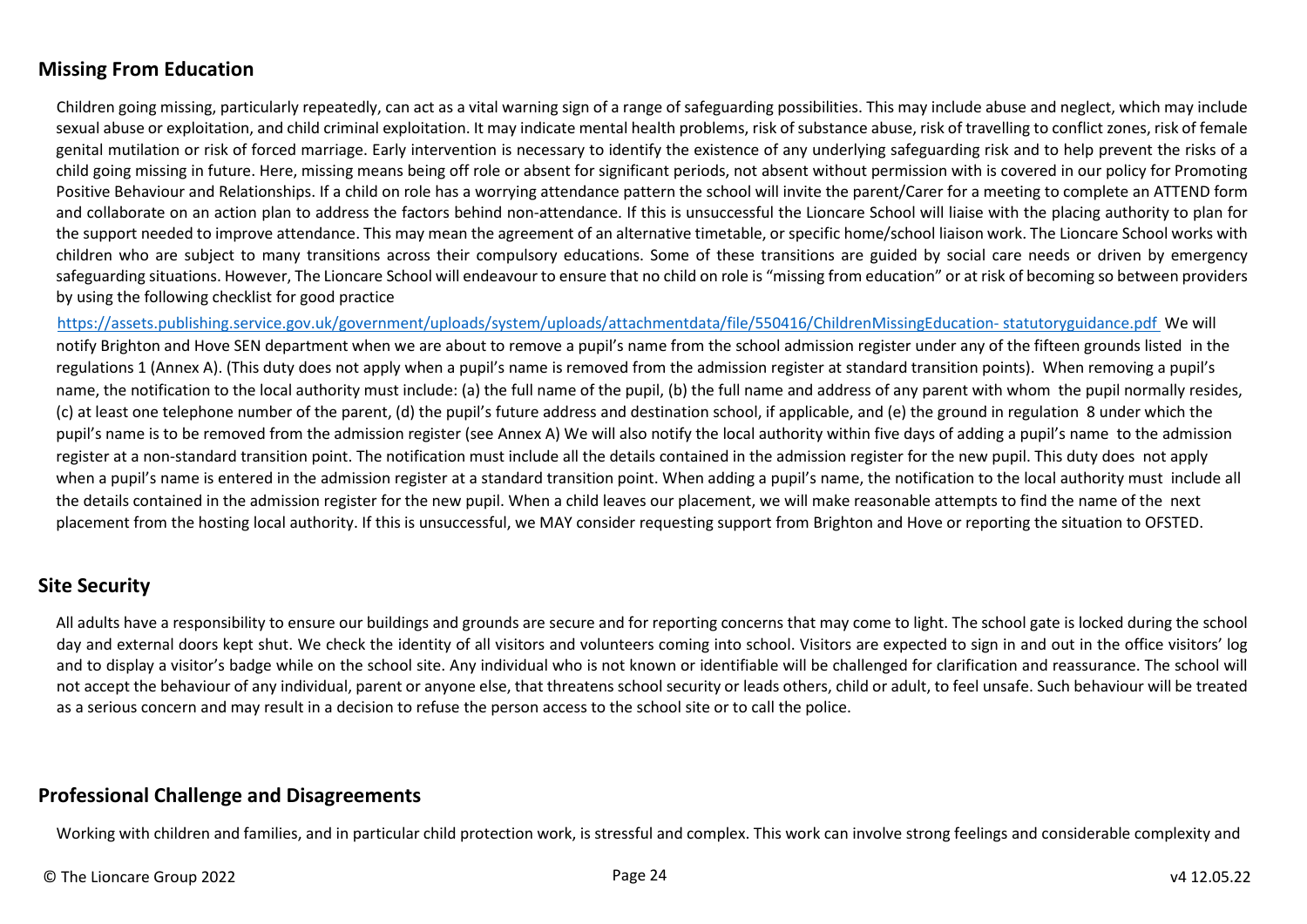it is possible that a group of professionals working in the best interests of a child may find areas of disagreement.

To ensure that the best decisions are made for children, we need to be able to challenge one another's practice. We will promote a culture within our school that enables all staff members to raise, without fear of repercussions, any concerns they may have about the management of child protection in the school. This may include raising concerns about decisions, action and inaction by colleagues about individual children. If necessary, staff members will speak with the Designated Safeguarding Lead, the head teacher, the safeguarding consultant becciemannall@gmail.com or with the Local Authority Education Safeguarding Officer Alex.Graham@brighton-hove.gov.uk.

One of the roles of the organization's Safeguarding Monitoring Group is to scrutinise the response of the various partner agencies and where necessary escalate concerns, or support the DSL to do so. The S.M.G will invite other agencies to their meetings to discuss how partnerships can work positively. Cooperation across agencies is crucial; professionals need to work together, using their skills and experience, to make a robust contribution to safeguarding children and promoting their welfare within the framework of discussions, meetings, conferences and case management. If there are any professional disagreements with practitioners from other agencies, the Designated Safeguarding Lead and/or the head teacher will raise concerns with the relevant agency's safeguarding lead in line with Guidance in the *Pan-Sussex Safeguarding and Child Protection Procedures:* 

*http://sussexchildprotection.procedures.org.uk/* 

https://www.bhscp.org.uk/wp-content/uploads/sites/3/2019/12/BH-Safeguarding-Children-Partnership-Arrangements-Final-1.pdf<sup>3</sup>

If the school disagrees with the child protection conference chair's decision, the Designated Safeguarding Lead and or the head teacher will consider whether they wish to challenge it further and raise the matter with Children's Services Head of Safeguarding.

# <span id="page-24-0"></span>**Contextual Safeguarding Managing Specific Areas of Risk to Children and Young People**

| <b>Specific Areas of Risk</b>                       | <b>Current Level of</b><br><b>Risk Assessment</b><br>for<br>2021-22 | <b>Controls</b>                                                                                                                                | Further information <sup>1</sup>                                                            |
|-----------------------------------------------------|---------------------------------------------------------------------|------------------------------------------------------------------------------------------------------------------------------------------------|---------------------------------------------------------------------------------------------|
| Children with mental<br>health and support<br>needs | High                                                                | Therapeutic Environment and Curriculum<br>Specific therapeutic assessments and interventions<br>Relationships<br>Staff skills base<br>Training | https://www.gov.uk/government/public<br>ations/mental-health-and-behaviour-in<br>schools--2 |

(including FGM, PREVENT, Serious Violence and Peer on Peer abuse/harassment /sexual violence including "sexting")

 $3$  If any of the links are broken in your version of the policy, please refer to KCSiE2021

https://assets.publishing.service.gov.uk/government/uploads/system/uploads/attachment\_data/file/1007260/Keeping\_children\_safe\_in\_education\_2021.pdf or talk to the DSL/DDSL, and see https://www.gov.uk/topic/schools-colleges-childrens-services/safeguarding-children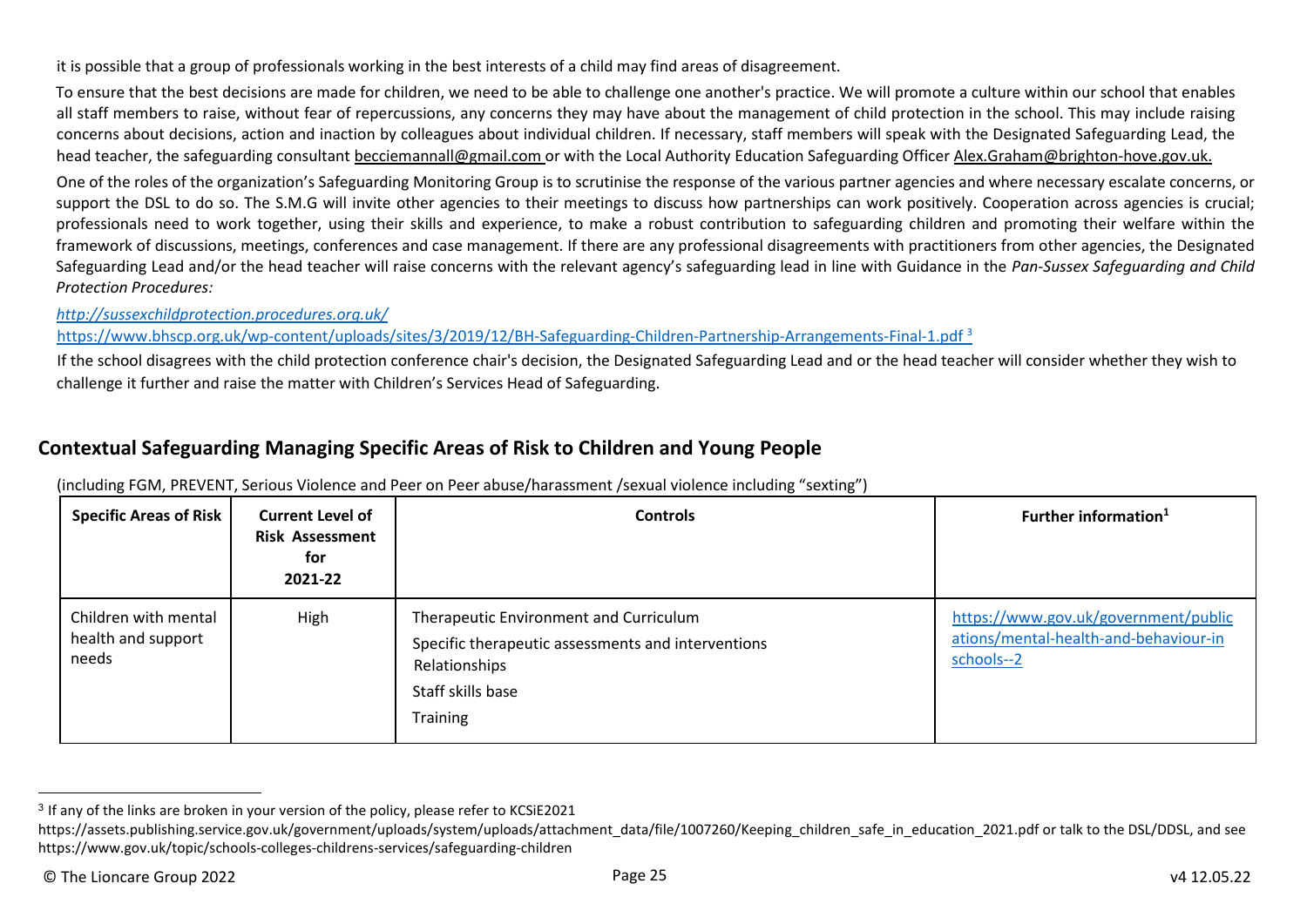| Children and the<br>court system                     | Medium | Policies<br>Interagency Work<br>Safeguarding Risk Profiles/Positive Behaviour Support Plans<br>Therapeutic Environment and Curriculum<br>Specific therapeutic assessments and interventions                                                                                                                                                            | https://www.gov.uk/government/public<br>ations/young-witness-booklet-for-5-to-                                  |
|------------------------------------------------------|--------|--------------------------------------------------------------------------------------------------------------------------------------------------------------------------------------------------------------------------------------------------------------------------------------------------------------------------------------------------------|-----------------------------------------------------------------------------------------------------------------|
|                                                      |        | Relationships<br>Staff skills base<br>Training<br>Policies<br>Interagency Work                                                                                                                                                                                                                                                                         | 11-year-olds<br>https://www.gov.uk/government/public<br>ations/young-witness-booklet-for-12-to-<br>17-year-olds |
| Children with<br>family members in<br>prison         | Low    | Therapeutic Environment and Curriculum<br>Specific therapeutic assessments and interventions<br>Relationships<br>Staff skills base<br>Training<br>Policies<br>Interagency Work                                                                                                                                                                         | https://www.nicco.org.uk/                                                                                       |
| Child abduction and<br>community safety<br>Incidents | Low    | Levels of supervisions<br>Daily risk assessments Therapeutic Environment and<br>Curriculum Specific therapeutic assessments and<br>interventions<br>Relationships<br>Staff skills base<br>Training<br>Policies<br>Interagency Work including local partnerships and information<br>sharing Safeguarding Risk Profiles/Positive Behaviour Support Plans | http://www.actionagainstabduction.or<br>g/ https://clevernevergoes.org/                                         |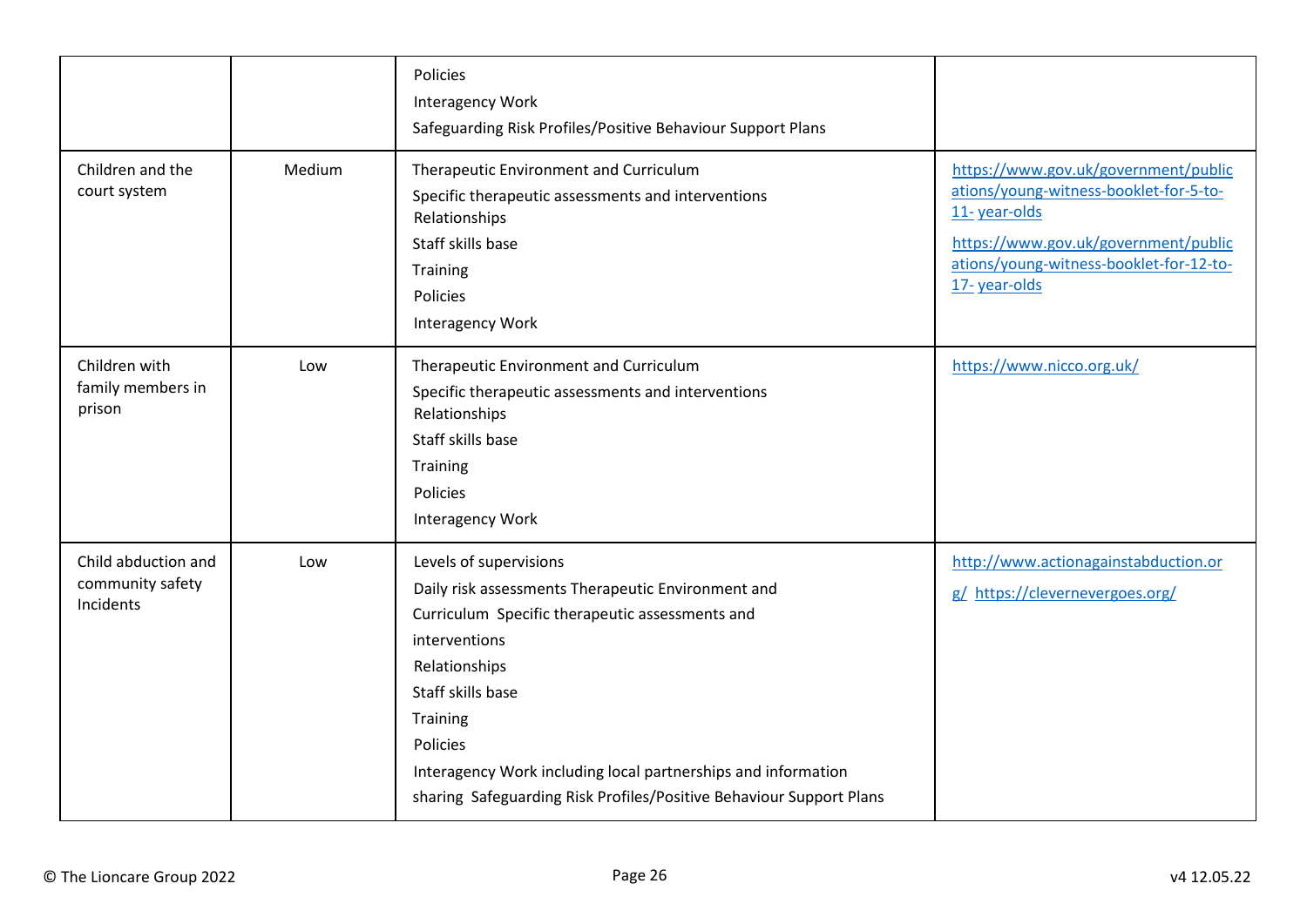| Fabricated or<br><b>Induced Illness</b>                     | Low                                                                                                         | Interagency work and Nature of cohort                                                                                                                                                                                                                                                      | https://www.nhs.uk/mental<br>health/conditions/fabricated-or-<br>induced illness/overview/                                                                                                                                              |
|-------------------------------------------------------------|-------------------------------------------------------------------------------------------------------------|--------------------------------------------------------------------------------------------------------------------------------------------------------------------------------------------------------------------------------------------------------------------------------------------|-----------------------------------------------------------------------------------------------------------------------------------------------------------------------------------------------------------------------------------------|
| <b>Child Criminal</b><br>Exploitation (CCE)<br>County lines | Low-due to high<br>level of<br>supervision and<br>safe initial<br>assessments (see<br>admissions policy)    | Therapeutic Environment and Curriculum<br>Specific therapeutic assessments and interventions<br>Relationships<br>Staff skills base<br>Training<br>Policies<br>Interagency Work-specifically with B&H VVE team under<br>LSCB Safeguarding Risk Profiles/Positive Behaviour Support<br>Plans | https://assets.publishing.service.gov.uk/<br>government/uploads/system/uploads/at<br>tachment_data/file/863323/HOCountyLi<br>nesGui dance - Sept2018.pdf<br>https://www.oscb.org.uk/wpcontent/uplo<br>ads/2019/04/VVE-Briefing Full.pdf |
| Sexual Exploitation<br>(CSE)                                | Medium-due to<br>high level of<br>supervision and<br>safe initial<br>assessments (see<br>admissions policy) | Therapeutic Environment and Curriculum<br>Specific therapeutic assessments and interventions<br>Relationships<br>Staff skills base<br>Training<br>Policies<br>Interagency Work-specifically with B&H VVE team under<br>LSCB Safeguarding Risk Profiles/Positive Behaviour Support<br>Plans | https://www.gov.uk/government/public<br>ations/child-sexual-exploitation-<br>definition and-guide-for-practitioners                                                                                                                     |
| Children missing<br>from education                          | Low                                                                                                         | Policies and procedures<br>Interagency work                                                                                                                                                                                                                                                | See policy<br>https://www.brighton-<br>hove.gov.uk/policy children-missing-<br>education                                                                                                                                                |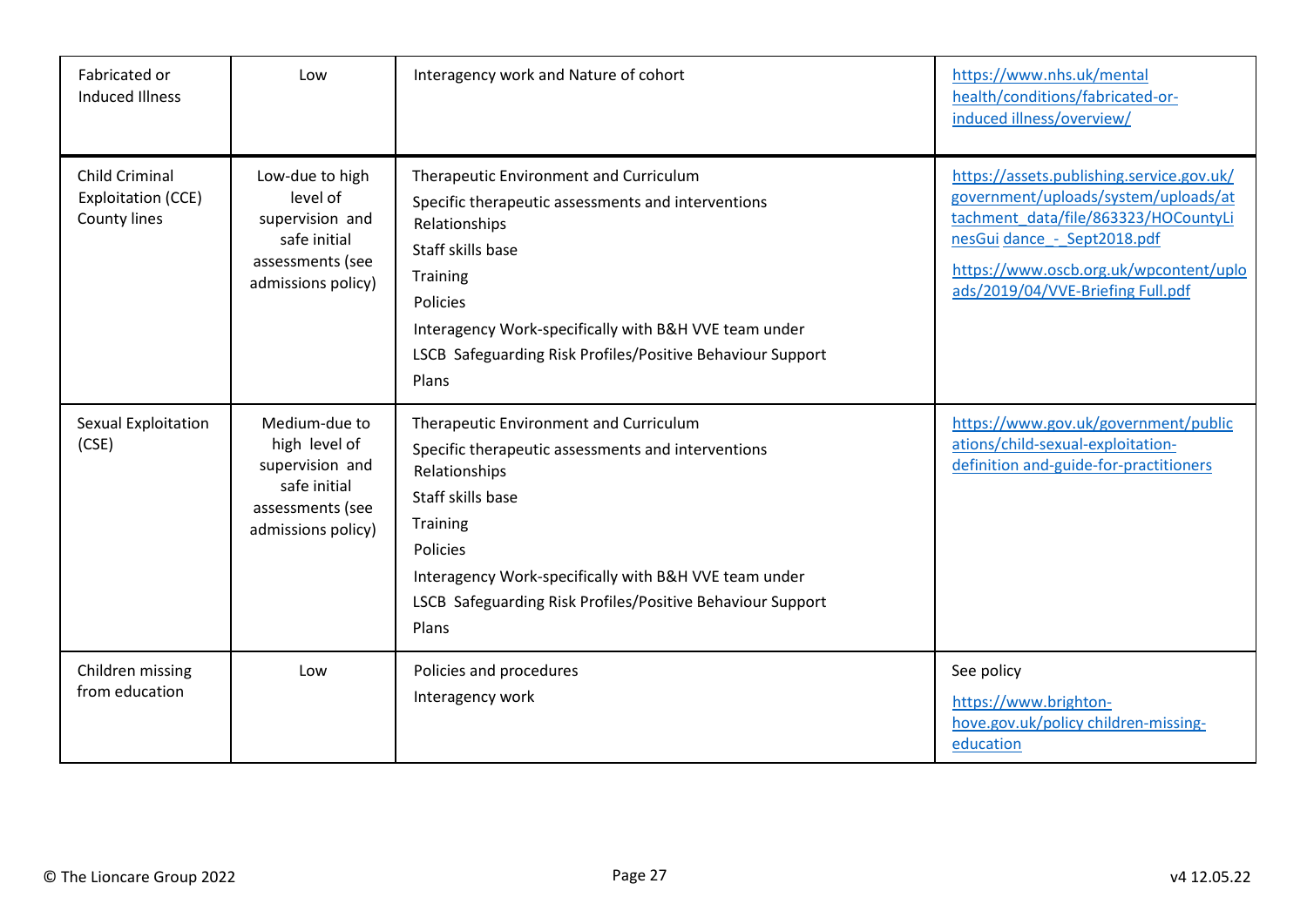| Domestic abuse | Medium | Therapeutic Environment and Curriculum<br>Specific therapeutic assessments and interventions<br>Relationships<br>Staff skills base<br>Training<br>Policies<br>Interagency Work-specifically with B&H VVE team under<br>LSCB Safeguarding Risk Profiles/Positive Behaviour Support<br>Plans | https://www.operationencompass.org/<br>https://www.nspcc.org.uk/what-is-<br>child abuse/types-of-abuse/domestic-<br>abuse/<br>http://www.refuge.org.uk/get-help<br>now/support-for-women/what-about-<br>my children/<br>https://safelives.org.uk/knowledge<br>hub/spotlights/spotlight-3-young-<br>people and-domestic-abuse<br>https://www.gov.uk/government/public<br>ations/domestic-abuse-get-help-for-<br>specific- |
|----------------|--------|--------------------------------------------------------------------------------------------------------------------------------------------------------------------------------------------------------------------------------------------------------------------------------------------|--------------------------------------------------------------------------------------------------------------------------------------------------------------------------------------------------------------------------------------------------------------------------------------------------------------------------------------------------------------------------------------------------------------------------|
|                |        |                                                                                                                                                                                                                                                                                            | needs-or-situations/domestic-<br>abuse specialist-sources-of-<br>support                                                                                                                                                                                                                                                                                                                                                 |
| Homelessness   | Low    | Interagency work<br>Residential provision                                                                                                                                                                                                                                                  | https://www.gov.uk/government/public<br>ations/homelessness-reduction-bill-<br>policy factsheets                                                                                                                                                                                                                                                                                                                         |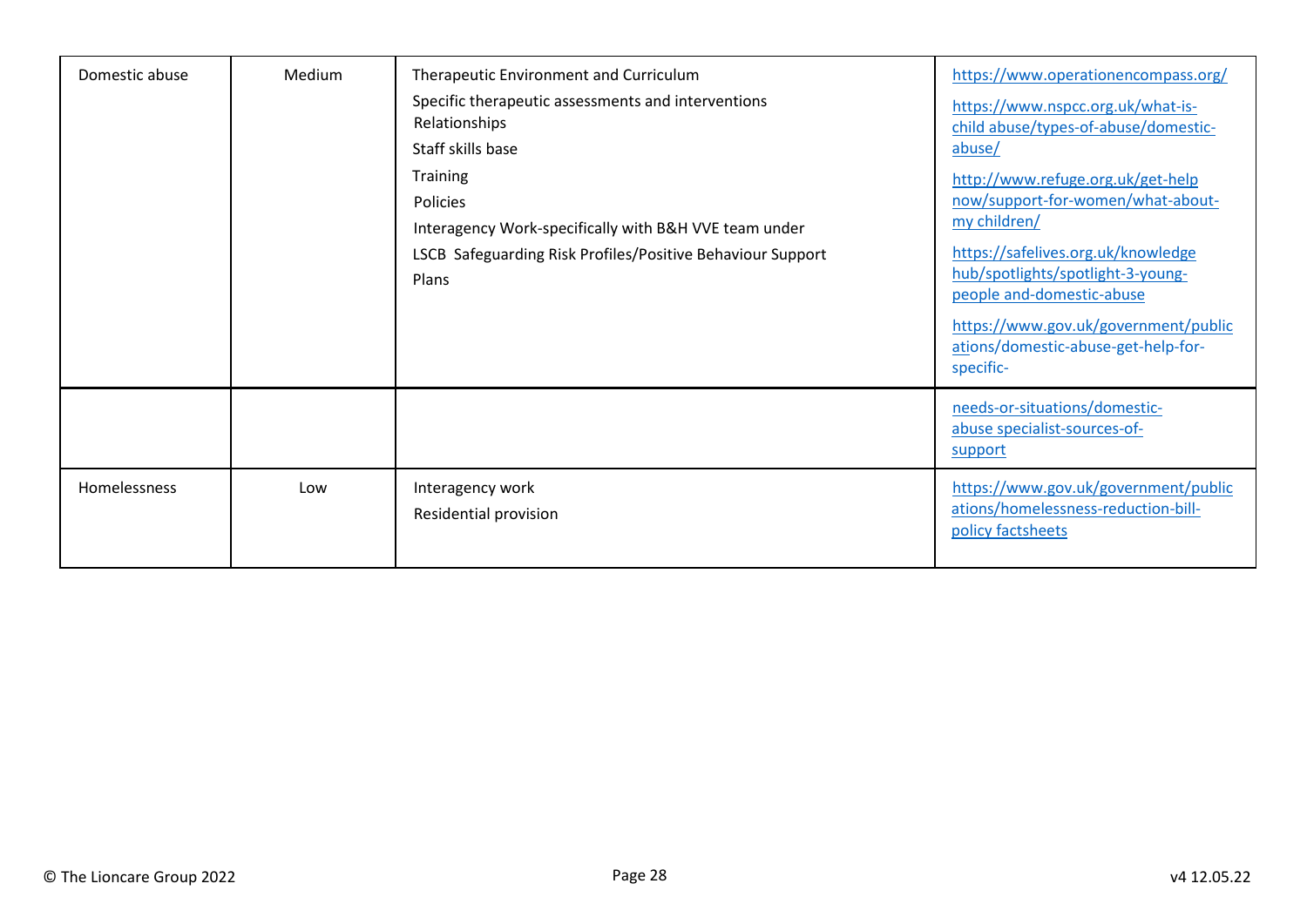| So-called 'honour<br>based' abuse<br>(including Female<br><b>Genital Mutilation</b><br>and Forced<br>Marriage) | Low    | Nature of school cohort<br>Levels of supervision<br>Relationships<br>Policy and Procedures                                                                                                                                                                                                | https://www.gov.uk/government/public<br>ations/mandatory-reporting-of-female<br>genital-mutilation-procedural-<br>information<br>https://www.gov.uk/government/public<br>ations/multi-agency-statutory-guidance-<br>on female-genital-mutilation<br>See Policy Below<br>https://assets.publishing.service.gov.uk/<br>government/uploads/system/uploads/a<br>ttach<br>mentdata/file/322310/HMGStatutoryG<br>uidance publication 180614 Final.pdf |
|----------------------------------------------------------------------------------------------------------------|--------|-------------------------------------------------------------------------------------------------------------------------------------------------------------------------------------------------------------------------------------------------------------------------------------------|-------------------------------------------------------------------------------------------------------------------------------------------------------------------------------------------------------------------------------------------------------------------------------------------------------------------------------------------------------------------------------------------------------------------------------------------------|
| <b>Modern Slavery</b><br>and the National<br>Referral<br>mechanism                                             | Low    | Nature of school cohort<br>Levels of supervision<br>Relationships<br><b>Policy and Procedures</b>                                                                                                                                                                                         | https://www.gov.uk/government/public<br>ations/modern-slavery-how-to-identify-<br>and support-victims                                                                                                                                                                                                                                                                                                                                           |
| Preventing<br>radicalization, the<br>Prevent Duty and<br>Channel                                               | Medium | Therapeutic Environment and Curriculum<br>Specific therapeutic assessments and interventions<br>Relationships<br>Staff skills base<br>Training<br>Policies<br>Interagency Work-specifically with B&H Prevent team<br>Community relationships<br>Profiles/Positive Behaviour Support Plans | https://www.gov.uk/government/public<br>ations/prevent-duty-guidance<br>https://www.gov.uk/government/public<br>ations/protecting-children-from<br>radicalisation-the-prevent-duty<br>http://www.safeinthecity.info/getting<br>help/preventing-terrorism-and-<br>extremism<br>Will.Robey@brighton-hove.gov.uk                                                                                                                                   |

© The Lioncare Group 2021 v2 31.08.21 Page **27** of **47**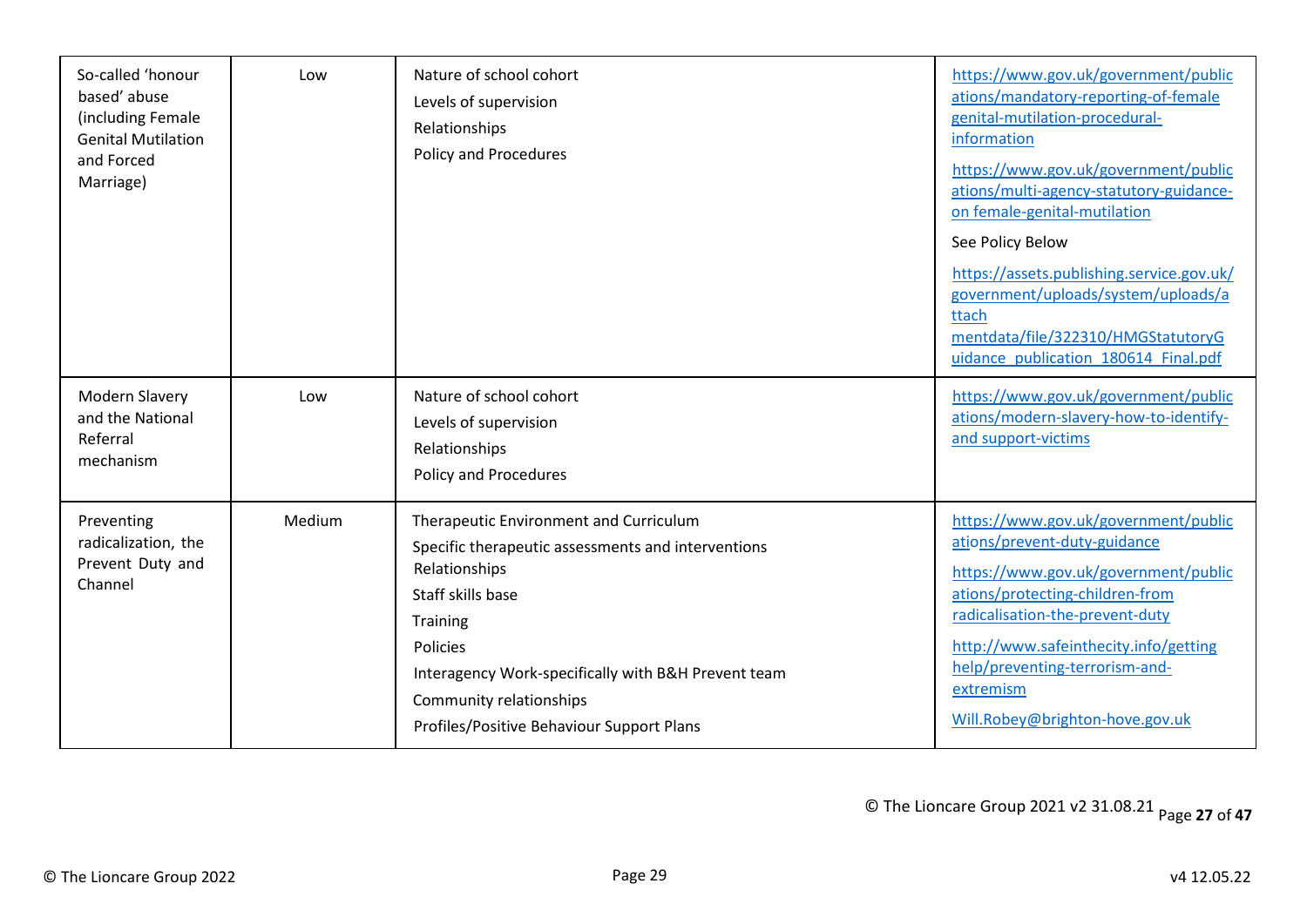| <b>Substance Misuse</b>                                                                                                                                   | Low | Therapeutic Environment and Curriculum<br>Specific therapeutic assessments and interventions<br>Relationships<br>Staff skills base<br>Training<br>Policies<br>Interagency Work-RUOK and Sussex Police<br>Safeguarding Risk Profiles/Positive Behaviour Support<br>Plans Levels of supervision                                       | http://www.familyinfobrighton.org.uk/k<br>b5/<br>brighton/fsd/service.page?id= yj57wKz6i<br>$\overline{c}$                                                                                                                                                                                                                                                                                                                                                                                   |
|-----------------------------------------------------------------------------------------------------------------------------------------------------------|-----|-------------------------------------------------------------------------------------------------------------------------------------------------------------------------------------------------------------------------------------------------------------------------------------------------------------------------------------|----------------------------------------------------------------------------------------------------------------------------------------------------------------------------------------------------------------------------------------------------------------------------------------------------------------------------------------------------------------------------------------------------------------------------------------------------------------------------------------------|
| Peer on peer/<br>child on child<br>abuse<br>including Sexual<br>violence and<br>sexual<br>harassment<br>between children<br>in schools<br>See appendix iv | Low | Therapeutic Environment and Curriculum<br>Specific therapeutic assessments and interventions<br>Relationships<br>Staff skills base<br>Training<br>Policies<br>Interagency Work-specifically Kidscape and the Restorative<br>Justice Network<br>Safeguarding Risk Profiles/Positive Behaviour Support<br>Plans Levels of supervision | Preventing and Tackling Bullying, DfE advice<br>Relationship abuse: disrespect<br>nobody - Home Office website<br>Gangs and youth violence: for schools<br>and colleges<br>Relationship abuse: disrespect<br>nobody - Home Office website<br>Ending violence against women and<br>girls 2016-2020 strategy<br>Violence against women and girls:<br>national statement of expectations for<br>victims<br>Sexual violence and sexual harassment<br>between children in schools and<br>colleges |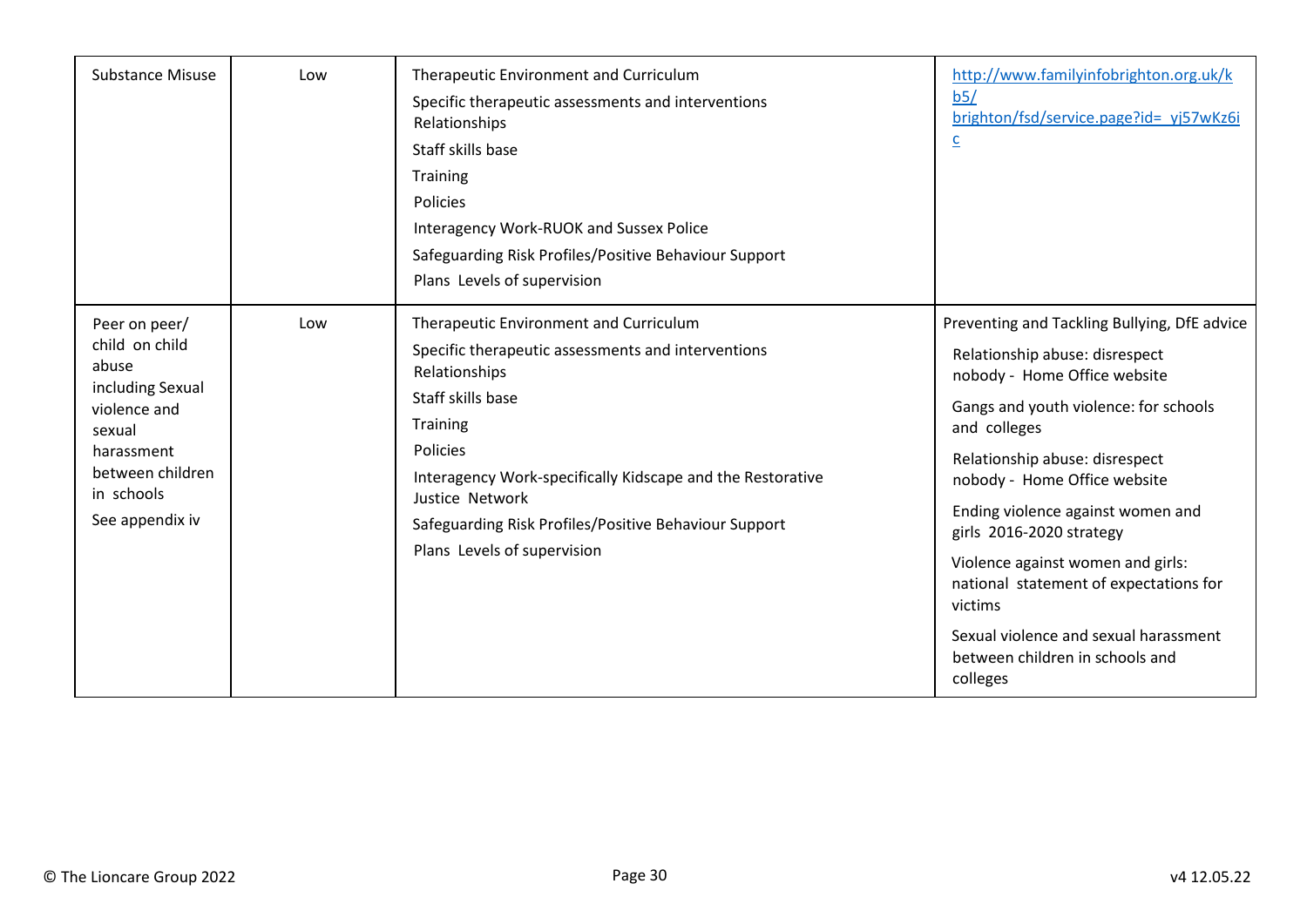| <b>Upskirting</b> | Low                                                                   | Therapeutic Environment and Curriculum<br>Specific therapeutic assessments and interventions<br>Relationships<br>Staff skills base<br>Training<br>Policies-specifically Online Safety and limited device/internet<br>access Interagency Work-specifically Kidscape and the<br>Restorative Justice Network                                                                                                       | Upskirting know your rights - UK<br>Government                |
|-------------------|-----------------------------------------------------------------------|-----------------------------------------------------------------------------------------------------------------------------------------------------------------------------------------------------------------------------------------------------------------------------------------------------------------------------------------------------------------------------------------------------------------|---------------------------------------------------------------|
|                   |                                                                       | Safeguarding Risk Profiles/Positive Behaviour Support<br>Plans Levels of supervision                                                                                                                                                                                                                                                                                                                            |                                                               |
| Sexting           | Medium (for<br>receipt of<br>sexting)<br>Low (for sending<br>sexting) | Therapeutic Environment and Curriculum<br>Specific therapeutic assessments and interventions<br>Relationships<br>Staff skills base<br><b>Training</b><br>Policies-specifically Online Safety and limited device/internet<br>access Interagency Work-specifically Kidscape and the<br><b>Restorative Justice Network</b><br>Safeguarding Risk Profiles/Positive Behaviour Support<br>Plans Levels of supervision | Sexting: responding to incidents<br>and safeguarding children |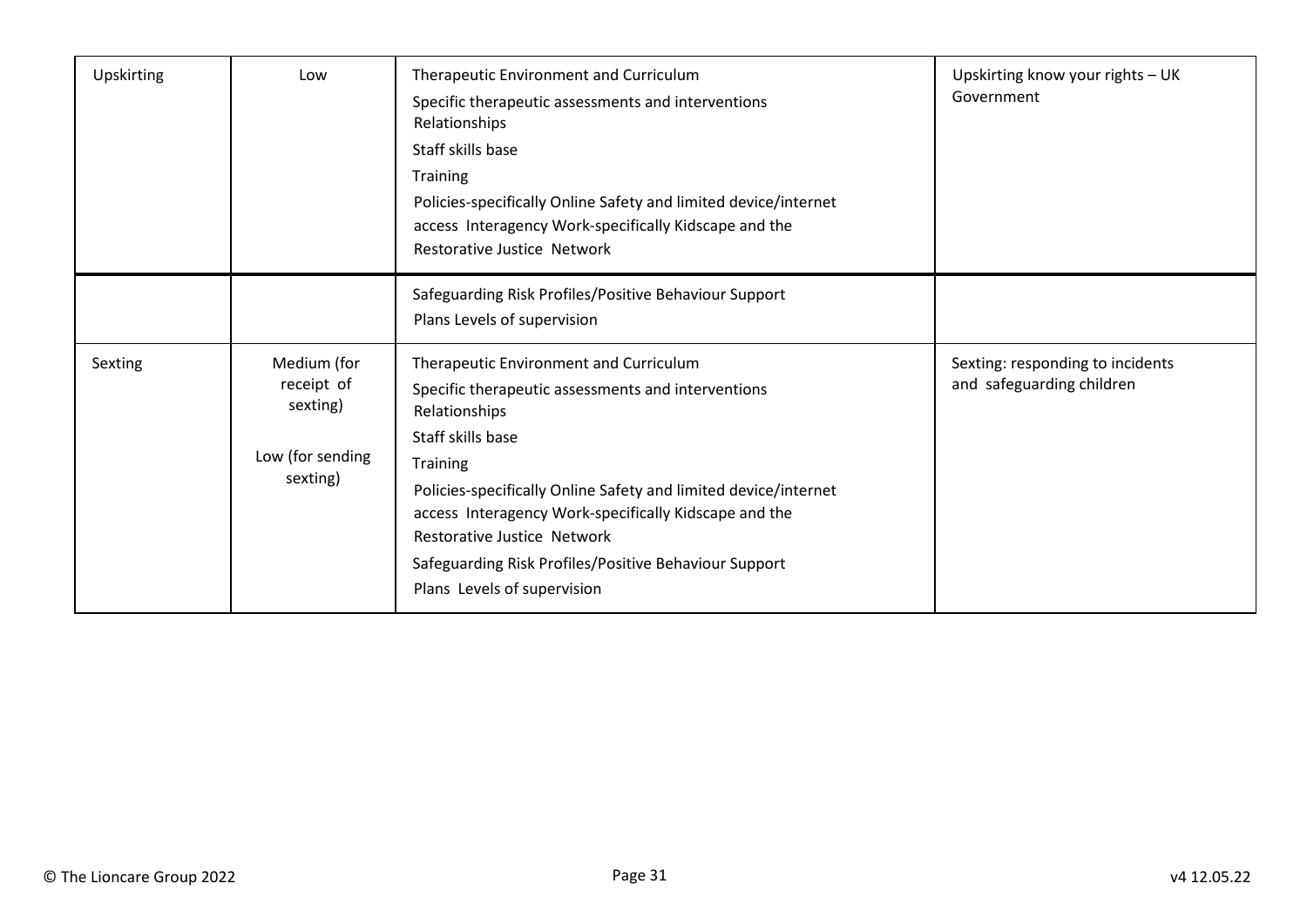# <span id="page-31-0"></span>**Appendices**

i. Main Categories and Definitions Of Abuse And Neglect (ref The Brighton and Hove Model Policy)

ii. Role of the DSL

iii. The Lioncare Group Policy for the Mandatory Reporting of FGM (Female Genital Mutilation)

iv. Statement on Harmful Sexual Behaviours

# <span id="page-31-1"></span>**i. Main Categories and Definitions Of Abuse And Neglect (ref The Brighton and Hove Model Policy)**

Abuse and neglect are forms of maltreatment of a child. Somebody may cause or neglect a child by inflicting harm, or failing to act to prevent harm. Children may be abused in a family, or in an institutional or community setting; by those known to them or, more rarely by a stranger. They may be abused by an adult or adults or another child or children.

## **Definitions**

Abuse, including neglect, is a form of maltreatment. A person may abuse a child by inflicting harm or by failing to prevent harm. Children may be abused within their family, in an institutional or community setting, by those known to them, or, more rarely, by a stranger.

**Children** are any people who have not yet reached their 18th birthday; a 16-year-old, whether living independently, in further education, in the armed forces or in hospital, is a child and is entitled to the same protection and services as anyone younger.

**Child protection** is part of safeguarding and promoting the welfare of children and refers to activity undertaken to protect specific children who are suffering, or likely to suffer, significant harm.

**Early Help** means providing support as soon as a problem emerges, at any point in a child's life, from the foundation years to teenage years. **Harm** 

is ill treatment or impairment of health and development, including impairment suffered from seeing or hearing the ill treatment of another.

**Safeguarding children** is the action we take to promote the welfare of children and protect them from harm.

**Safeguarding and promoting the welfare of children** is defined in *Working Together to Safeguard Children: A Guide to Inter-Agency Working to Safeguard and Promote the Welfare of Children (July 2018)* as:

- ♦ protecting children from maltreatment;
- ♦ preventing impairment of children's health and development;
- ♦ ensuring that children grow up in circumstances consistent with the provision of safe and effective care; and
- ♦ taking action to enable all children to have the best outcomes.

**Significant harm** is the threshold that justifies compulsory intervention in the family in the best interests of the child. Section 31 of the Children Act 1989 states 'where the question of whether harm suffered by a child is significant turns on the child's health or development, his health or development shall be compared with that which could reasonably be expected of a similar child.'

For more definitions, see *Pan-Sussex Safeguarding and Child Protection Procedures http://sussexchildprotection.procedures.org.uk/*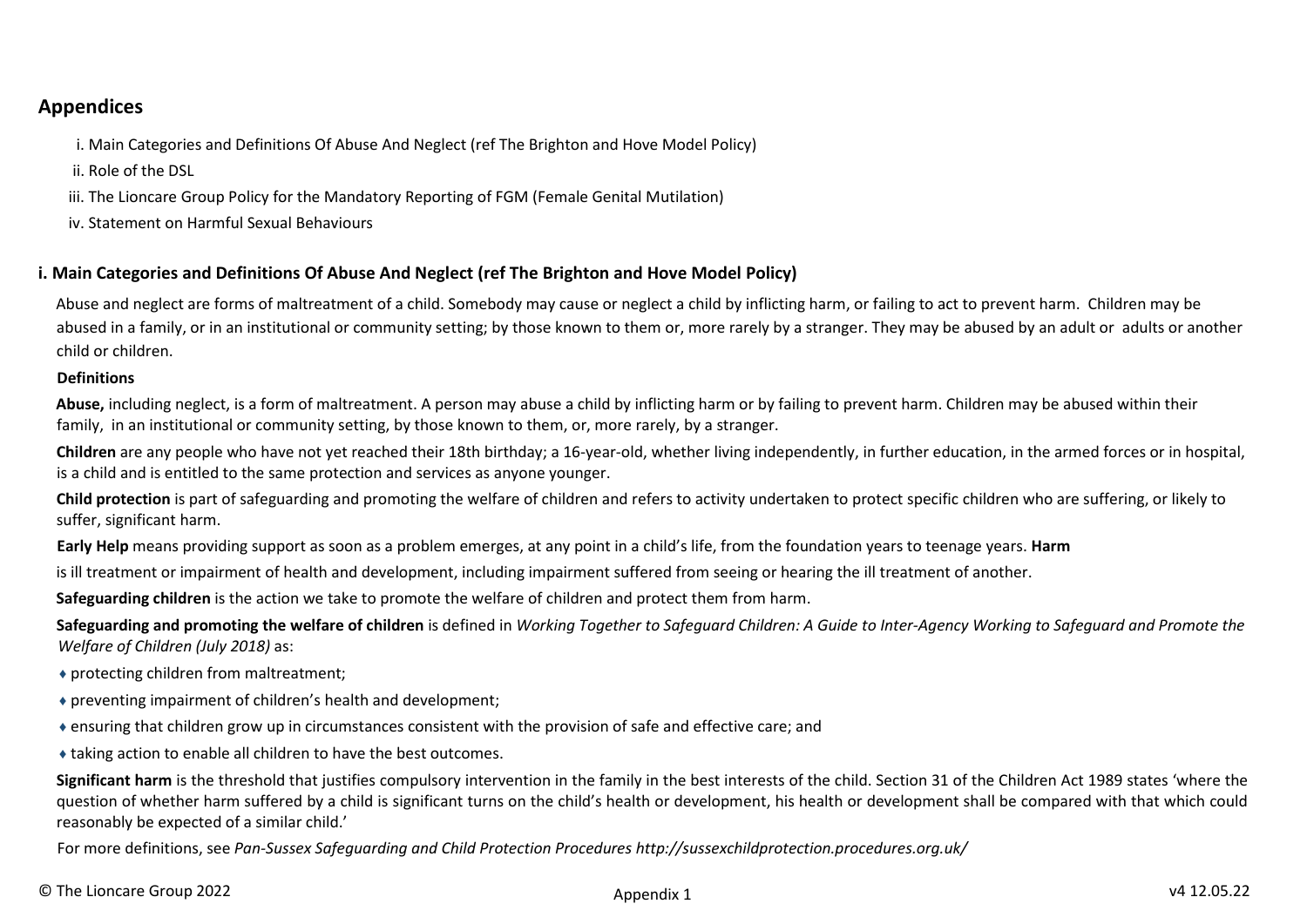## *https://www.brightonandhovelscb.org.uk/wp-content/uploads/BH-Safeguarding-Children-Partnership-Arrangements-Final.pdfSussex Child Protection and Safeguarding Procedures.*

## **Categories of Abuse**

**Emotional abuse** is the persistent emotional maltreatment of a child such that it causes severe and persistent adverse effects on the child's emotional development. It may involve:

- ∙ Making the child feel they only there to meet another's needs
- ∙ inappropriate age or developmental expectations
- ∙ overprotection and limitation of exploration, learning and social interaction
- ∙ seeing or hearing the ill treatment of another, e.g. domestic abuse
- ∙ making the child feel worthless and unloved high criticism and low warmth
- ∙ serious bullying (including cyber bullying)
- ∙ exploitation or corruption

∙ Some level of emotional abuse is involved in all types of maltreatment of a child, although it may occur alone.

**Neglect** is the persistent failure to meet a child's basic physical or psychological needs, likely to result in the serious impairment of the child's health or development. Neglect may occur during pregnancy as a result of maternal substance misuse. Once a child is born, it may involve a parent failing to:

∙ provide adequate food, clothing and shelter, including exclusion from home or abandonment

∙ protect a child from physical and emotional harm or danger

∙ ensure adequate supervision, including the use of inadequate care givers

∙ ensure access to appropriate medical care or treatment It may also include neglect of, or unresponsiveness to, a child's basic emotional needs. Severe neglect of young children is associated with major impairment of growth and intellectual development. Persistent neglect can lead to serious impairment of health and development, longterm difficulties with social functioning, relationships and educational progress. Neglect can also result, in extreme cases, in death. **Physical abuse** may involve hitting, shaking, throwing, poisoning, burning, scalding, drowning, suffocating, or otherwise causing physical harm to a child. Physical harm may also be caused when a parent or Carer fabricates the symptoms of, or deliberately induces, illness in a child. Physical abuse is not solely perpetrated by adults. Children can also commit acts of physical abuse

Sexual Abuse involves forcing or enticing a child or young person to take part in sexual activities, including prostitution, whether or not the child is aware of what is happening. Activities may involve physical contact, including penetration of any part of the body, or non-penetrative acts. They may include non-contact activities, such as involving children looking at or in the production of sexual images, including on the internet, watching sexual activities, or encouraging children to behave in sexually inappropriate ways.

Child sexual exploitation is also sexual abuse; it involves children and young people receiving something, for example accommodation, drugs, gifts or affection, as a result of them performing sexual activities, or having others perform sexual activities on them. It could take the form of grooming of children, e.g. to take part in sexual activities or to post sexual images of themselves on the internet

Sexual abuse is not solely perpetrated by adult males. Women can also commit acts of sexual abuse, as can other children.

The Sexual Offences Act 2003 introduced a range of new sexual offences designed to address all inappropriate activity with children. Child Sexual Abuse includes: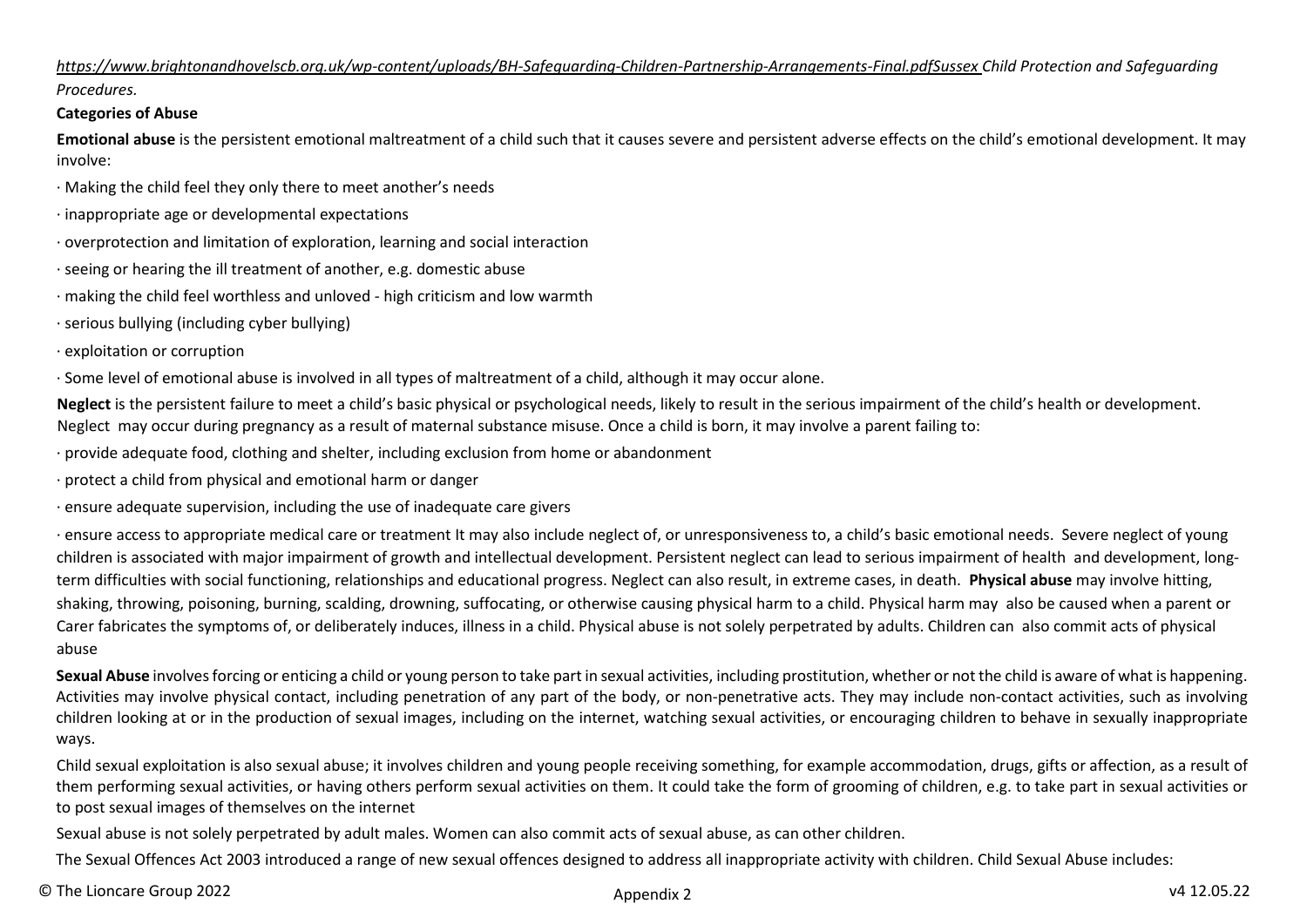- ̶ Rape: vaginal, anal or oral penetration committed by a male on a female or male without consent (this is the only sexual offence that can be committed exclusively by a man, as the penetration must be by a penis).
- ̶ Sexual assault by penetration: penetration of the vagina or anus with a part of the body or anything else (this is a new offence that replaces indecent assault and recognises the seriousness of penetration)
- ̶ Sexual assault: touching a person sexually without consent (this also replaces the offence of indecent assault and covers non-penetrative touching of a victim and would include fondling, masturbation, digital penetration and oral genital contact).
- -Sexual activity with a child: a person 18 or over intentionally sexually touching a child under 16 (this offence replaces the offences of indecent assault and unlawful sexual intercourse - a separate offence deals with the situation where both persons involved are under 18 and reduces the penalty); these offences include situations where there is consent between the parties; where this consent exists, and the parties are of a similar age, it is not anticipated that any criminal proceedings will take place.
- ̶ Causing or inciting a child to engage in sexual activity: a person aged 18 or over making a child under 16 commit a sexual act on another person (including making a child touch the offender). Other forms of sexual activity e.g. taking indecent photographs of children or exposing children to abusive images of children. In law, children under 16 years of age cannot consent to any sexual activity occurring, although in practice children and young people may be involved in sexual contact to which, as individuals, they may have agreed. Children under 13 years cannot in law under any circumstances consent to sexual activity and specific offences, including rape, exist for child victims under this age.

#### **Risk Indicators**

The factors described in this section are frequently found in cases of child abuse. Their presence is not proof that abuse has occurred, but:

- ̶ Must be regarded as indicators of possible Significant Harm;
- ̶ Must prompt the professional to seek further information;
- ̶ -Justify the need for careful assessment and discussion with designated/named/lead person, manager, (or in the absence of all those individuals, an experienced colleague);
- ̶ May require consultation with and/or referral to Children's Social Care
- In an abusive relationship the child may:
- ̶ Appear frightened of the parent(s);
- ̶ Act in a way that is inappropriate to her/his age and development (though full account needs to be taken of different patterns of development including across cultures) The parent or carer may:
- ̶ Persistently avoid child health services and treatment of the child's illnesses;
- ̶ Have unrealistic expectations of the child;
- ̶ Frequently complain about/to the child and fail to provide attention or praise (a high criticism/low warmth environment);
- -Be absent
- -Be misusing substances;
- ̶ Persistently refuse to allow access on home visits;
- -Be involved in domestic violence:
- -Be socially isolated.

All adults employed by The Lioncare Group should be aware of the potential risk to children when individuals, previously known or suspected to have abused children, are

© The Lioncare Group 2022 v4 12.05.22 Appendix 3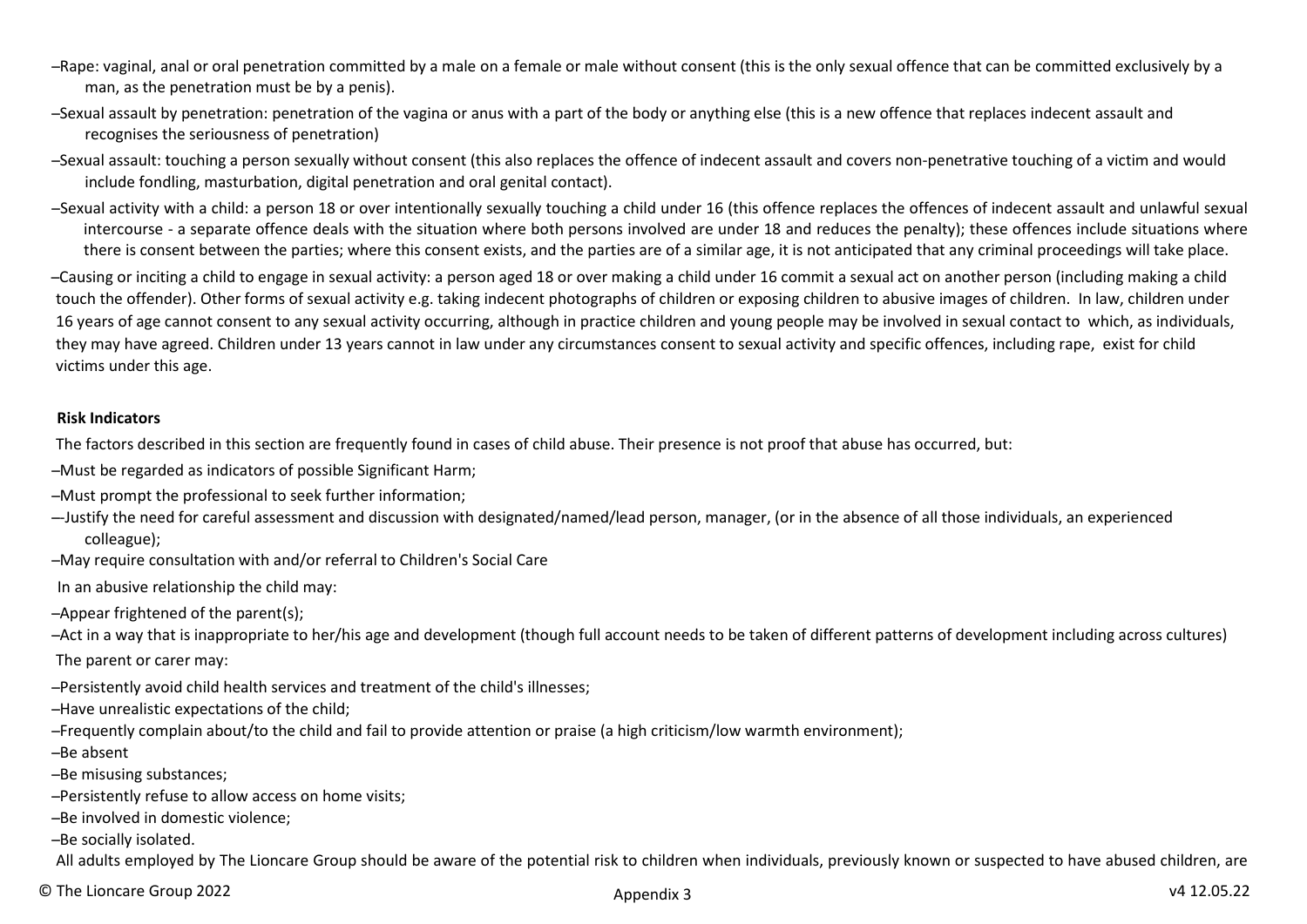reintroduced to the child e.g. through new contact arrangements or have potential opportunity to have substantial access to the child e.g. if a child begins to have unsupervised contact with another family member or overnight stays with a family member or friend of the family. In such situations there must be robust and effective multi-agency risk management in place, in relation to known offenders and those who pose a risk to the child.

It should be recognised that those who pose a risk to children often will not be honest with others. Adults employed by The Lioncare Group should be mindful of this. Of particular note are carers who present a risk due to either fabricating or inducing illnesses within the children they are responsible for.

#### **Recognising Physical Abuse**

This section provides information about the sites and characteristics of physical injuries that may be observed in abused children. It is intended primarily to assist those caring for the children placed with The Lioncare Group in the recognition of bruises, burns and bites which require medical assessment and/or that should be referred to external professionals (e.g. the police, L.A.D.O., and/or Social Worker). The following are often regarded as indicators of concern: ̶ An explanation which is inconsistent with an injury

- ̶ Several different explanations provided for an injury
- ̶ Unexplained delay in seeking treatment
- ̶ Parents / carers who are uninterested or undisturbed by an accident or injury
- ̶ Parents who are absent without good reason when their child is presented for treatment
- ̶ Repeated presentation of minor injuries (which may represent a 'cry for help' and if ignored could lead to a more serious injury) or may represent fabricated or induced illness
- ̶ Family use of different doctors and A&E departments
- ̶ Reluctance to give information or mention previous injuries

## **Bruising**

Children can have accidental bruising, but the following must be considered as highly suspicious of a non-accidental injury unless there is an adequate explanation provided and experienced medical opinion sought:

̶ Any bruising or other soft tissue injury to a pre-crawling/pre-walking infant or non-mobile disabled child

- Bruising in or around the mouth, particularly in small babies which may indicate force feeding
- 2 simultaneous bruised eyes, without bruising to the forehead, (rarely accidental, though a single bruised eye can be accidental or abusive)
- Repeated or multiple bruising on the head, or on sites unlikely to be injured accidentally;
- The outline of an object used e.g. belt marks, hand prints or a hair brush (a pinch causes small double bruises, a punch or kick causes an irregular bruise with a paler center, gripping causes ovals from fingertips or lines between fingers);
- Linear pink marks, hemorrhages or pale scars may be caused by ligature, especially at wrists, ankles, neck, male genitalia;
- Bruising or tears around, or behind, the earlobe(s) indicating injury by pulling or twisting; Bruising around the face;
- Broken teeth and mouth injuries (a torn frenulum the flap of tissue in the midline under the upper lip is highly suspicious);
- Grasp marks on small children;

̶ Bruising on the arms, buttocks and thighs may be an indicator of Sexual Abuse. Bruises are difficult to age accurately because they change colour at differing rates. The NSPCC provide a useful guide: https://www.nspcc.org.uk/globalassets/documents/advice-and-info/core-info-bruises-children.pdf

## **Bite Marks**

Bite marks can leave clear impressions of the teeth. Human bite marks are oval or crescent shaped. Those over 3 cm in diameter are more likely to have been caused by an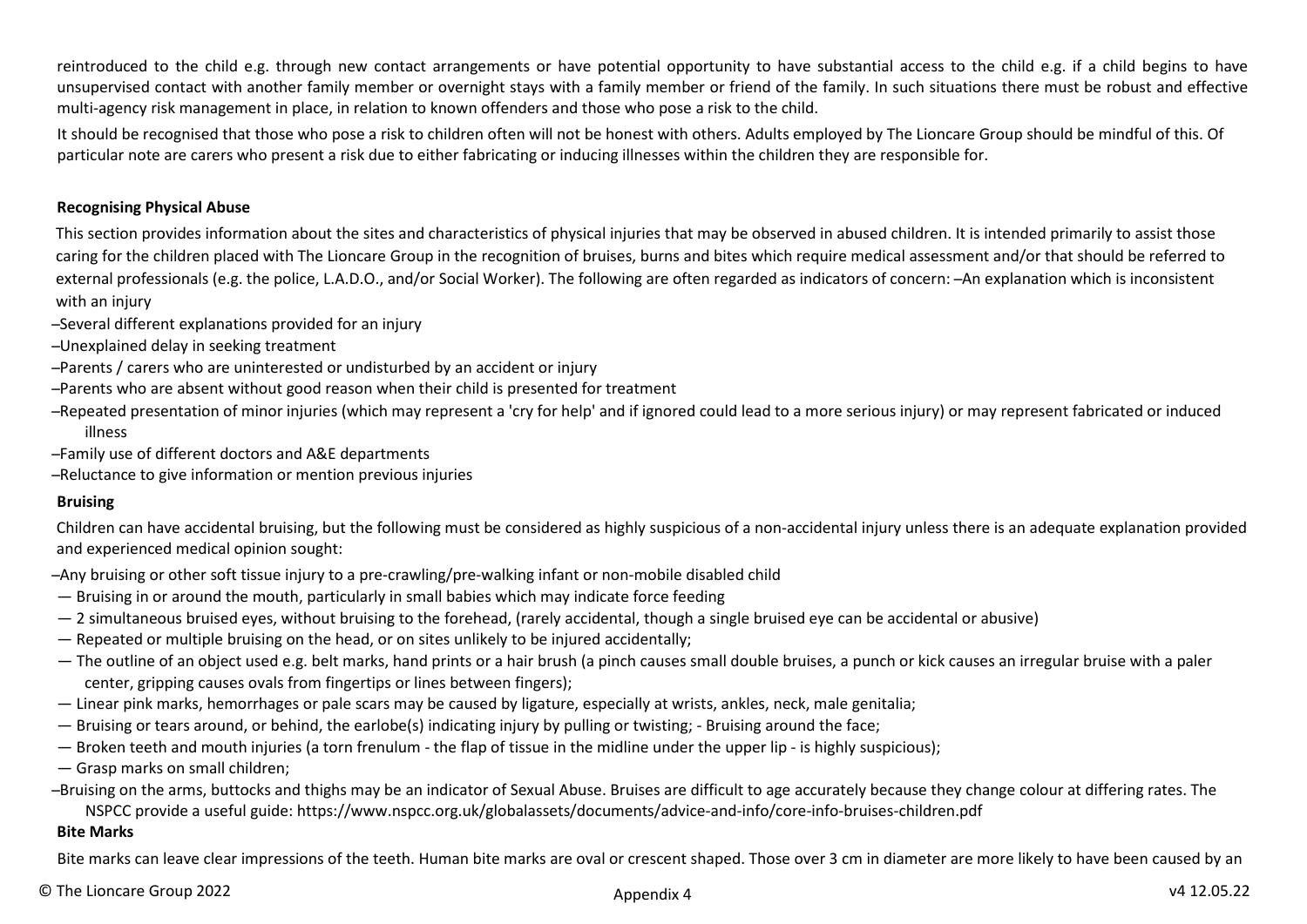adult or older child.

A medical opinion from a forensic dentist or orthodontist should be sought where there is any doubt over the origin of the bite.

## **Burns and Scalds**

It can be difficult to distinguish between accidental and non-accidental burns and scalds, and will always require experienced medical opinion. Any burn with a clear outline may be suspicious e.g.:

-Circular burns from cigarettes are characteristically punched out lesions 0.6 - 0.7 cm in diameter, and healing usually leaves a scar; -

- Friction burns resulting from being dragged;
- -Linear burns from hot metal rods or electrical fire elements;
- -Burns of uniform depth over a large area:
- ̶ Scalds that have a line indicating immersion or poured liquid (a child getting into hot water of her/his own accord will struggle to get out and cause ̶ splash marks);
- ̶ Old scars indicating previous burns/scalds which did not have appropriate treatment or adequate explanation.

̶ Scalds to the buttocks of a small child, particularly in the absence of burns to the feet, are indicative of dipping into a hot liquid or bath.

## **Fractures**

Fractures may cause pain, swelling and discolouration over a bone or joint. Non-mobile children rarely sustain fractures. There are grounds for concern if:

̶ The history provided is vague, non-existent or inconsistent with the fracture type;

- ̶ There are multiple fractures or old fractures (in the absence of major trauma, birth injury or underlying bone disease);
- ̶ Medical attention is sought after a period of delay when a fracture has caused symptoms e.g. swelling, pain or loss of movement; ̶

There is an unexplained fracture in the first year of life.

# **Scars**

A large number of scars or scars of different sizes or ages, or on different parts of the body, may suggest abuse.

# Shaken Baby Syndrome

Shaking a baby often results in no visible injury. Nevertheless, significant internal injuries may be caused, e.g. intra-cranial bleeding, brain injury, small fractures to the ends of the long bones, other fractures (such as ribs and neck) and retinal haemorrhages. Signs and symptoms can be non-specific, which may result in a delay in seeking advice. The infant can present with:

# ̶ Lethargy

- ̶ Poor feeding Vomiting
- ̶ Stops in breathing Pallor
- ̶ Variable consciousness
- ̶ Irritability
- ̶ Convulsions

In suspected cases it is essential that an ophthalmological examination and skeletal survey are carried out.

## **Self-Harming and Siblings**

Caution must be used when interpreting an explanation by parents/carers that an injury or series of injuries was self-inflicted or caused by a sibling. This is especially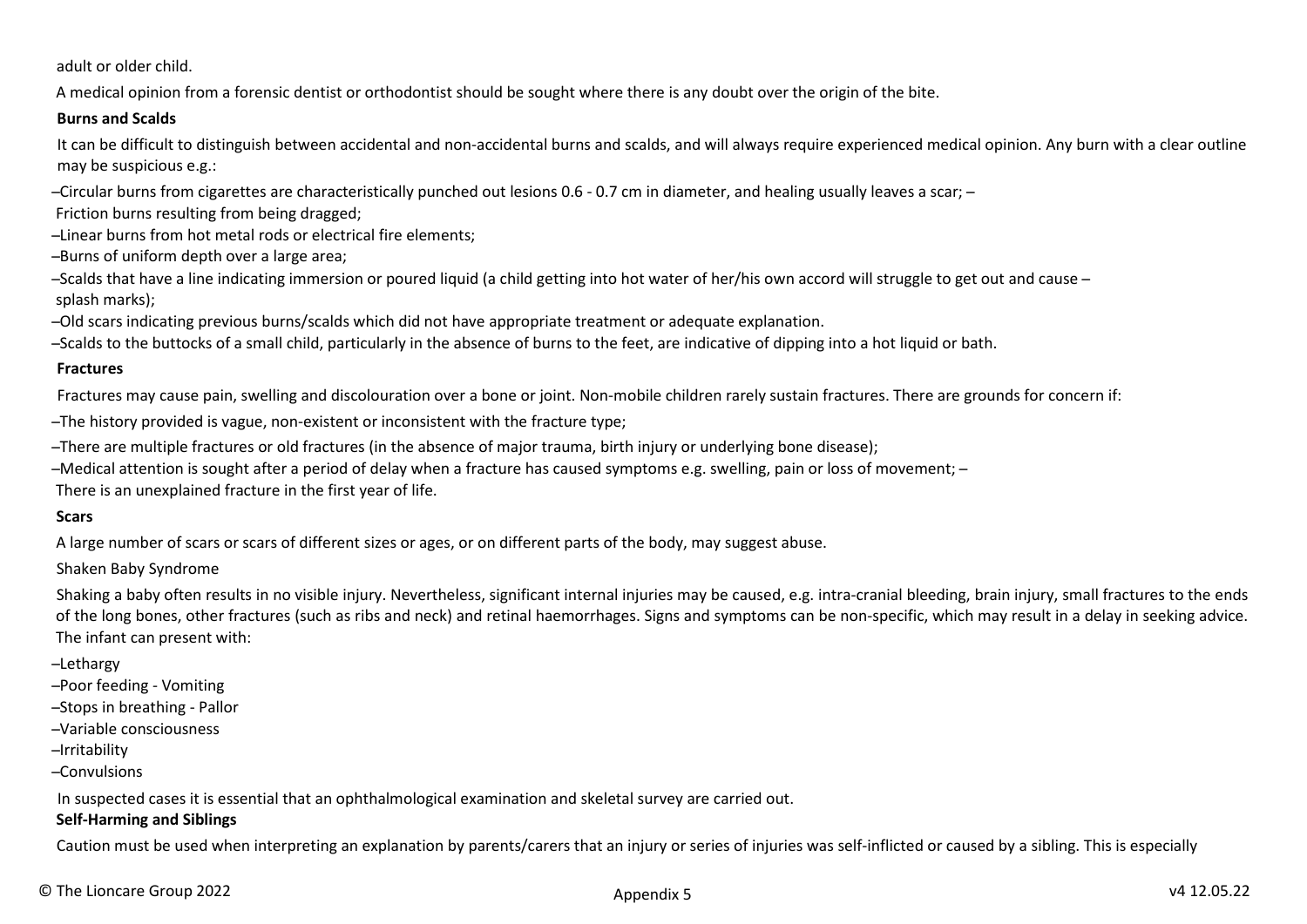important in young or disabled children not able to offer a reliable explanation themselves. Due consideration must be given to the possibility that the injury may: a. Be non-accidental, particularly if the explanation appears discrepant for the nature of the injury;

b. Possibly have occurred in circumstances where neglect is a consideration. In these circumstances a referral to the L.A.D.O. should be made in accordance with procedures.

#### **Recognising Emotional Abuse**

Emotional Abuse may be difficult to recognise, as the signs are usually behavioural rather than physical. Indicators of Emotional Abuse are also often associated with other forms of abuse. Recognition of Emotional Abuse is usually based on observations over time and the following offer some associated indicators: Parent/Carer and Child Relationship Factors:

- ̶ Abnormal attachment between a child and parent/carer e.g. anxious, indiscriminate or failure to attach;
- ̶ Persistent negative comments about the child or 'scape-goating' within the family;
- ̶ Inappropriate or inconsistent expectations of the child e.g. over-protection or limited exploration.

Child Presentation Concerns:

- ̶ Delay in achieving developmental, cognitive and/or other educational milestones;
- ̶ Failure to thrive / faltering growth;
- ̶ Behavioural problems e.g. aggression, attention seeking;
- ̶ Frozen watchfulness, particularly in preschool children;
- ̶ Low self-esteem, lack of confidence, fearful, distressed, anxious;
- ̶ Poor relationships with peers, including withdrawn or isolated behaviour.

Parent/Carer Related Issues

- ̶ Dysfunctional family relationships including domestic violence; Parental problems that may lead to lack of awareness of child's needs e.g. mental illness, substance misuse, learning difficulties;
- ̶ Parent or carer emotionally or psychologically distant from the child;
- ̶ Contextual factors may include:
- ̶ Child left unsupervised/unattended;
- ̶ Child left with multiple carers;
- ̶ Child regularly late attending, or, not being collected from school;
- ̶ Child repeatedly reported lost / missing;
- ̶ Parent/carer regularly unaware of child's whereabouts;
- ̶ Child regularly not available for meetings with childcare workers.

## **Recognising Sexual Abuse**

Boys and girls of all ages may be sexually abused and are frequently scared to say anything due to guilt and/or fear. This is particularly difficult for a child to talk about and full account should be taken of the cultural sensitivities of any individual child/family.

Recognition can be difficult, unless the child discloses and is believed. There may be no physical signs and indications are likely to be emotional/behavioural. Evidence of neglect is built up over a period of time and can cover different aspects of parenting.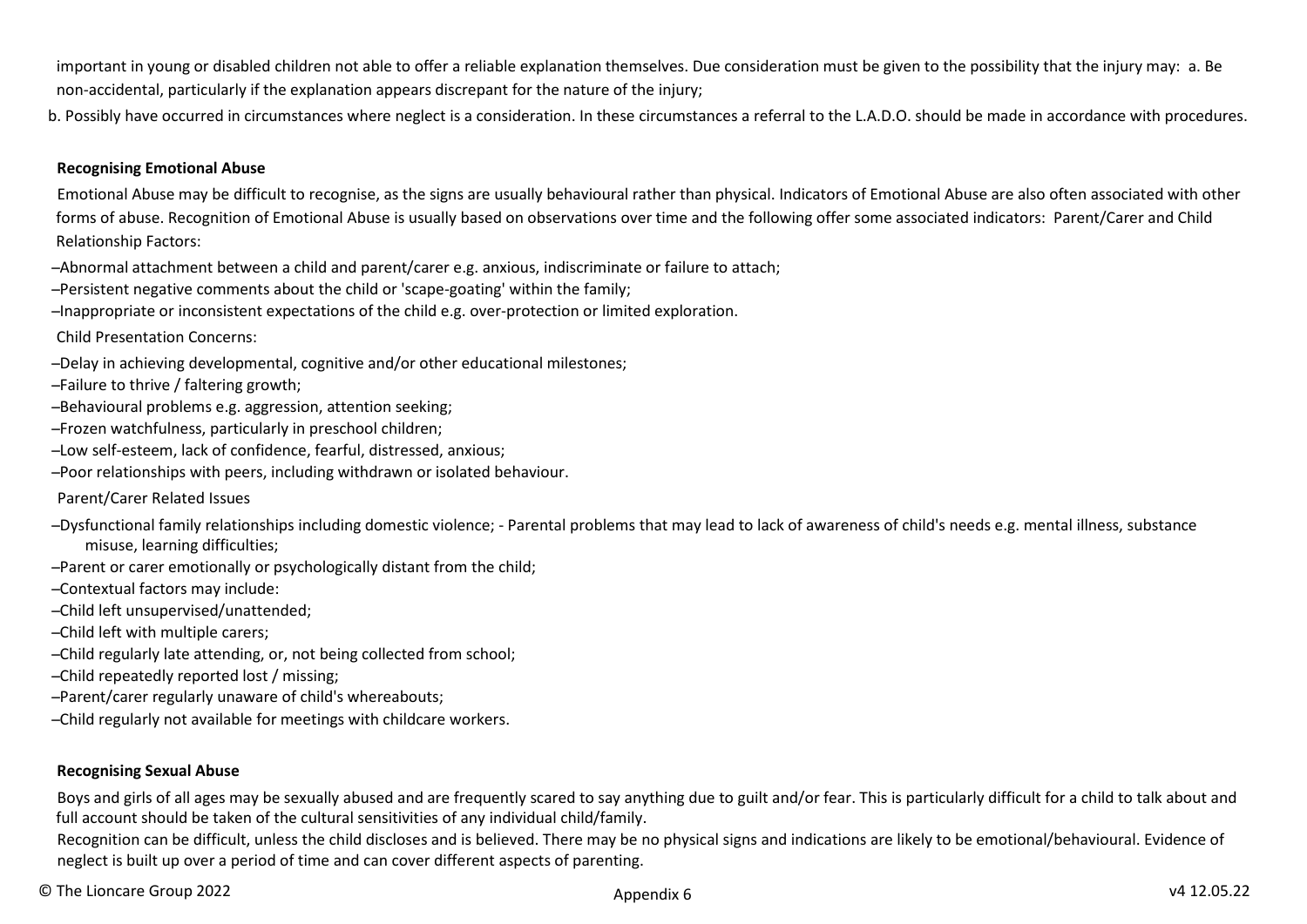Where there are any concerns about the neglect of a child in a household, consideration must be given to the possibility that other children in the household may also be at risk of neglect or abuse.

Behavioural Indicators:

Physical symptoms e.g. injuries to genital or anal area, bruising to buttocks, abdomen and thighs, sexually transmitted infection, presence of semen on vagina, anus, external genitalia or clothing.

## **Recognising Neglect**

Evidence of neglect is built up over a period of time and can cover different aspects of parenting. Child Related Indicators

̶ An unkempt, inadequately clothed, dirty or smelly child;

-A child who is perceived to be frequently hungry:

 $-$ A child who is observed to be listless, apathetic and unresponsive with no apparent medical cause; displaying anxious attachment; aggression or – indiscriminate - friendliness;

̶ Failure of a child to grow or develop within normal expected patterns with an accompanying weight loss or speech/language delay; ̶

Recurrent/untreated infections or skin conditions e.g. severe nappy rash, eczema or persistent head lice/scabies;

̶ Unmanaged/untreated health/medical conditions including poor dental health;

̶ Frequent accidents or injuries;

- -A child frequently absent from or late at school;
- ̶ Poor self-esteem;
- -A child who thrives away from the home environment.

Indicators in the Care Provided;

- ̶ Failure by parents or carers to meet basic essential needs e.g. adequate food, clothes, warmth, hygiene, sleep;
- ̶ Failure by parents or carers to meet the child's health and medical needs e.g. poor dental health, failure to attend or keep appointments with health visitor, GP or hospital,
- ̶ lack of GP registration, failure to seek or comply with appropriate medical treatment;

̶ A dangerous or hazardous home environment including failure to use home safety equipment, risk from animals;

̶ Poor state of home environment e.g. unhygienic facilities, lack of appropriate sleeping arrangements, inadequate ventilation (including passive smoking) ̶ and lack of adequate heating;

-A lack of opportunities for child to play and learn;

̶ Child left with adults who are intoxicated or violent;

̶ Child abandoned or left alone for excessive periods;

̶ Neglect of pets.

Where there are any concerns about the neglect of a child in a household, consideration must be given to the possibility that other children in the household may also be at risk of neglect or abuse.

### **Obesity**

Obesity in children is an increasingly common problem in the general population and differentiating when there is a Safeguarding issue can be difficult and complex.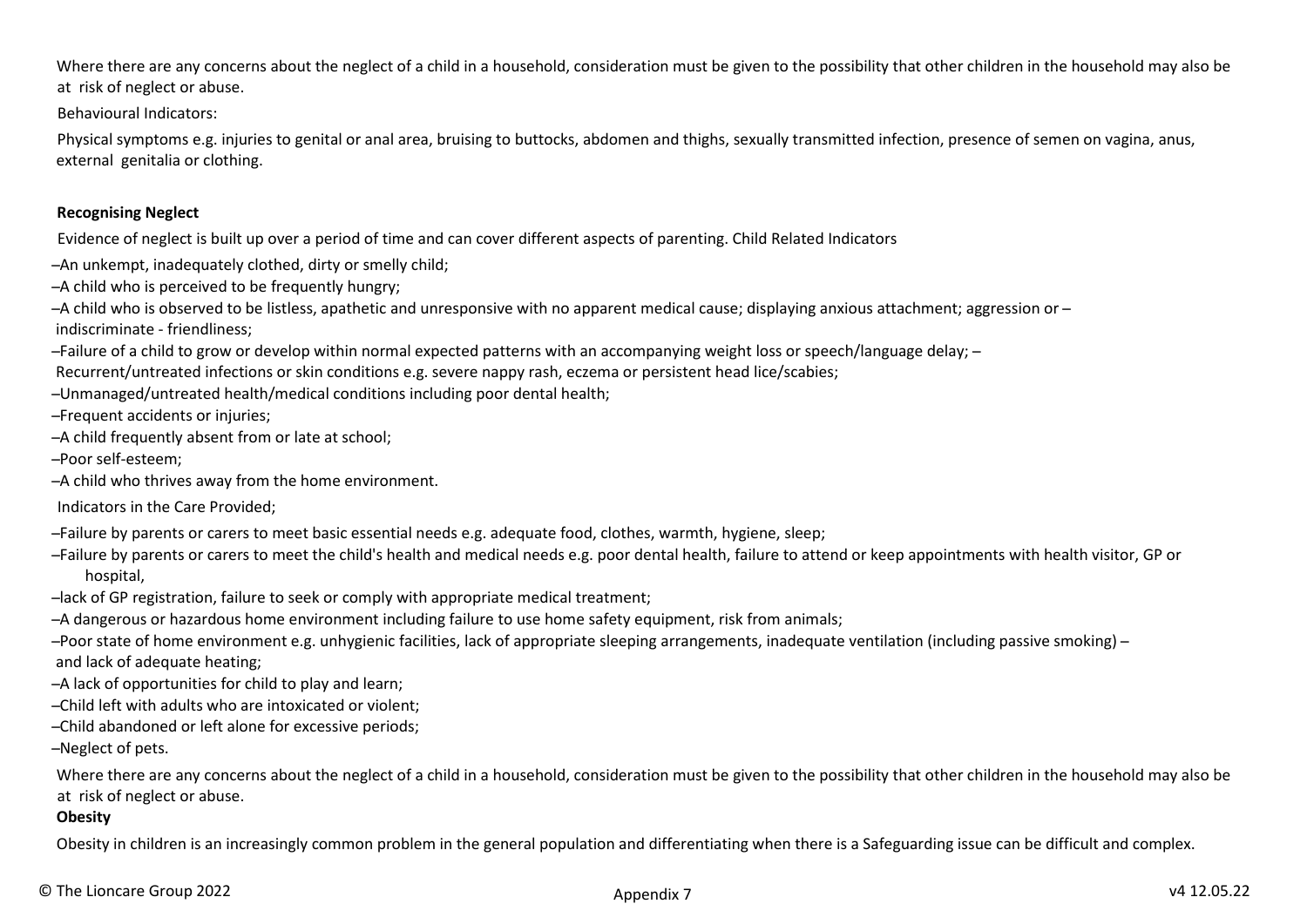Neglect can result in poor supervision of food intake, or an inappropriate diet being offered to the child with resultant excessive weight gain. A sedentary lifestyle with limited opportunity for physical activity, when combined with an inappropriate diet, can result in excessive weight gain. It is important to take into account: A. The impact of the obesity on the child, particularly evidence that the child is developing medical complications (e.g. undue breathlessness), restrictions in day-to-day activities or social/emotional difficulties as a result of their obesity;

B. The context / is there other evidence of emotional harm or neglect.

Excessive calorie intake is the cause of most childhood obesity. In a very small proportion of obese children there is an underlying medical cause. The parent/carer is responsible for monitoring their child's diet and seeking appropriate advice/support if the child or adolescent is overweight or obese. The management of obesity in children therefore requires parental engagement to enable and support their child to adopt healthy eating patterns, participate in age-appropriate levels of physical activity and attend medical and dietetic appointments as necessary. Parental failure to engage with an appropriate management plan in a child who is severely obese and/or is developing serious complications of obesity should be considered a safeguarding Issue.

## <span id="page-38-0"></span>**ii. The Role of The Designated Safeguarding Lead (Keeping Children Safe in Education 2021 Annex C)**

Governing bodies and proprietors should ensure an appropriate senior member of staff, from the school or college leadership team, is appointed to the role of designated safeguarding lead. The designated safeguarding lead should take lead responsibility for safeguarding and child protection (including online safety). This should be explicit in the role holder's job description. This person should have the appropriate status and authority within the school or college to carry out the duties of the post. The role of the designated safeguarding lead carries a significant level of responsibility, and they should be given the additional time, funding, training, resources and support they need to carry out the role effectively. Their additional responsibilities include providing advice and support to other staff on child welfare, safeguarding and child protection matters, taking part in strategy discussions and interagency meetings, and/or supporting other staff to do so, and to contributing to the assessment of children. Deputy designated safeguarding leads It is a matter for individual schools and colleges as to whether they choose to have one or more deputy designated safeguarding leads. Any deputies should be trained to the same standard as the designated safeguarding lead and the role should be explicit in their job description. Whilst the activities of the designated safeguarding lead can be delegated to appropriately trained deputies, the ultimate lead responsibility for child protection, as set out above, remains with the designated safeguarding lead, this lead responsibility should not be delegated.

Availability: During term time the designated safeguarding lead (or a deputy) should always be available (during school or college hours) for staff in the school or college to discuss any safeguarding concerns. Whilst generally speaking the designated safeguarding lead (or When a school has a sole proprietor rather than a governing body, appropriate steps should be taken to ensure that the member of the senior leadership team who is appointed as designated safeguarding lead (DSL) is able to discharge that role with sufficient independence, particularly in relation to any allegations involving the proprietor or members of the proprietor's family. This may involve including in the appointment as DSL, written confirmation that part of the duties of the post involve contacting the Local Authority Designated Officer (LADO) on any matter that the DSL considers cannot be properly dealt with internally. Consideration could also be given to providing the DSL with access to external advice from an appropriate company or legal service.) would be expected to be available in person, it is a matter for individual schools and colleges, working with the designated safeguarding lead, to define what "available" means and whether in exceptional circumstances availability via phone and or Skype or other such media is acceptable. It is a matter for individual schools and colleges and the designated safeguarding lead to arrange adequate and appropriate cover arrangements for any out of hours/out of term activities. Manage referrals:

The designated safeguarding lead is expected to refer cases:

- $\cdot$  of suspected abuse and neglect to the local authority children's social care as required and support staff who make referrals to local authority children's social care;  $\circ$ to the Channel programme where there is a radicalisation concern as required and support staff who make referrals to the Channel programme;  $\circ$  where a
- © The Lioncare Group 2022 v4 12.05.22 Appendix 8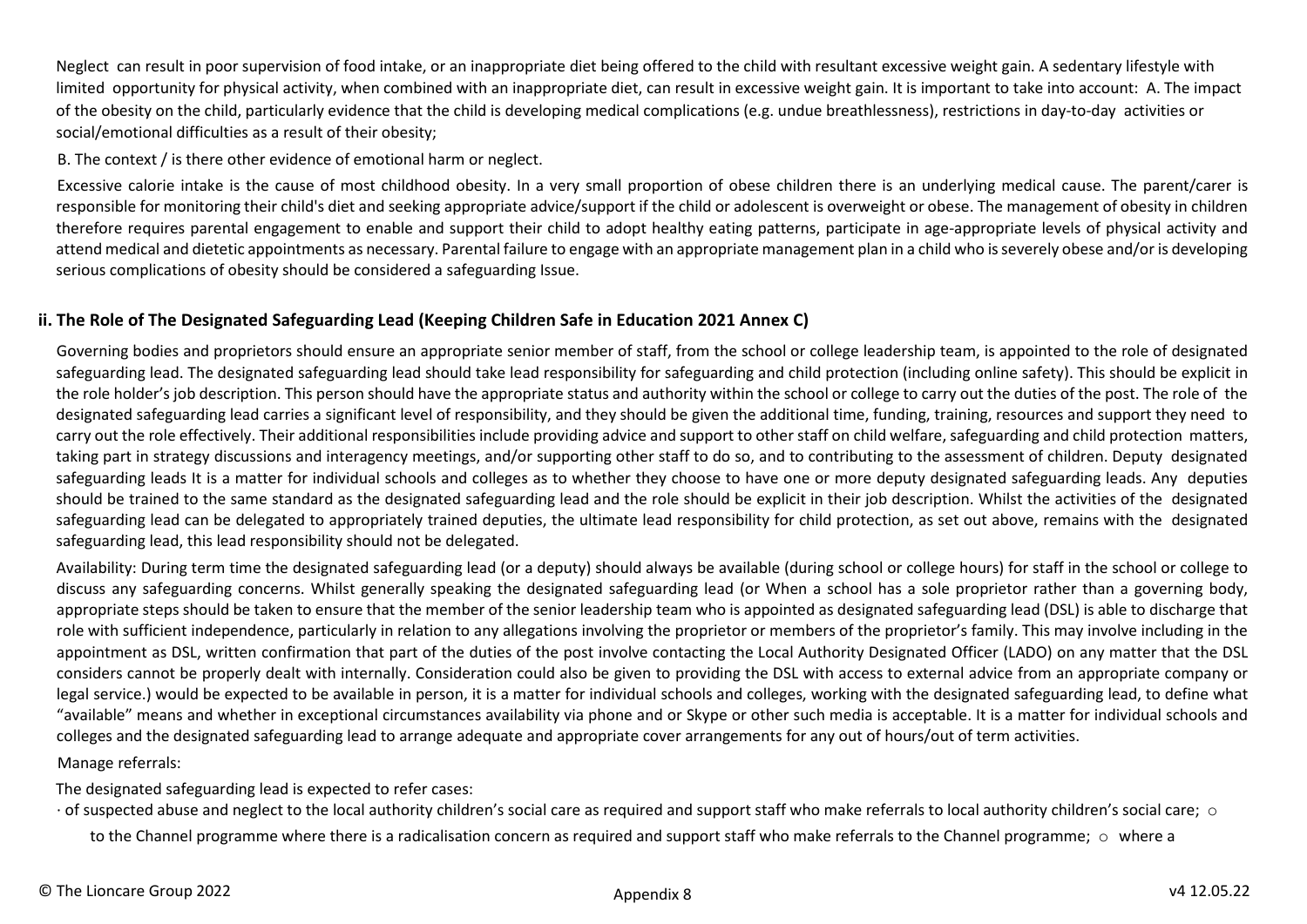person is dismissed or left due to risk/harm to a child to the Disclosure and Barring Service as required;

∙ where a crime may have been committed to the Police as required.

(see NPCC -*When to call the police* should help understand when to consider calling the police and what to expect when working with the police). Working with others:

The designated safeguarding lead is expected to:

∙ act as a source of support, advice and expertise for all staff;

∙ act as a point of contact with the safeguarding partners;

∙ liaise with the headteacher or principal to inform him or her of issues- especially ongoing enquiries under section 47 of the Children Act 1989 and police investigations; ∙ as required, liaise with the "case manager" (as per Part four) and the local authority designated officer(s) (LADO) for child protection concerns in cases which concern a staff member;

∙ liaise with staff (especially teachers, pastoral support staff, school nurses, IT Technicians, senior mental health leads and special educational needs coordinators (SENCOs), or the named person with oversight for SEN in a college and Senior Mental Health Leads) on matters of safety and safeguarding and welfare (including online and digital safety) and when deciding whether to make a 145 referral by liaising with relevant agencies so that children's needs are considered holistically;

∙ liaise with the senior mental health lead and, where available, the Mental Health Support Team, where safeguarding concerns are linked to mental health; ∙ promote supportive engagement with parents and/or carers in safeguarding and promoting the welfare of children, including where families may be facing challenging circumstances;

∙ work with the headteacher and relevant strategic leads, taking lead responsibility for promoting educational outcomes by knowing the welfare, safeguarding and child protection issues that children in need are experiencing, or have experienced, and identifying the impact that these issues might be having on children's attendance, engagement and achievement at school or college.

This includes:

∙ ensure that the school or college knows who its cohort of children who have or have had a social worker are, understanding their academic progress and attainment, and maintaining a culture of high aspirations for this cohort; and,

∙ support teaching staff to provide additional academic support or reasonable adjustments to help children who have or have had a social worker reach their potential, recognising that even when statutory social care intervention has ended, there is still a lasting impact on children's educational outcomes. Information sharing and managing the child protection file: The designated safeguarding lead is responsible for ensuring that child protection files are kept up to date. Information should be kept confidential and stored securely. It is good practice to keep concerns and referrals in a separate child protection file for each child. Records should include:

- ∙ a clear and comprehensive summary of the concern; We recognise that in some settings there may be a different strategic lead for promoting the educational outcomes of children who have or have had a social worker, particularly in larger schools or colleges. Where this is the case, it is important that the DSL works closely with the lead to provide strategic oversight for the outcomes of these children and young people.
- ∙ details of how the concern was followed up and resolved;
- ∙ a note of any action taken, decisions reached and the outcome. They should ensure the file is only accessed by those who need to see it and where the file or content within it is shared, this happens in line with information sharing advice as set out in Part one and Part two of this guidance. Where children leave the school or college (including in year transfers) the designated safeguarding lead should ensure their child protection file is transferred to the new school or college as soon as possible, and within 5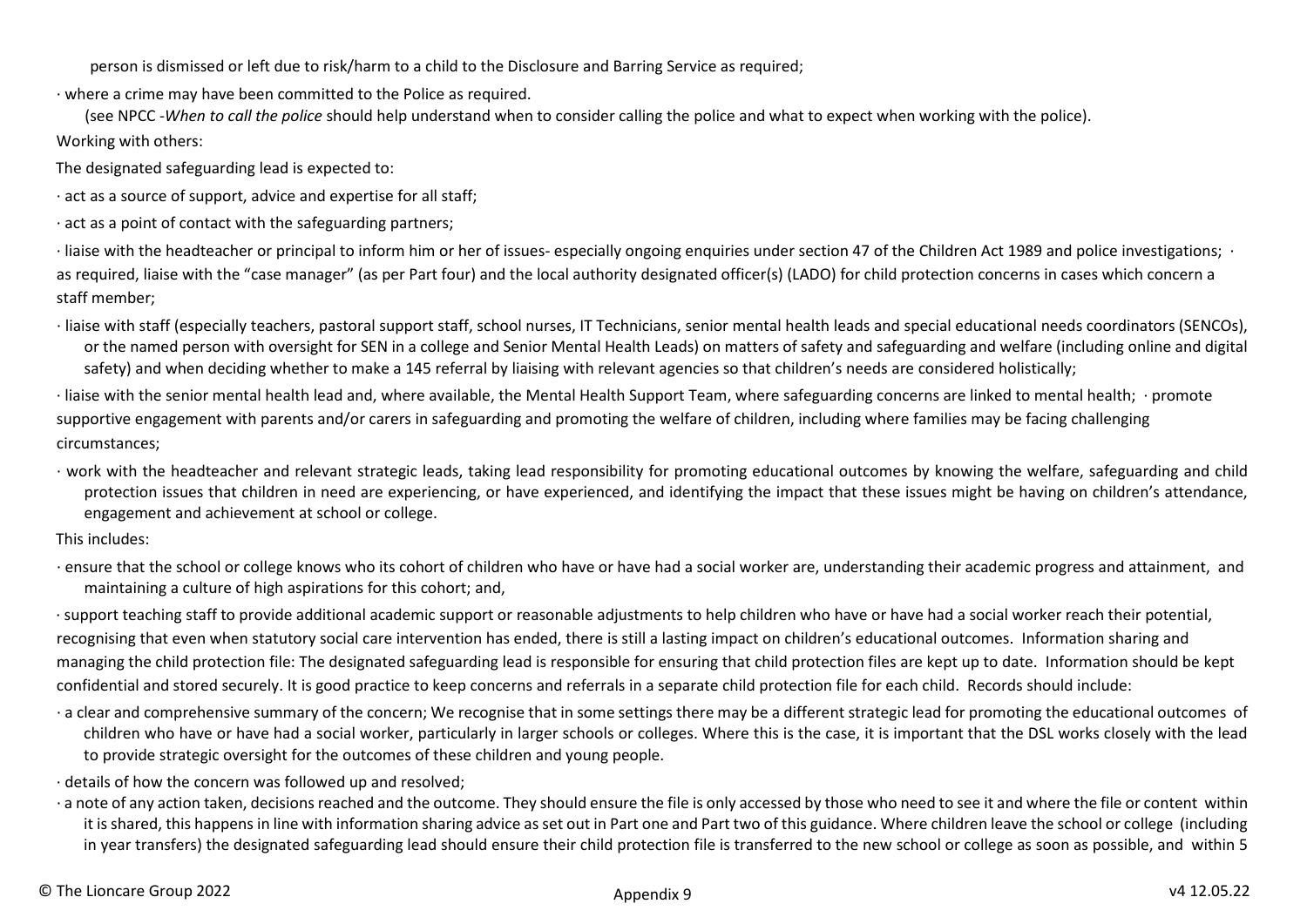days for an in-year transfer or within the first 5 days of the start of a new term. This should be transferred separately from the main pupil file, ensuring secure transit, and confirmation of receipt should be obtained. Receiving schools and colleges should ensure key staff such as designated safeguarding leads and SENCOs or the named person with oversight for SEN in colleges, are aware as required. Lack of information about their circumstances can impact on the child's safety, welfare and educational outcomes. In addition to the child protection file, the designated safeguarding lead should also consider if it would be appropriate to share any additional information with the new school or college in advance of a child leaving to help them put in place the right support to safeguard this child and to help the child thrive in the school or college. For example, information that would allow the new school or college to continue supporting children who have had a social worker and been victims of abuse and have that support in place for when the child arrives.

Raising Awareness The designated safeguarding lead should:

∙ ensure each member of staff has access to, and understands, the school's or college's child protection policy and procedures, especially new and part-time staff; ∙ ensure the school's or college's child protection policy is reviewed annually (as a minimum) and the procedures and implementation are updated and reviewed regularly, and work with governing bodies or proprietors regarding this;

- ∙ ensure the child protection policy is available publicly and parents are aware of the fact that referrals about suspected abuse or neglect may be made and the role of the school or college in this;
- ∙ link with the safeguarding partner arrangements to make sure staff are aware of any training opportunities and the latest local policies on localsafeguarding arrangements;
	- help promote educational outcomes by sharing the information about the welfare, safeguarding and child protection issues that children who have or have had a social worker are experiencing with teachers and school and college leadership staff.

Training, knowledge and skills:

The designated safeguarding lead (and any deputies) should undergo training to provide them with the knowledge and skills required to carry out the role. This training should be updated at least every two years. The designated safeguarding lead should undertake Prevent awareness training. Training should provide designated safeguarding leads with a good understanding of their own role, how to identify, understand and respond to specific needs that can increase the vulnerability of children, as well as specific harms that can put children at risk, and the processes, procedures and responsibilities of other agencies, particularly children's social care, so they: • understand the assessment process for providing early help and statutory intervention, including local criteria for action and local authority children's social care referral arrangements;

- ∙ have a working knowledge of how local authorities conduct a child protection case conference and a child protection review conference and be able to attend and contribute to these effectively when required to do so;
- ∙ understand the importance of the role the designated safeguarding lead has in providing information and support to children social care in order to safeguard and promote the welfare of children;
- ∙ understand the lasting impact that adversity and trauma can have, including on children's behaviour, mental health and wellbeing, and what is needed in responding to this in promoting educational outcomes;

∙ are alert to the specific needs of children in need, those with special educational needs and disabilities (SEND), those with relevant health conditions and young carers; ∙ understand the importance of information sharing, both within the school and college, and with the safeguarding partners, other agencies, organisations and practitioners;

∙ understand and support the school or college with regards to the requirements of the Prevent duty and are able to provide advice and support to staff on protecting children from the risk of radicalisation;

∙ are able to understand the unique risks associated with online safety and be confident that they have the relevant knowledge and up to date capability required to keep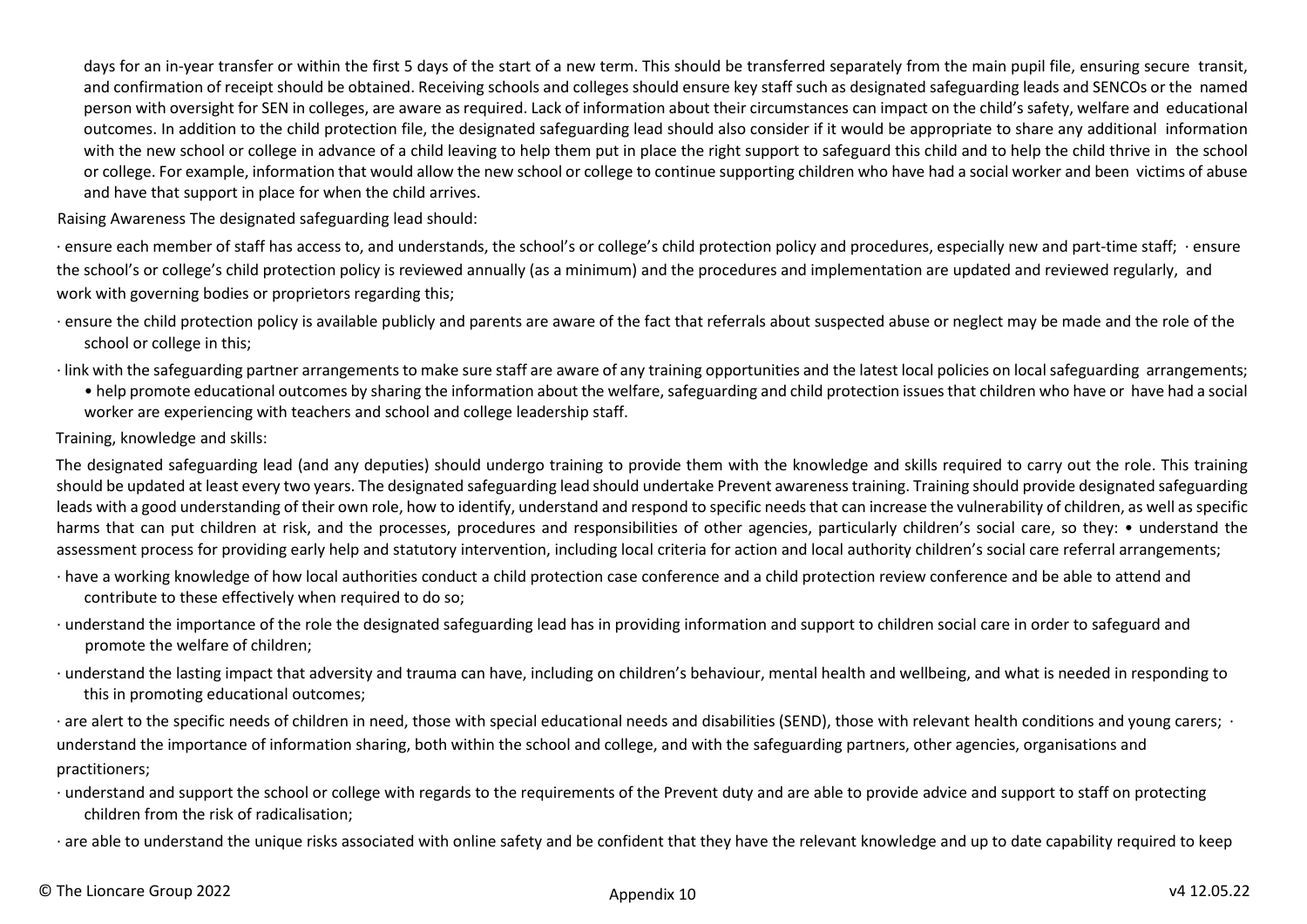children safe whilst they are online at school or college;

- ∙ can recognise the additional risks that children with special educational needs and disabilities (SEND) face online, for example, from online bullying, grooming and radicalisation and are confident they have the capability to support children with SEND to stay safe online;
- ∙ obtain access to resources and attend any relevant or refresher training courses;
- ∙ encourage a culture of listening to children and taking account of their wishes and feelings, among allstaff, in any measuresthe school or college may put in place to protect them. In addition to the formal training set out above, their knowledge and skills should be refreshed (this might be via e-bulletins, meeting other designated safeguarding leads, or simply taking time to read and digest safeguarding developments) at regular intervals, as required, and at least annually, to allow them to understand and keep up with any developments relevant to their role.

Providing support to staff:

Training should support the designated safeguarding lead in developing expertise, so they can support and advise staff and help them feel confident on welfare, safeguarding and child protection matters. This includes specifically to:

∙ ensure that staff are supported during the referrals processes;

∙ support staff to consider how safeguarding, welfare and educational outcomes are linked, including to inform the provision of academic and pastoral support. Understanding the views of children;

It is important that children feel heard and understood. Therefore, designated safeguarding leads should be supported in developing knowledge and skills to: ∙ encourage a culture of listening to children and taking account of their wishes and feelings, among all staff, and in any measures the school or college may put in place to protect them;

∙ understand the difficulties that children may have in approaching staff about their circumstances and consider how to build trusted relationships which facilitate communication.

Holding and sharing information;

The critical importance of recording, holding, using and sharing information effectively is set out in this documents, and therefore the designated safeguarding lead should be equipped to:

∙ understand the importance of information sharing, both within the school and college, and with other schools and colleges on transfer including in-year and between primary and secondary education, and with the safeguarding partners, other agencies, organisations and practitioners;

∙ understand relevant data protection legislation and regulations, especially the Data Protection Act 2018 and the UK General Data Protection Regulation (UK GDPR); and, ∙ be able to keep detailed, accurate, secure written records of concerns and referrals and understand the purpose of this record-keeping

## <span id="page-41-0"></span>**iii. The Lioncare Group Policy for the Mandatory Reporting of FGM (Female Genital Mutilation)**

### **Policy Statement**

At The Lioncare School we respect and value all children and are committed to providing a caring, friendly and safe environment for all our pupils so they can learn, in a relaxed and secure atmosphere. We believe every pupil should be able to participate in all school activities in an enjoyable and safe environment and be protected from harm. This is the responsibility of every adult employed by, or invited to deliver services at The Lioncare School. We recognise our responsibility to safeguard all who access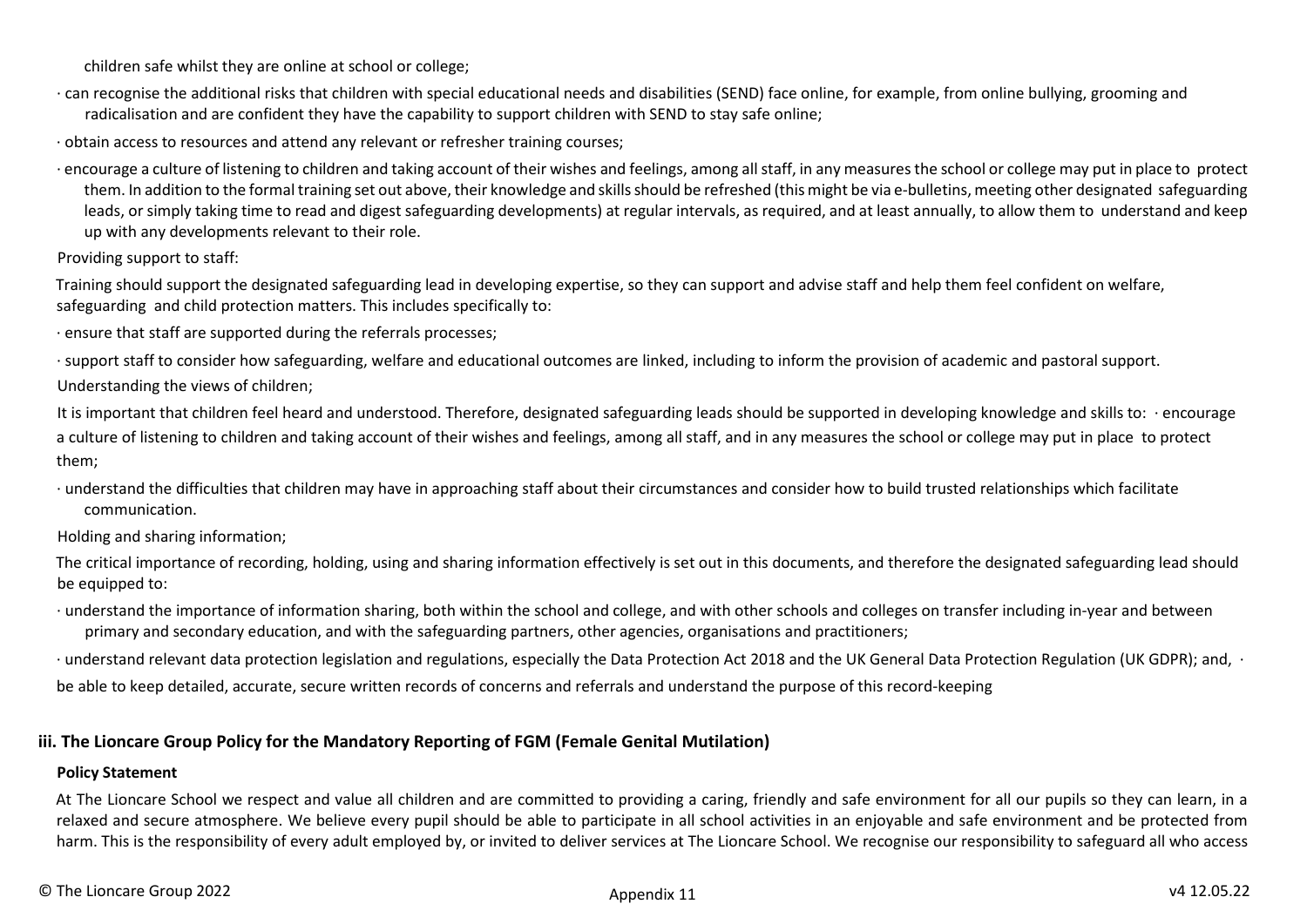school and promote the welfare of all our pupils by protecting them from physical, sexual and emotional abuse, neglect and bullying. Our determination to ensure that all necessary steps are taken to protect children, young people and adults from harm includes safeguarding girls from Female Genital Mutilation (FGM). This policy should be read in conjunction with the school's Safeguarding and Child Protection policies.

**The Lioncare School Policy - Mandatory Reporting of Female Genital Mutilation Implementing FGM Duty To implement FGM Duty,** The Lioncare School will ensure all adults have access to information and training where relevant to ensure all have an understanding and can build capability to deal with the risks identified. This includes:

- An understanding of what FGM means;
- An understanding of FGM types, including short- and long-term health effects;
- An understanding of FGM risk factors;
- An understanding of FGM legislation:
- How to challenge FGM ideology;
- How to obtain support from the senior leadership team, the police, local authorities and multi-agency partnerships;
- How to share information to ensure a person at risk of FGM obtains appropriate support;
- How and when to make a direct FGM referral to the police;
- How to record and maintain records to comply with school's responsibilities.

#### **What is Female Genital Mutilation (FGM)?**

FGM is a form of child abuse that can lead to extreme and lifelong physical and psychological suffering to women and girls. The term FGM comprises all procedures involving partial or total removal of the external female genitalia or other injury to the female genital organs for non-medical reasons. In general, girls undergo female genital cutting (FGC) around the age of three years old, though the age may vary depending on the type of ritual and customs of the local village or region. The World Health Organisation (WHO) estimates that 100 – 140 million girls and women have experienced FGM. It is estimated that in 2014, 170,000 women in England and Wales were living with the consequences of FGM1 with 1,036 newly recorded cases in England from April to June 2015. The origins of FGM are unclear but there is historical evidence of the practice in ancient Egypt, Tsarist Russia and by pre-Islamic Arabs and African tribes. It is predominantly practiced in the African continent, Yemen and Iraq however, following migration, is also practiced amongst immigrant communities in Europe, North & South America, Canada, Australia and New Zealand. FGM is not an Islamic practice. It is a cross cultural and cross-religious ritual. Communities supporting FGM justify the practice for a variety of reasons. These may be:

- ∙ Sexual control of men over women
- ∙ Preservation of virginity
- ∙ Custom and tradition
- ∙ Family honour
- ∙ Hygiene or cleanliness
- ∙ Mistaken belief that FGM is a religious requirement

#### **Methods of FGM**

There are four types of FGM categorized as:

**Type I:** Sunna Circumcision- removal of the prepuce with the excision of part or all of the clitoris.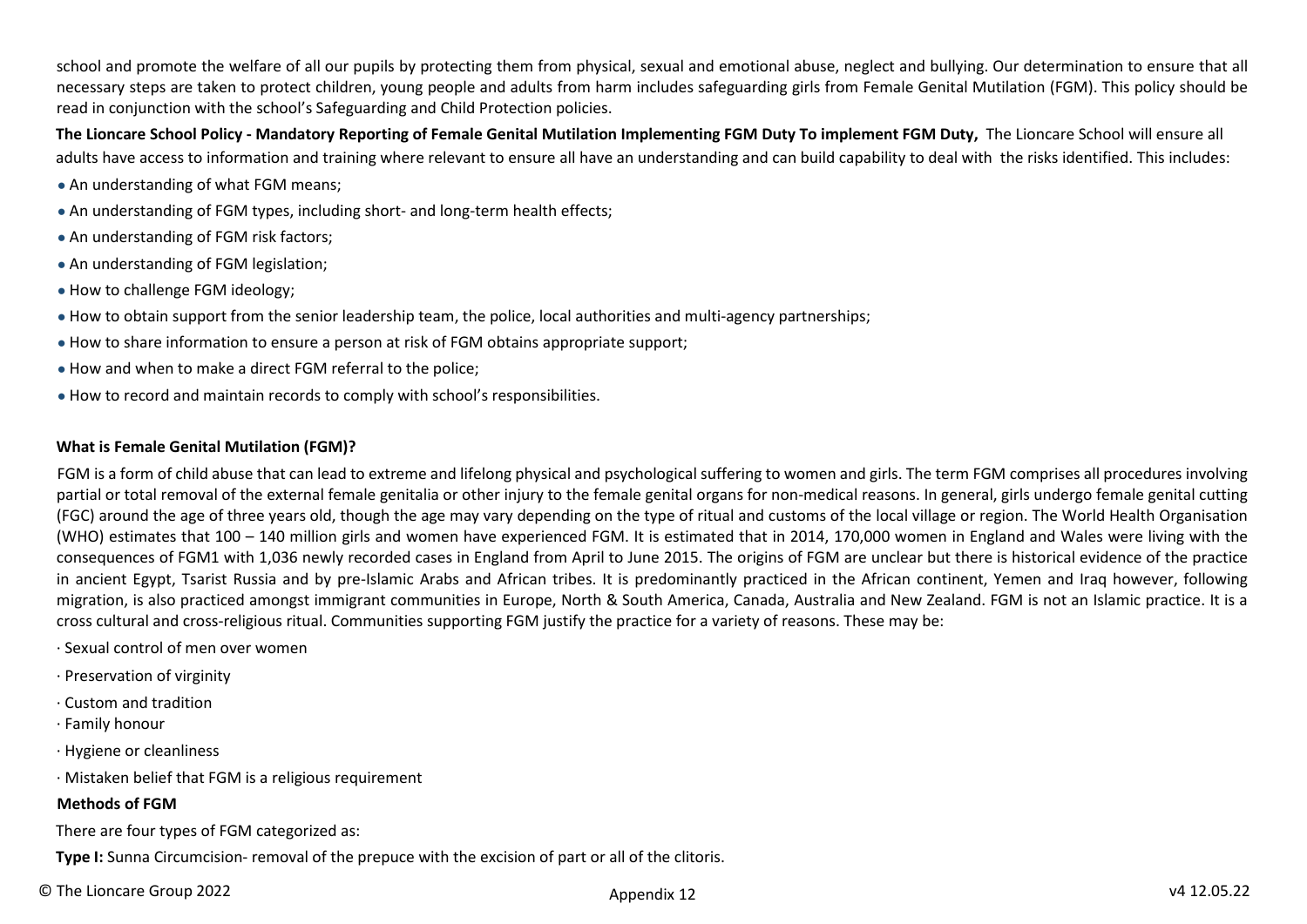In this procedure the clitoris is pulled out and amputated. Bleeding is stopped by packing the wound or by stitching the clitoral artery. **Type II:** Excision- a clitoridectomy which involves the partial or entire removal of the clitoris, as well as the scraping off of the labia majora and labia minora. Types I and II are thought to generally account for 80-85% of all female genital mutilation.

Type III: Infibulation - also known as 'Pharaonic Circumcision', this is the most extreme form of FGM which involves removal of the clitoris and the adjacent labia (majora and minora). The scraped sides of the vulva across the vagina are then secured with thorns or sewn. The girl's legs are then tied together whilst fusion takes place, usually between 2- 6 weeks. The scar creates skin that covers the urethra and most of the vagina to act as a physical barrier to intercourse. (A small opening is kept to allow passage of urine and menstrual blood). An infibulated woman must be dilated (a process that may take months) or recut (defilation) to allow intercourse. Defilation is traditionally undertaken by the husband or a female relative using a knife or piece of glass. The incision may be closed again (infibulation) after intercourse to secure fidelity to the husband. During childbirth defibrillation is repeated to prevent an obstructed labour or perineal tears. Traditionally, re-infibulation is performed after the woman gives birth. Type IV: Use of Angurya and Gishiri cuts - The term "angurya cuts" describes the scraping of the tissue around the vaginal opening. "Gishiri cuts" are posterior (or backward) cuts from the vagina into the perineum. These procedures often result in vesicovaginal fistulae and damage to the anal sphincter.

#### **FGM- Possible Indicators of Risk**

There are factors that may indicate a child may be at risk of FGM. As with all other aspects of safeguarding they may form part of a collective picture of concern. For example if: the family originates from a community known to practice FGM and / or information is shared of intention to travel to their country of origin; a parent requests permission for a child to travel oversees for an extended period during the academic year; a parent seeks to withdraw their child from learning about FGM in school; a child expresses anxiety about a special ceremony or traditional custom; another family member is known to have previously undergone FGM.

#### **FGM- Immediate Health Consequences**

The immediate health consequences of FGM can include: fatality as a result of shock, haemorrhage or septicaemia; infection due to unsanitary conditions; transmission of the HIV virus which can cause AIDS; extreme levels of pain, fear, anxiety and discomfort. FGM- Long Term Health Consequences FGM has many long-term physiological, sexual, and psychological effects some of which include: kidney and or recurrent urinary retention / infection; genital malformation, cysts, keloid scar formation; delayed menarche (first menstrual cycle), chronic pelvic complications, sexual frigidity, pain during sex, lack of pleasurable sensation; obstetric complications mental health difficulties, Post-Traumatic Stress Disorder Because of the nature and extent of both the initial and repeated cutting and suturing, the physical, sexual and psychological effects of Type III infibulation are greater and longer lasting than for other types of female genital mutilation.

#### **FGM – Legislation**

International legal frameworks such as the UN Convention on the Rights of the Child and UN Convention on the Elimination of all Forms of Discrimination contain general safeguarding measures, which may be applied to FGM. The Prohibition of Female Circumcision Act (1985) made it a criminal offense in the UK to: incise, infibulate or mutilate of the whole or any part of the labia majora, labia minora or clitoris of a person or to aid, abet, counsel or procure another person to carry out this procedure unless deemed a necessary surgical procedure carried out by a registered medical practitioner or midwife. The 1985 Act was replaced by the Female Genital Mutilation Act 2003. Applying to England, Wales and Northern Ireland, the 2003 act extends offenses to also include: assisting a girl to carry out FGM on herself; extra-territorial offences to deter people from taking girls abroad for mutilation. The Serious Crime Act 2015 amends the 2003 Act so that the extra-territorial jurisdiction extends to prohibited acts done outside the UK by a UK national or a person who is resident in the UK. Consistent with that change, it also amends section 3 of the 2003 Act (the offence of assisting a non-UK person to mutilate overseas a girl's genitalia) so that it extends to acts of FGM done to a UK national or a person who is resident in the UK. These changes mean that the 2003 Act can capture offences of FGM committed abroad by or against those who are at the time habitually resident in the UK irrespective of whether they are subject to immigration restrictions. The term 'habitually resident' covers a person's ordinary residence as opposed to a short, temporary stay in a country. The courts determine whether an involved person is habitually resident in the UK, and therefore covered by the 2003 Act. The Serious Crime Act (2015) also makes equivalent amendments to the Prohibition of Female Genital Mutilation (Scotland) Act 2005. The 2015 Act has also created a new offence that of failing to protect a girl from FGM. This means that, if an offence of FGM is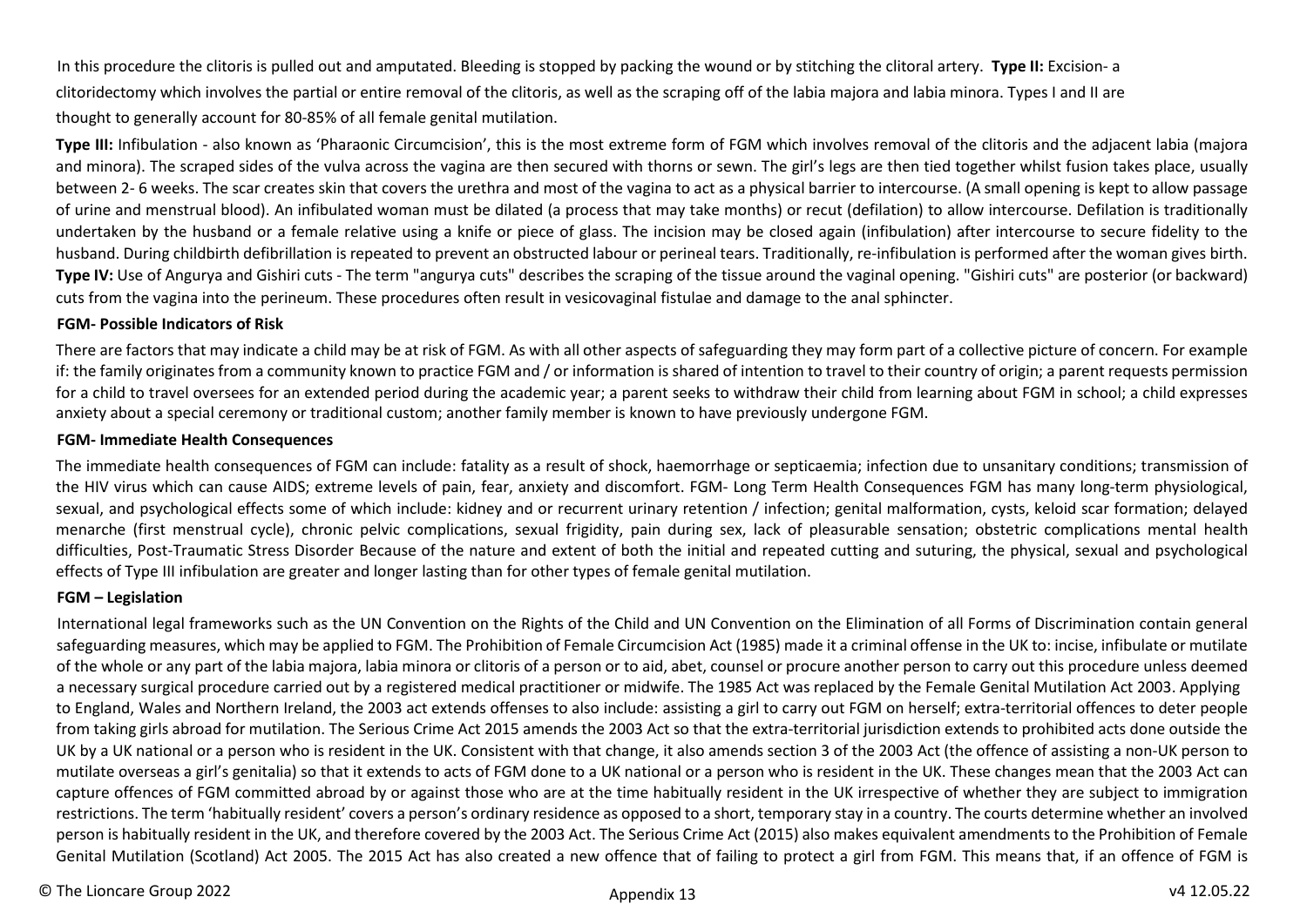committed against a girl under the age of 16, each person who is responsible for the girl at the time of FGM occurred will be liable. The term 'responsible' refers to those with parental responsibility who have frequent contact with the girl or where a person aged 18 or over have assumed responsibility for caring for the girl "in the manner of a parent". The maximum penalty for the new offence is seven years' imprisonment or a fine or both. Female Genital Mutilation Protection Orders (FGMPO) The 2015 Act also introduces the provision of FGM protection orders, a civil law measure to protect a girl against the commission of a genital mutilation offence or protect a girl against whom such an offence has been committed. Application for the court to make a FGMPO can be made: by the girl who is to be protected; by a Relevant Third Party (RTP) appointed by the Lord Chancellor- currently only Local Authorities are classified as RTPs; any other person with the permission of the court e.g. the police, a voluntary sector support service, a healthcare professional, a teacher, a friend or family member. The court will consider all the circumstances including the need to secure, the health, safety, and well-being of the girl. The FGMPO contains prohibitions, restrictions or other requirements to protect a victim or potential victim of FGM. This could include be an order to: surrender a person's passport or any other travel document; protect a victim or potential victim from FGM from being taken abroad; not enter into any arrangements, in the UK or abroad, for FGM to be performed on the person to be protected. Breach of an FGMPO is a criminal offence with a maximum penalty of five years' imprisonment, or as a civil breach punishable by up to two years' imprisonment. FGM- Public Protection Orders There are other public protection orders that may also be used to protect girls under 18 yrs. deemed at risk: Police Protection Order- this gives the Police power to remove a girl thought to be at risk of significant harm and place her under 'police protection' for up to 72 hours; Emergency Protection Order- after 72 hours the Police or Social Care Services can apply for this further protection if a girl is still thought to be at risk; Inherent Jurisdiction- inherent jurisdiction of the court can be requested by Social Care Services where a care order is not deemed appropriate and issues concerning a girl cannot be resolved under the Children Act. Applications can also be made by any interested party to make a girl a ward of court.

#### **Mandatory Reporting Duty**

From October 2015 education, social care and health professionals in England and Wales have a mandatory duty to report to the police if they know a girl aged under 18 years of age has undergone FGM. The duty requires the individual professional who becomes aware of the case to make a report. Unlike other safeguarding or child welfare concerns the reporting responsibility cannot be transferred e.g. to a designated named person for safeguarding. The only exception to this is when the professional is aware another individual from their profession has already made a report. In this case there is no requirement to make a second report to the police however concerns will be recorded in line with our safeguarding protocols. This mandatory reporting duty applies to: Health and Social Care professionals regulated by a body which is overseen by the Professional Standards Authority for Health and Social Care (with the exception of the Pharmaceutical Society of Northern Ireland) namely:

- Health and Care Professions Council (whose role includes the regulation of social workers in England)
- Nursing and Midwifery Council
- General Chiropractic Council
- General Dental Council
- General Medical Council
- General Optical Council
- General Osteopathic Council
- General Pharmaceutical Council
- **Teachers-** this includes qualified teachers or persons who are employed or engaged to carry out teaching work in schools and other institutions, and, in Wales, education practitioners regulated by the Education Workforce Council; Social Care Workers in Wales. Mandatory direct reporting to the police is required if the professional has:visually confirmed FGM has taken place and there is no reason to believe the act was carried out in relation to physical or mental health purposes or connected to labour or birth; or b. directly experienced a verbal disclosure that FGM has been carried out.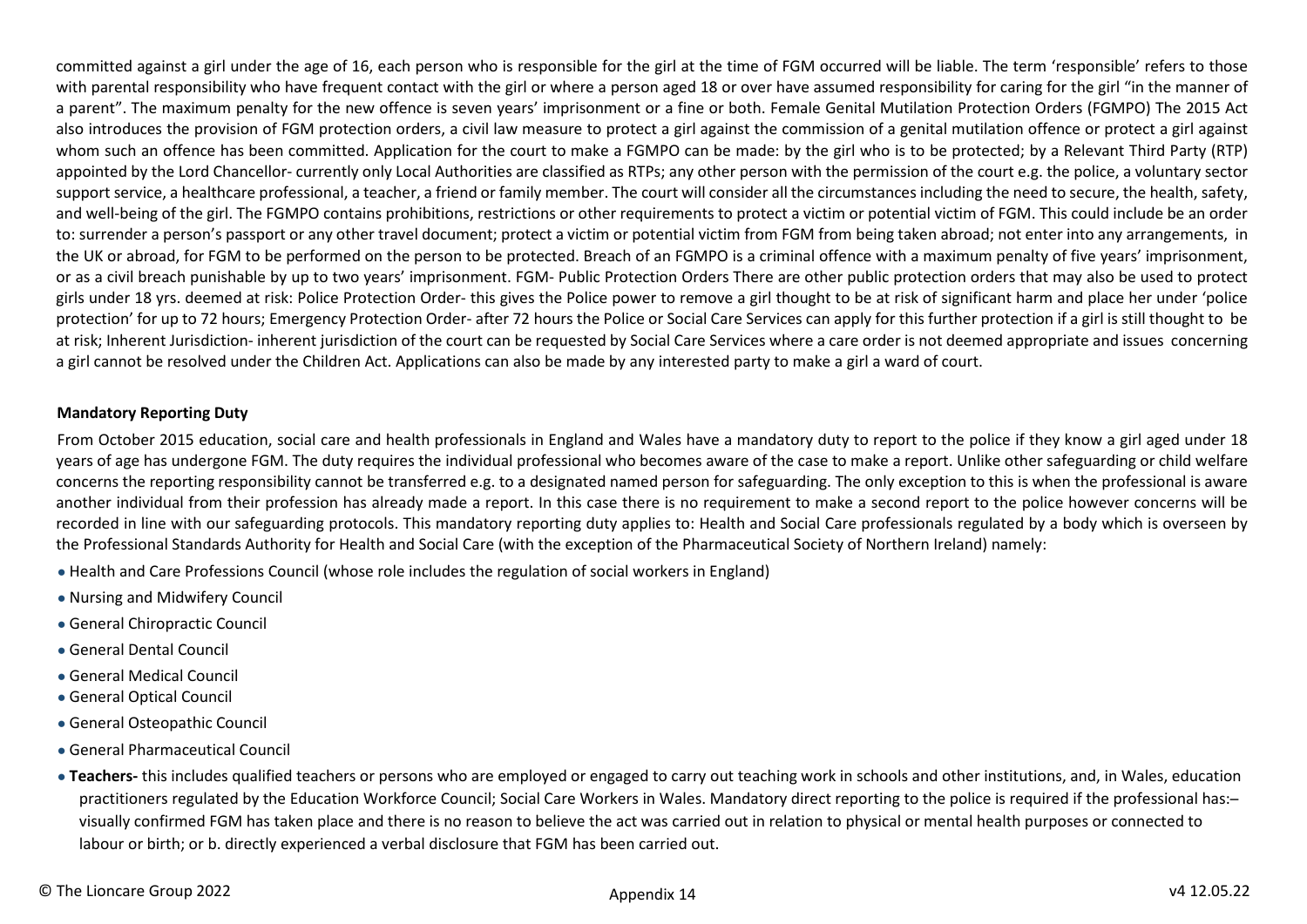̶ It's important to note that professionals are not required to report directly to the Police in relation to at risk or suspected cases or where the woman is over 18. In these cases we will follow our usual safeguarding procedures and reporting protocols. However, as with all aspects of Child Protection, where there is a risk to life or likelihood of serious immediate harm, we will report the case immediately to police.

#### **Visually Identified Cases**

The reporting duty for visually identified cases only applies to cases discovered in the usual course of a professional's work. If genital examinations are not undertaken in the course of delivering a role, then the duty does not change this. Most professionals will visually identify FGM as a secondary result of undertaking another action. There are no circumstances in which our staff should examine a girl. It is possible however that a teacher (applying the definition stated earlier) may see something which appears to show that FGM may have taken place e.g. changing a nappy, assisting toileting, SEN intimate care needs. In such circumstances, the teacher must make a report under the duty, but should not conduct any further examination of the child.

#### **FGM- Verbal Disclosure**

As with all safeguarding disclosures, it is not the duty of staff to interrogate or investigate whether FGM has been carried out. Staff should be aware that the girl may use alternative words or references rather than the specific term Female Genital Mutilation or FGM e.g. cut, cutting. To help enable the girl to share information staff should: Find a quiet place to talk; If asked not to tell anyone explain your safeguarding duty; Maintain a calm appearance and open posture; Allow time – let the girl talk freely without leading the conversation; Listen carefully and accurately; Wherever possible use the girl's description to clarify any disclosure e.g. 'you said "special ceremony"what did you mean? Reassure telling was the right thing to do. The professional's responsibility to report to the Police only applies when the victim makes a direct verbal disclosure. If another person makes an indirect disclosure about a girl the mandatory duty to report to the police does not apply. Such disclosures will be handled in line with our usual processes for safeguarding concerns.

#### **FGM- Making a Report to the Police**

Reports under the mandatory duty will be made as soon as possible after a case is discovered, best practice being by the close of the next working day. The legislation requires the professional to report to the police force area within which the girl resides. Reports will usually be made orally by calling the single non-emergency number 101, although written reports are also permitted. The professional will be required to share the following information:

∙ An explanation of why they are making a report under FGM duty

- ∙ Their details;
	- o Name
	- o place of work
	- o role
	- o contact details
	- o availability
	- o details of the Head Teacher;
	- $\circ$  The girl's details:
	- o Name
	- o Age
	- $\circ$  date of hirth
	- o address.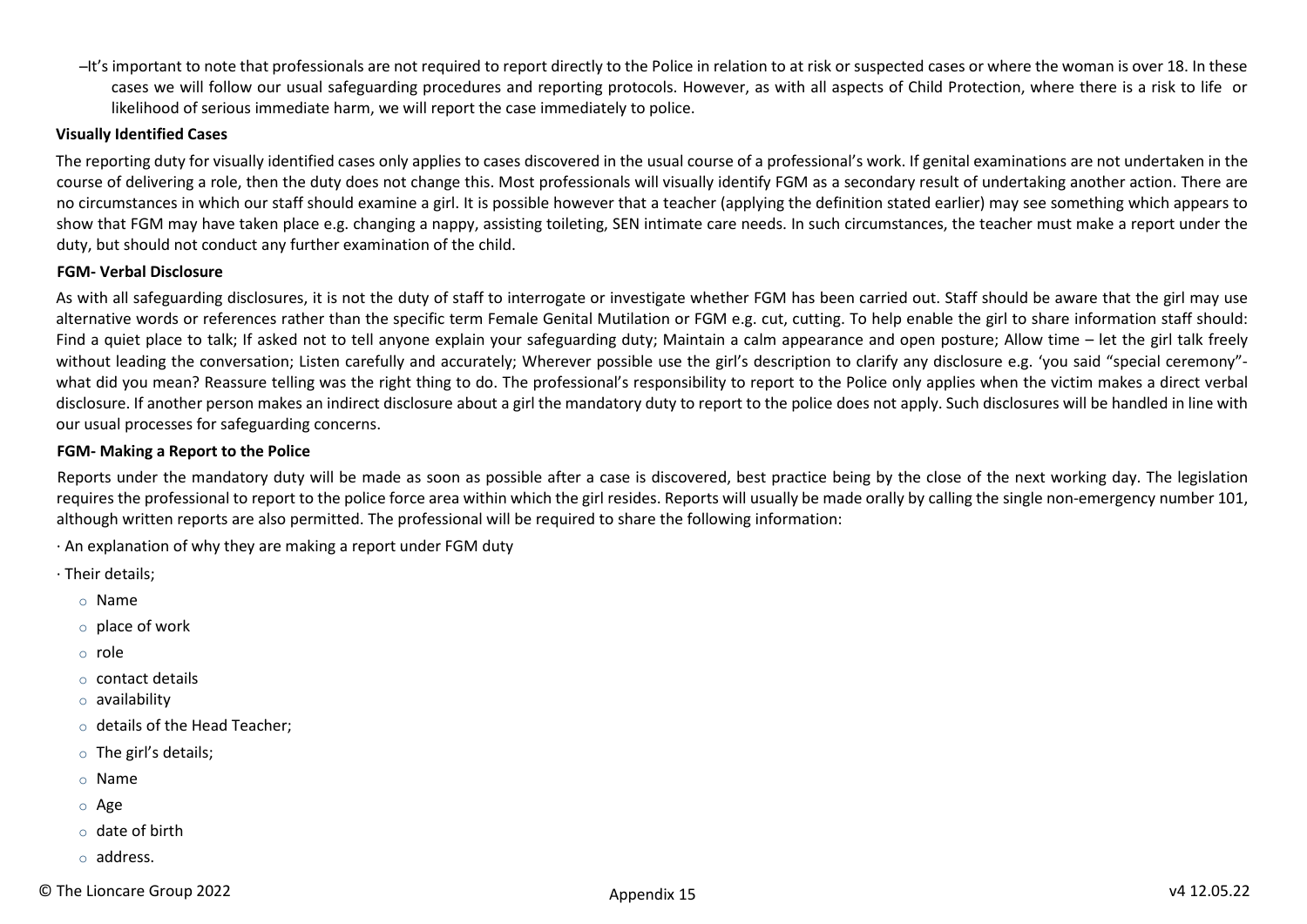The Police will issue a reference number which will be recorded in our safeguarding record. The record will include details of the discussion and any decisions made.

#### **FGM- Action Following a Report to the Polic**e

In line with safeguarding best practice the girl's parents or guardians will be informed that a report has been made to the Police unless this action is deemed to put the girl or anyone else at risk. This will be discussed with school's safeguarding lead. All further action taken will be in line with our general safeguarding responsibilities, which may involve participating in a multi-agency response.

#### **FGM- Failure to Comply with the Duty**

Failure to comply with mandatory FGM reporting to the Police is dealt with by the performance measures in place for each profession and through staff disciplinary procedures. Should the school dismiss a teacher, or if a teacher resigns before dismissal occurs, The Lioncare Group may refer the matter to THE DEPARTMENT FOR EDUCATION AND TEACHING REGULATORY AUTHORITY as regulators of the teaching profession. The result of such referral may result in fitness to practice proceedings and affect teaching registration.

**FGM- Roles and Responsibilities** In line with The Lioncare School's safeguarding arrangements, all FGM Duty concerns will be immediately reported to the Chief Executive Officer of The Lioncare Group by the Head Teacher. Together with the Head Teacher they will monitor ongoing liaison with the police and other multi-agency partners. The Role of the Head Teacher: It is the Head Teacher's role to implement the school's FGM Policy with the support of the Senior Leadership Team and Governing Body; It is the Head Teacher's role to ensure there is a collective responsibility for safeguarding and that all staff and volunteers are aware of the FGM policy and related policies, protocols and procedures; The Head Teacher will ensure staff members with named responsibility for child protection have a clear understanding of school's FGM policy and receive training in order to support staff and volunteers; The Head Teacher will promote FGM Duty when overseeing the development of the curriculum and all other aspects of school life; The Head Teacher will inform the Executive Director of all FGM Duty concerns/ referrals.

The role of all staff: teaching and non-teaching All staff will be made aware of and have access to school's FGM Policy, protocols and procedures; All staff will attend annual safeguarding and FGM training which will include guidance on implementing FGM reporting duties; All staff will strive to safeguard pupils in all aspects of the FGM agenda; As with all aspects of safeguarding, teachers will support teaching assistants, support staff and volunteers working in their classrooms or on educational visits; All staff have a responsibility to monitor and, where necessary, guide the practice of volunteers, visitors or contractors working in school. Any concerns will be reported to the Head Teacher.

### <span id="page-46-0"></span>**iv. Statement on Harmful Sexual Behaviours**

#### **Harmful Sexual Behaviours (including Peer-on-Peer Violence and Harassment)**

If children have been sexually abused at a young age or have been brought up by adults who do not restrict what children are exposed to, either in real life or via media, then they may show behaviours that concern adults due to the sexual content of their words and actions. Similarly, children with poor self-regulation may have sensory processing issues that mean they experience "arousal" in ways that seem unusual, worrying or threatening to adults. Those around the child may hear language that describes sexual acts or feelings, or experience attempts to touch or interact that disregard person space or consent. Much care must be taken to understand this behaviour if effective strategies are to be devised to keep the child, and those around them safe. Some children may mimic actions or words they have been exposed to without the intent to harm or gain gratification, some may act out what they think is expected by peers without understanding the consequences, other children may experience the changes of demands of puberty without knowing how to apply social expectations to their reactions and other children can be motivated by a compulsive need for sensory gratification or for the domination or humiliation of others. At all times the protection of the individual of the child and their peers is paramount, and immediate risks must be understood and managed, as well as those relating to the child's development over time.

Sometimes behaviours can be understood and managed via all of our usual tools and systems. Here the priorities would be to avoid creating situations which would distress